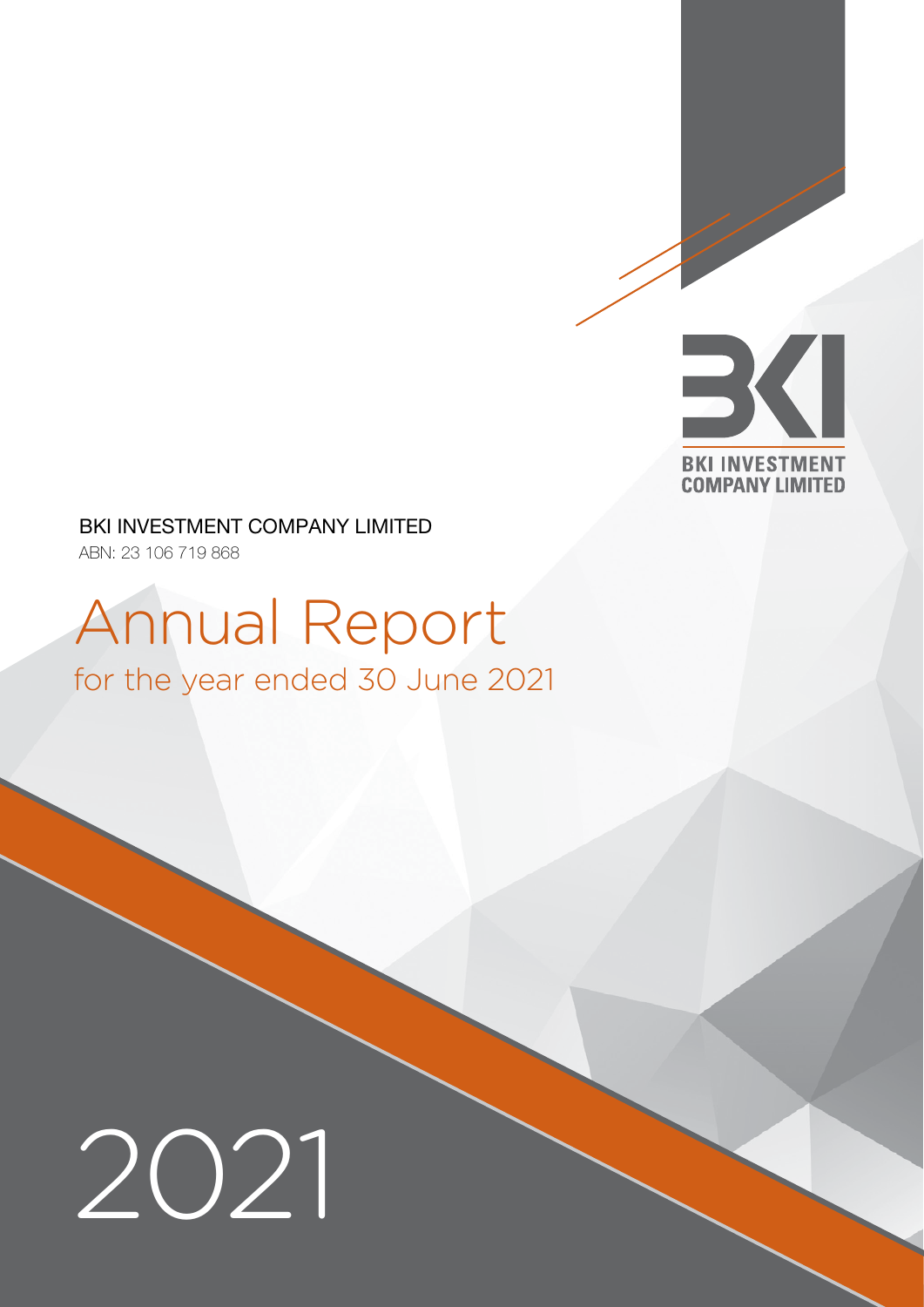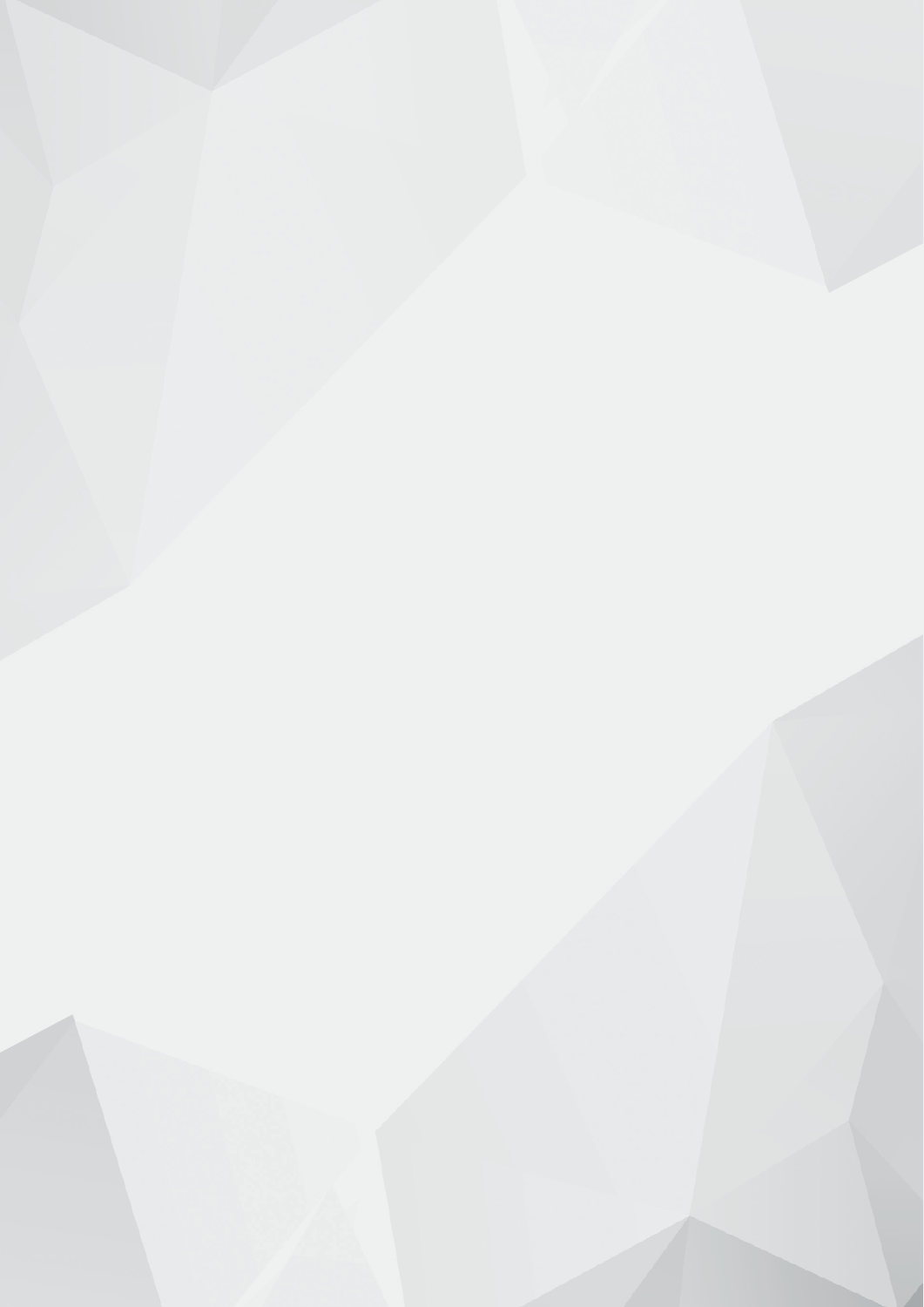# **Contents**

| <b>Group Profile</b>                                 | 2  |
|------------------------------------------------------|----|
| <b>Financial Highlights</b>                          | 3  |
| List of Securities as at 30 June 2021                | 4  |
| Chair's Address                                      | 6  |
| Portfolio Manager's Report                           | 10 |
| Directors' Report                                    | 13 |
| Consolidated Income Statement                        | 23 |
| Consolidated Statement of Other Comprehensive Income | 24 |
| <b>Consolidated Statement of Financial Position</b>  | 25 |
| Consolidated Statement of Changes in Equity          | 26 |
| <b>Consolidated Cash Flow Statement</b>              | 27 |
| Notes to the Financial Statements                    | 28 |
| Directors' Declaration                               | 45 |
| Independent Auditor's Report                         | 46 |
| Auditor's Independence Declaration                   | 49 |
| <b>ASX Additional Information</b>                    | 50 |
| Corporate Directory                                  | 52 |
|                                                      |    |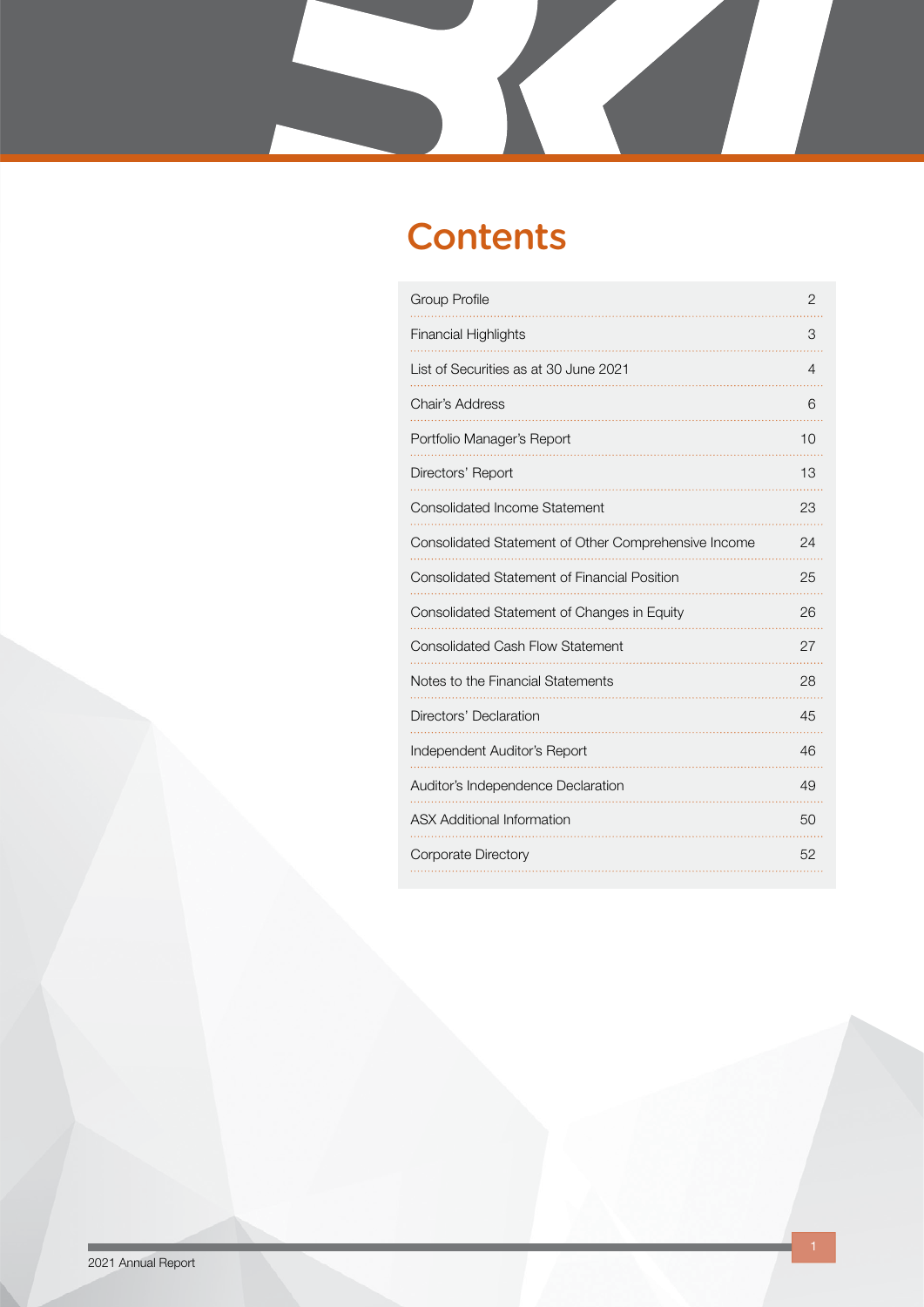<span id="page-3-0"></span>

# **Group Profile**

BKI Investment Company Limited ("BKI" or "the Group") is a Listed Investment Company on the Australian Stock Exchange. The Group invests in a diversified portfolio of Australian shares, trusts and interest bearing securities.

BKI shares were listed on the Australian Stock Exchange Limited commencing 12 December 2003.

#### **Corporate Objectives**

The Group aims to generate an increasing income stream for distribution to shareholders in the form of fully franked dividends to the extent of available imputation tax credits, through long-term investment in a portfolio of assets that are also able to deliver long term capital growth to shareholders.

#### **Investment Strategy**

The Group is a research driven, long term manager focused on investing in well managed companies with a profitable history, and that offer attractive franked dividend yields and capital growth. Stock selection is bottom up, focusing on the merits of individual companies rather than market and economic trends.

#### **Dividend Policy**

Having respect to prudent business practices, and ensuring the business retains sufficient working capital to allow the achievement of the Group's Corporate Objectives and Business Strategy, the Group will pay the maximum prudent amount of realised profits after tax for that year to shareholders as fully franked dividends to the extent permitted by the Corporations Act and the Income Tax Assessment Act.

Ordinary dividends will be declared by the Board of Directors out of the Company's Net Operating Result, after tax but before special investment revenue.

In circumstances where the Group accumulates sufficient special investment revenue after ensuring the business retains sufficient working capital in accordance with its capital management objectives, the Board will consider declaring special fully franked dividends to the extent permitted by the Corporations Act and the Income Tax Assessment Act.

In circumstances where the Group generates sufficient qualifying capital gains, LIC Gains will be distributed to shareholders to the extent permitted by the Corporations Act and the Income Tax Assessment Act.

#### **Management**

The portfolio management and advisory function of BKI is performed by Contact Asset Management Pty Limited ("Contact"). Contact is majority owned by Mr Tom Millner and Mr Will Culbert, the former CEO and Portfolio Manager respectively of BKI, with the remaining 20% owned by Washington H. Soul Pattinson and Company Limited. The BKI Board of Directors and Investment Committee meet regularly to review the portfolio and set the investment strategy of BKI.

The Group also engages Corporate & Administrative Services Pty Ltd to provide accounting and group secretarial services. These services are overseen by the BKI Company Secretary, Mr Jaime Pinto.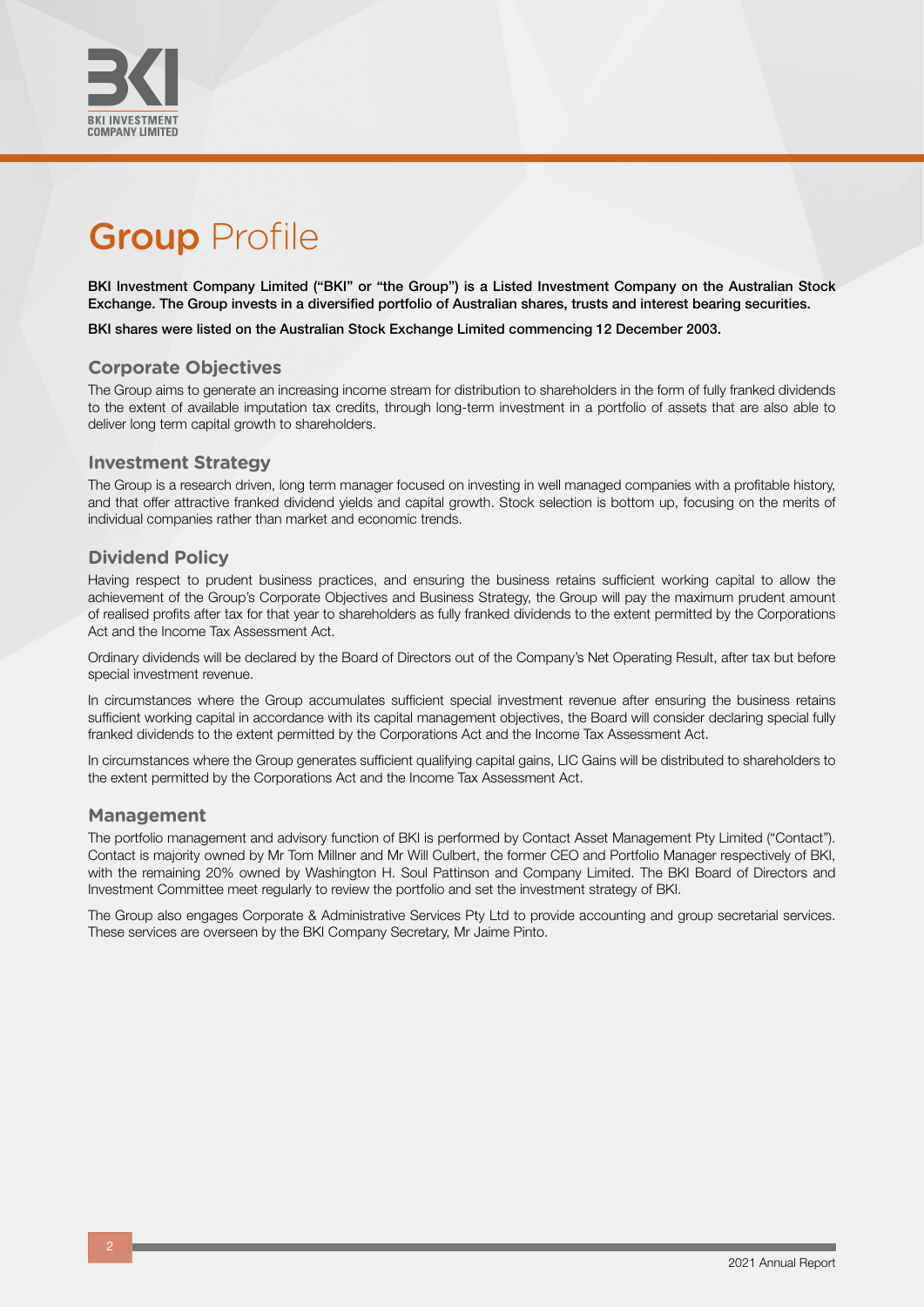# <span id="page-4-0"></span>Financial Highlights

|                                                                                                                                                               | <b>Change</b> |                   |          | <b>Jun 2021</b><br>\$'000 |              | <b>Jun 2020</b><br>\$'000 |
|---------------------------------------------------------------------------------------------------------------------------------------------------------------|---------------|-------------------|----------|---------------------------|--------------|---------------------------|
| <b>Revenue performance</b><br>Total income – ordinary<br>Special investment revenue                                                                           | down<br>down  | $14.1\%$<br>85.8% | to<br>to | 40.154<br>1,022           | from<br>from | 46,732<br>7,182           |
| Total income from ordinary activities                                                                                                                         | down          | 23.6%             | to       | 41,176                    | from         | 53,914                    |
| <b>Profits</b><br>Operating result after tax – before special investment<br>revenue net of applicable tax<br>Special investment revenue net of applicable tax | down<br>down  | 14.2%<br>86.0%    | to<br>to | 35,660<br>985             | from<br>from | 41,578<br>7,044           |
| Net profit from ordinary activities after tax<br>attributable to shareholders<br>Net profit attributable to shareholders                                      | down<br>down  | 24.6%<br>24.6%    | to<br>to | 36,645<br>36,645          | from<br>from | 48,622<br>48,622          |
| <b>Portfolio</b><br>Total portfolio value (including cash & receivables)                                                                                      | <b>up</b>     | 16.3%             | to       | 1,261,368                 | from         | 1,084,667                 |

|                                                                                                                                                                           | <b>Change</b> |                |          | Cents        |              | Cents        |
|---------------------------------------------------------------------------------------------------------------------------------------------------------------------------|---------------|----------------|----------|--------------|--------------|--------------|
| <b>Earnings per share (EPS)</b><br>Basic EPS before special investment revenue and applicable tax<br>Basic EPS <b>after</b> special investment revenue and applicable tax | down<br>down  | 14.8%<br>25.0% | to<br>to | 4.83<br>4.97 | from<br>from | 5.67<br>6.63 |
| <b>Dividends</b>                                                                                                                                                          |               |                |          |              |              |              |
| Interim – Ordinary                                                                                                                                                        | down          | 44.8%          | to       | 2.000        | from         | 3.625        |
| Final - Ordinary                                                                                                                                                          | <b>up</b>     | 29.3%          | to       | 3.000        | from         | 2.320        |
| Final - Special                                                                                                                                                           | down          | 100%           | to       | nil          | from         | 1.000        |
| <b>Full Year Total</b>                                                                                                                                                    | down          | 28.0%          | to       | 5.000        | from         | 6.945        |

#### **10 Year Dividend History (cents per share)**

| 30 June | 2012              | 2013 | 2014                     | 2015                     | 2016 | 2017 | 2018                     | 2019  | 2020  | 2021  |
|---------|-------------------|------|--------------------------|--------------------------|------|------|--------------------------|-------|-------|-------|
| Interim | 3.20              | 3.25 | 3.45                     | 3.55                     | 3.60 | 3.60 | 3.625                    | 3.625 | 3.625 | 2.000 |
| Final   | 3.20              | 3.40 | 3.50                     | 3.65                     | 3.65 | 3.70 | 3.700                    | 3.700 | 2.320 | 3.000 |
| Special | $\qquad \qquad -$ | 0.50 | $\overline{\phantom{0}}$ | $\overline{\phantom{m}}$ |      |      | $\overline{\phantom{m}}$ | 2.500 | 1.000 | -     |
| Total   | 6.40              | 7.15 | 6.95                     | 7.20                     | 7.25 | 7.30 | 7.325                    | 9.825 | 6.945 | 5.000 |

All ordinary and special dividends paid by BKI Investment Company Limited ("BKI") since listing on the Australian Stock Exchange have been fully franked.

#### **10 Year Net Tangible Asset (NTA) History (\$ per share)**

| 30 June             | 2012 | 72013 7 |           |      |           |         | 2014 2015 2016 2017 2018 2019 |      | 2020 | 2021 |
|---------------------|------|---------|-----------|------|-----------|---------|-------------------------------|------|------|------|
| NTA before tax 1.30 |      | 1.52    | 1.63      | 1.65 | 1.55      | 1.61    | 1.63                          | 1.69 | 1.47 | 1.71 |
| NTA after tax       | 1.26 |         | 1.42 1.51 |      | 1.53 1.47 | $-1.52$ | 1.54                          | 1.58 | 1.43 | 1.59 |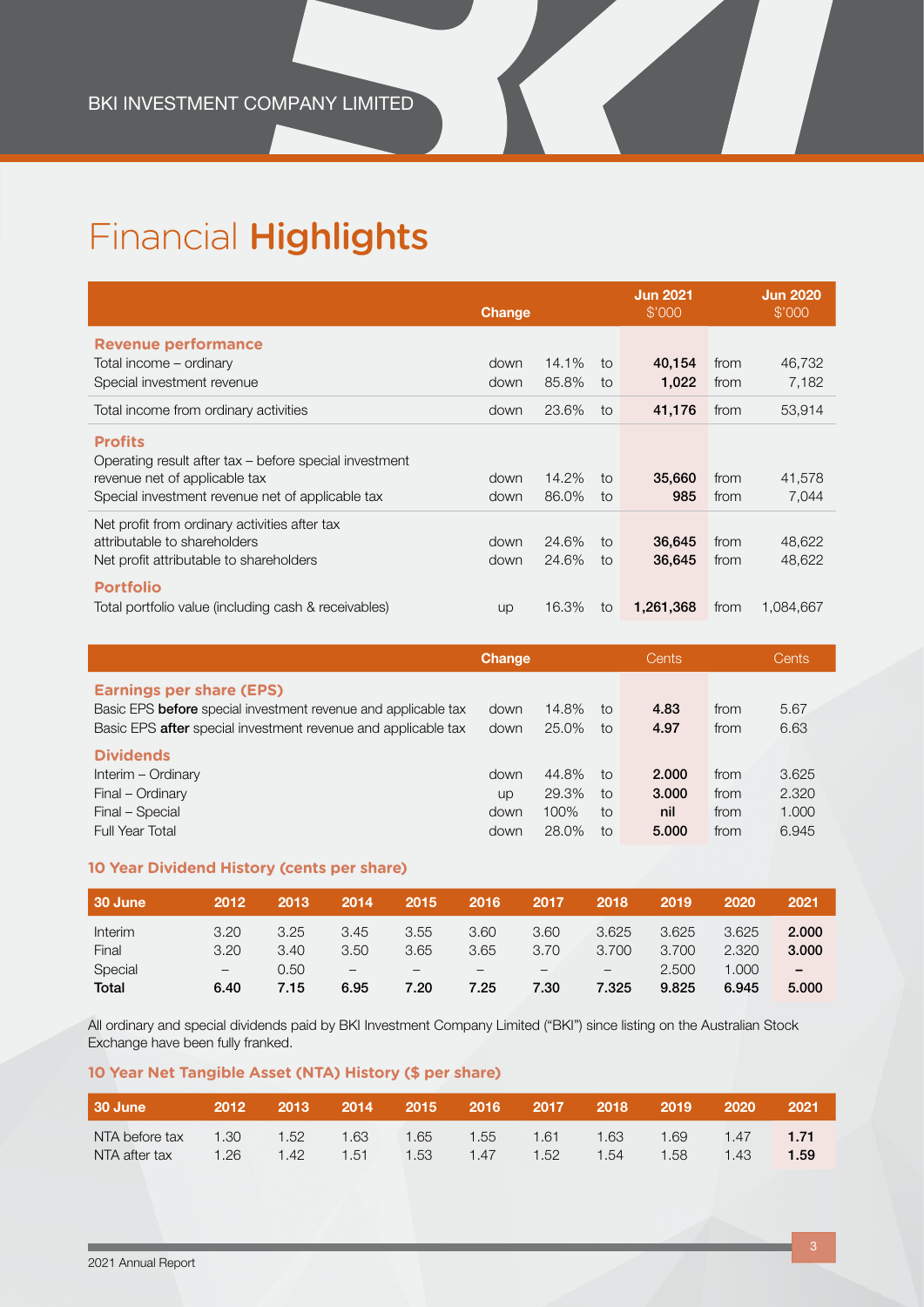<span id="page-5-0"></span>

# Financial Highlights (continued)

#### **List of Securities as at 30 June 2021**

|                                                                                                                                                                                                                                                                                                                                                                         | <b>Number of</b><br>securities held                                                                                               | <b>Market value</b><br>\$'000                                                                              | <b>Portfolio</b><br>weight<br>%                                                      |
|-------------------------------------------------------------------------------------------------------------------------------------------------------------------------------------------------------------------------------------------------------------------------------------------------------------------------------------------------------------------------|-----------------------------------------------------------------------------------------------------------------------------------|------------------------------------------------------------------------------------------------------------|--------------------------------------------------------------------------------------|
| <b>Financials</b><br>Commonwealth Bank of Australia<br>Macquarie Group Limited<br>National Australia Bank Limited<br><b>ASX Limited</b><br>Magellan Financial Group Limited<br>Milton Corporation Limited<br>Pendal Group Limited<br><b>Suncorp Group Limited</b><br><b>Equity Trustees Limited</b><br>Platinum Asset Management Limited<br>E&P Financial Group Limited | 1,093,077<br>655,172<br>2,501,904<br>397,750<br>383,500<br>2,103,640<br>1,320,833<br>951,408<br>383,942<br>1,738,000<br>5,674,572 | 109,166<br>102,490<br>65,600<br>30,909<br>20,655<br>13,253<br>10,646<br>10,570<br>10,520<br>8,534<br>4,874 | 8.65<br>8.13<br>5.20<br>2.45<br>1.64<br>1.05<br>0.84<br>0.84<br>0.83<br>0.68<br>0.39 |
| <b>Materials</b><br><b>BHP Group Limited</b><br><b>Amcor Limited</b><br>Fortescue Metals Group Limited<br>Rio Tinto Limited<br><b>Brickworks Limited</b><br>Orora Limited                                                                                                                                                                                               | 2,110,731<br>1,670,000<br>922,711<br>154,441<br>436,209<br>1,600,000                                                              | 387,217<br>102,518<br>25,267<br>21,536<br>19,559<br>10,936<br>5,328                                        | 30.70<br>8.13<br>2.00<br>1.71<br>1.55<br>0.87<br>0.42                                |
| <b>Consumer Discretionary</b><br><b>Wesfarmers Limited</b><br><b>ARB Corporation Limited</b><br>Harvey Norman Holdings Limited<br>Invocare Limited                                                                                                                                                                                                                      | 1,129,102<br>945,447<br>5,036,154<br>1,638,974                                                                                    | 185,144<br>66,730<br>40,834<br>27,598<br>18,963                                                            | 14.68<br>5.29<br>3.24<br>2.19<br>1.50                                                |
| <b>Consumer Staples</b><br>Woolworths Group Limited<br>Coles Group Limited<br>Treasury Wine Estates Limited<br>Metcash Limited<br>Endeavour Group Limited (Rights)                                                                                                                                                                                                      | 1,428,744<br>1,129,102<br>905,155<br>2,477,151<br>1,428,744                                                                       | 154,125<br>54,478<br>19,296<br>10,572<br>9,884<br>8,987                                                    | 12.22<br>4.32<br>1.53<br>0.84<br>0.78<br>0.71                                        |
| <b>Industrials</b><br>Transurban Group<br>Reece Limited<br>Lindsay Australia Limited<br><b>Brambles Limited</b><br><b>IPH Limited</b>                                                                                                                                                                                                                                   | 3,485,952<br>515,499<br>17,141,631<br>500,576<br>665,000                                                                          | 103,217<br>49,605<br>12,171<br>6,428<br>5,727<br>5,187<br>79,118                                           | 8.18<br>3.93<br>0.96<br>0.51<br>0.45<br>0.41<br>6.26                                 |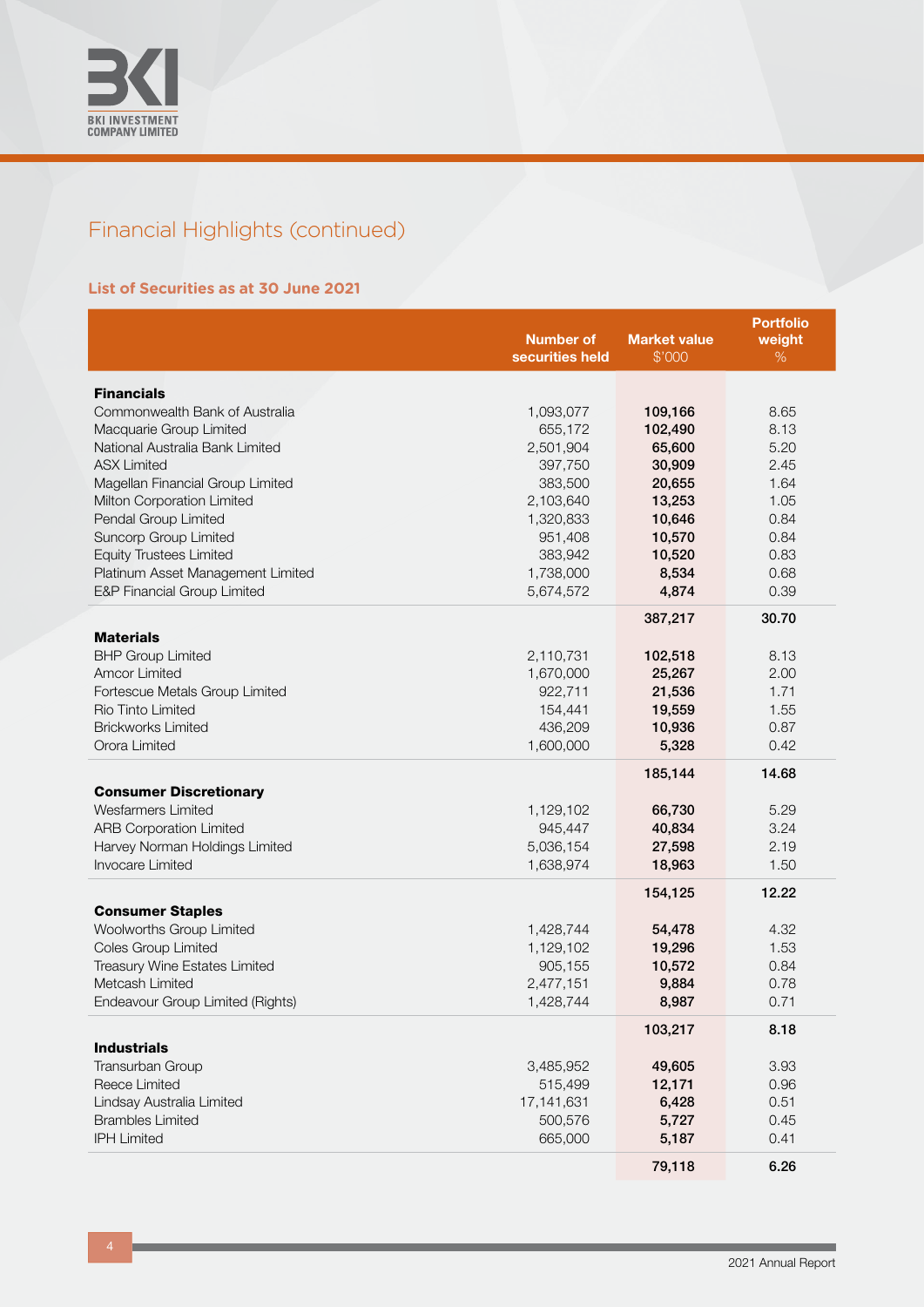#### **List of Securities as at 30 June 2021** (continued)

|                                                                                                                      | <b>Number of</b><br>securities held | <b>Market value</b><br>\$'000       | <b>Portfolio</b><br>weight<br>% |
|----------------------------------------------------------------------------------------------------------------------|-------------------------------------|-------------------------------------|---------------------------------|
| <b>Health Care</b><br>Sonic Healthcare Limited<br>Ramsay Health Care Limited<br>Regis Healthcare Limited             | 960,899<br>515,070<br>1,807,428     | 36,899<br>32,424<br>3,524           | 2.93<br>2.57<br>0.28            |
| <b>Telecommunications</b><br><b>TPG Telecom Limited</b><br><b>Telstra Corporation Limited</b><br><b>Tuas Limited</b> | 5,748,362<br>8,524,451<br>2,874,181 | 72,847<br>35,985<br>32,052<br>1,854 | 5.78<br>2.85<br>2.54<br>0.15    |
| <b>Utilities</b><br>APA Group                                                                                        | 7,775,389                           | 69,891<br>69,201                    | 5.54<br>5.49                    |
| <b>Energy</b><br>Woodside Petroleum Limited<br>New Hope Corporation Limited                                          | 1,175,876<br>12,950,952             | 69,201<br>26,116<br>22,405          | 5.49<br>2.07<br>1.78            |
| <b>Property</b><br>Goodman Group<br>Stockland                                                                        | 945,000<br>1,225,000                | 48,521<br>20,006<br>5,708           | 3.85<br>1.59<br>0.45            |
| <b>Total Portfolio</b>                                                                                               |                                     | 25,714<br>1,194,994                 | 2.04<br>94.74                   |
| Investment portfolio<br>Trading portfolio                                                                            |                                     | 1,194,994<br><b>Nil</b>             | 94.74<br><b>Nil</b>             |
| <b>Total Portfolio</b><br>Cash and dividends receivable                                                              |                                     | 1,194,994<br>66,374                 | 94.74<br>5.26                   |
| <b>Total Investment Assets</b>                                                                                       |                                     | 1,261,368                           | 100.00                          |

The Group is a substantial shareholder, in accordance with the Corporations Act 2001, of Lindsay Australia Limited, holding 5.71% of the issued capital as at 30 June 2021. The Group is not a substantial shareholder in any other investee corporation as each equity investment represents less than 5% of the issued capital of the investee corporation.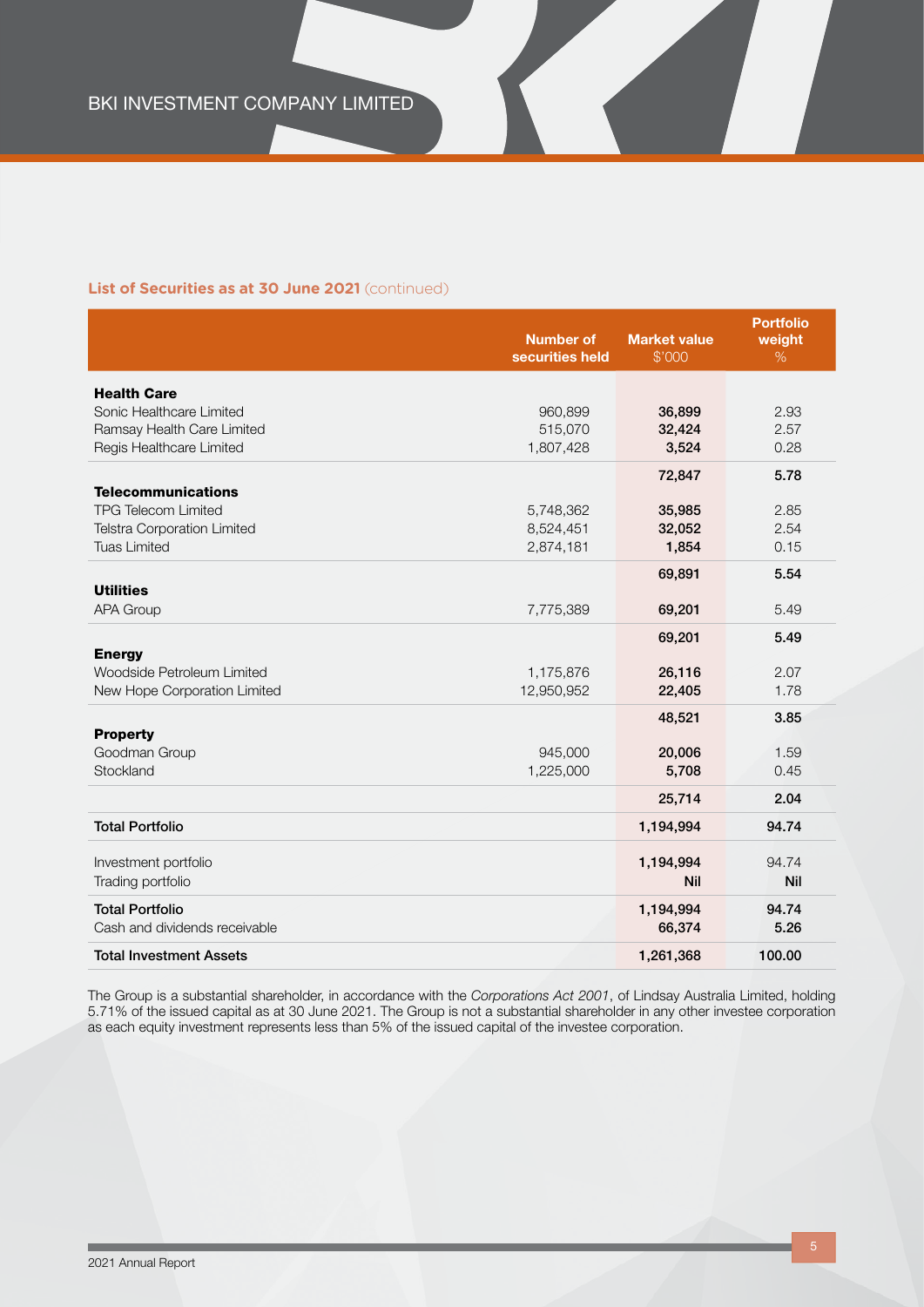<span id="page-7-0"></span>

# Chair's Address

Dear Shareholders,

I am pleased to enclose the 18th Annual Report of BKI Investment Company Limited (BKI) for the year to 30 June 2021.

Australia's performance in controlling the COVID-19 epidemic and economic stimulus packages was of significant benefit to the Australian household and consumer during the last year. The Government's substantial economic support packages and the banks' loan deferrals were very well received and placed the economy in a strong position. We were concerned in February, when BKI presented first half results, that the forecast growth in unemployment and the completion of payment deferral programs would create a headwind for the Australian economy. Fortunately, these issues were not as severe as we first thought and did not materially impact the local economy.

#### **Result Highlights**

The severe fluctuations in global share markets we experienced in FY2020 and early in FY2021 dissipated with the backdrop of a stronger global economy. However, many Australian equity investors continued to receive lower dividends than they received 12–18 months ago. These cuts impacted BKI's results in FY2021, with Ordinary Investment Revenue down 17% to \$39.7 million. The result was impacted by lower ordinary dividends received over the last year from New Hope Corporation (down 73% on the previous corresponding period (pcp)), Invocare Limited (down 70% on the pcp), Woodside Petroleum (down 62% on the pcp), Commonwealth Bank (down 42% on the pcp), AGL Energy (down 26% on the pcp) and Transurban Group (down 22% on the pcp).

BKI realised \$0.3 million from the trading portfolio, after participating in some minor trading positions. BKI's interest received was only \$0.1 million, down 82% on FY2020 due to the extremely low interest rates on offer. BKI's Net Operating Profit After Tax, before special investment revenue, was \$35.7 million, a decrease of 14% over the previous corresponding period. BKI's basic earnings per share before special investment revenue decreased 15% to 4.83 cents per share.

Special Dividend Revenue was lower in FY2021, falling from \$7.2 million to \$1.0 million. Special Dividends were received from Telstra Corporation, AGL Energy and Rio Tinto Limited. Woolworths Group Limited undertook the demerger of Endeavour Group Limited during the period, but BKI did not recognize the demerger dividend as special dividend income. BKI's Net Operating Profit After Tax including special investment revenue for FY2021 was \$36.6 million, down 25% on the previous corresponding period. BKI's FY2021 basic earnings per share, including special investment revenue, decreased 25% to 4.97 cents per share from 6.63 cents per share in FY2020.

It is pleasing that in the second half of FY2021 BKI recorded an increase of 46% in ordinary EPS excluding special investment revenue over the first half of FY2021, as can be seen in the chart below. In the last six-month period, BKI received increased dividends from major investments including Macquarie Group (up 155% on the pcp), Fortescue (up 71% on the pcp), Rio Tinto (up 48% on the pcp), BHP Group (up 34% on the pcp), National Australia Bank (up 30% on the pcp), Harvey Norman (up 20% on the pcp) and Wesfarmers Limited (up 13% on the pcp). The outlook for dividends received from BKI's investments should continue to improve in the periods ahead.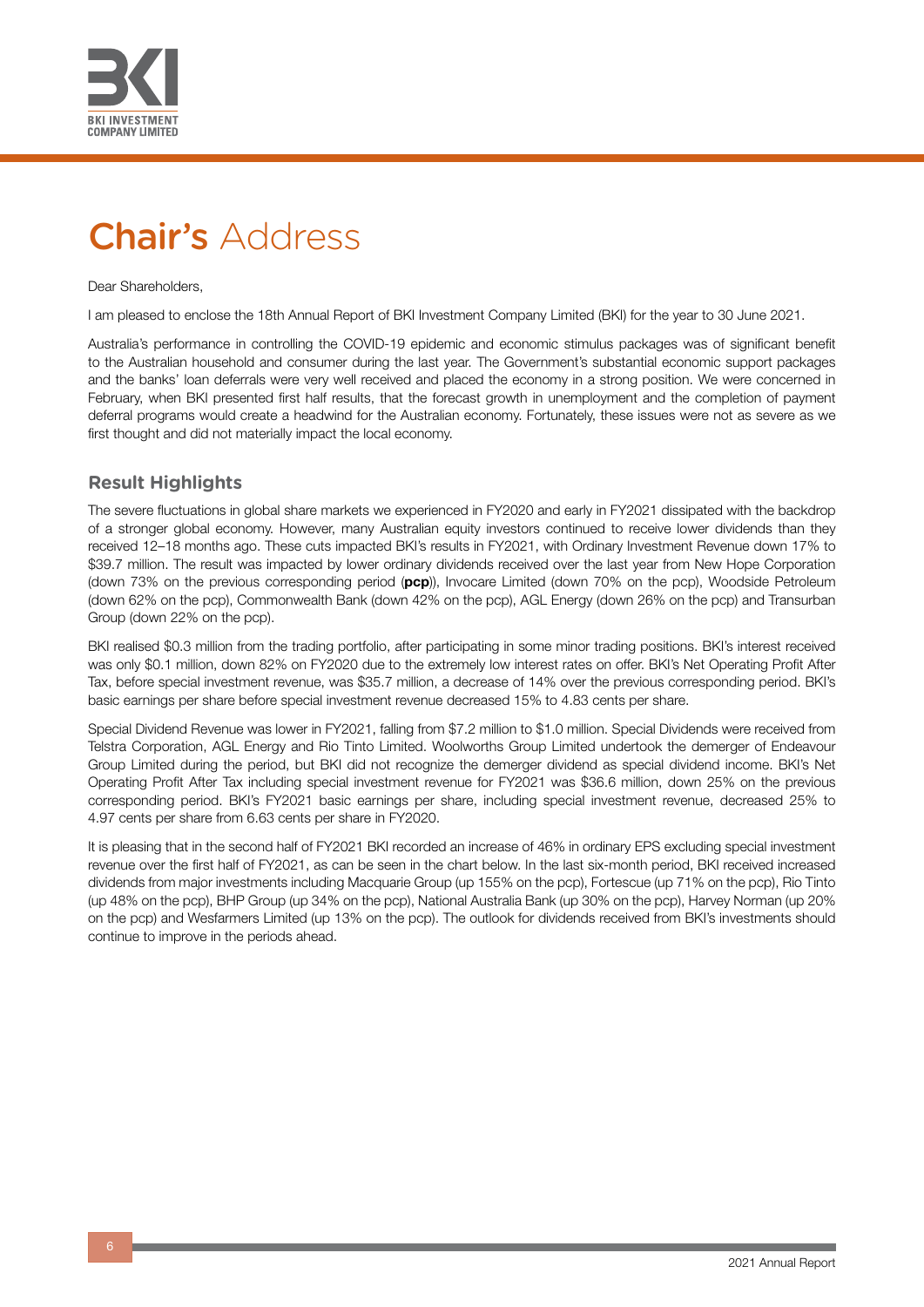# Chair's Address (continued)



#### **Dividends**

The BKI Board declared a final ordinary dividend of 3.00cps, taking total dividends paid for the FY2021 year to 5.00cps, down 28% on last year. This is again disappointing; however, the Board and Management remain very proud that the Company has now paid out over \$780 million or \$1.14 per share in Dividends and Franking Credits to Shareholders since listing.

The current BKI grossed up dividend yield is 4.4%, based on the 2.00cps FY2021 interim dividend and 3.00cps FY2021 final dividend, a tax rate of 30% and the share price of \$1.62 as at 30 June 2021.

#### **Dividend Key Dates**

The last trading date to be eligible for the FY2021 Final Dividend is Thursday 5 August 2021. Key dates for the fully franked Final Dividend are as follows:

| Event                                                   | <b>Date</b>             |
|---------------------------------------------------------|-------------------------|
| Last trading date to be eligible for the Final Dividend | Thursday 5 August 2021  |
| Ex-Dividend Date                                        | Friday 6 August 2021    |
| Record Date                                             | Monday 9 August 2021    |
| <b>DRP</b> Nomination                                   | Tuesday 10 August 2021  |
| Payment Date                                            | Thursday 26 August 2021 |

#### **Dividend Reinvestment Plan (DRP)**

The BKI Board confirmed that BKI's Dividend Reinvestment Plan (DRP) will be maintained, offering shareholders the opportunity to acquire further ordinary shares in BKI. The DRP will not be offered at a discount. The last day to nominate for participation in the DRP is Tuesday 10 August 2021.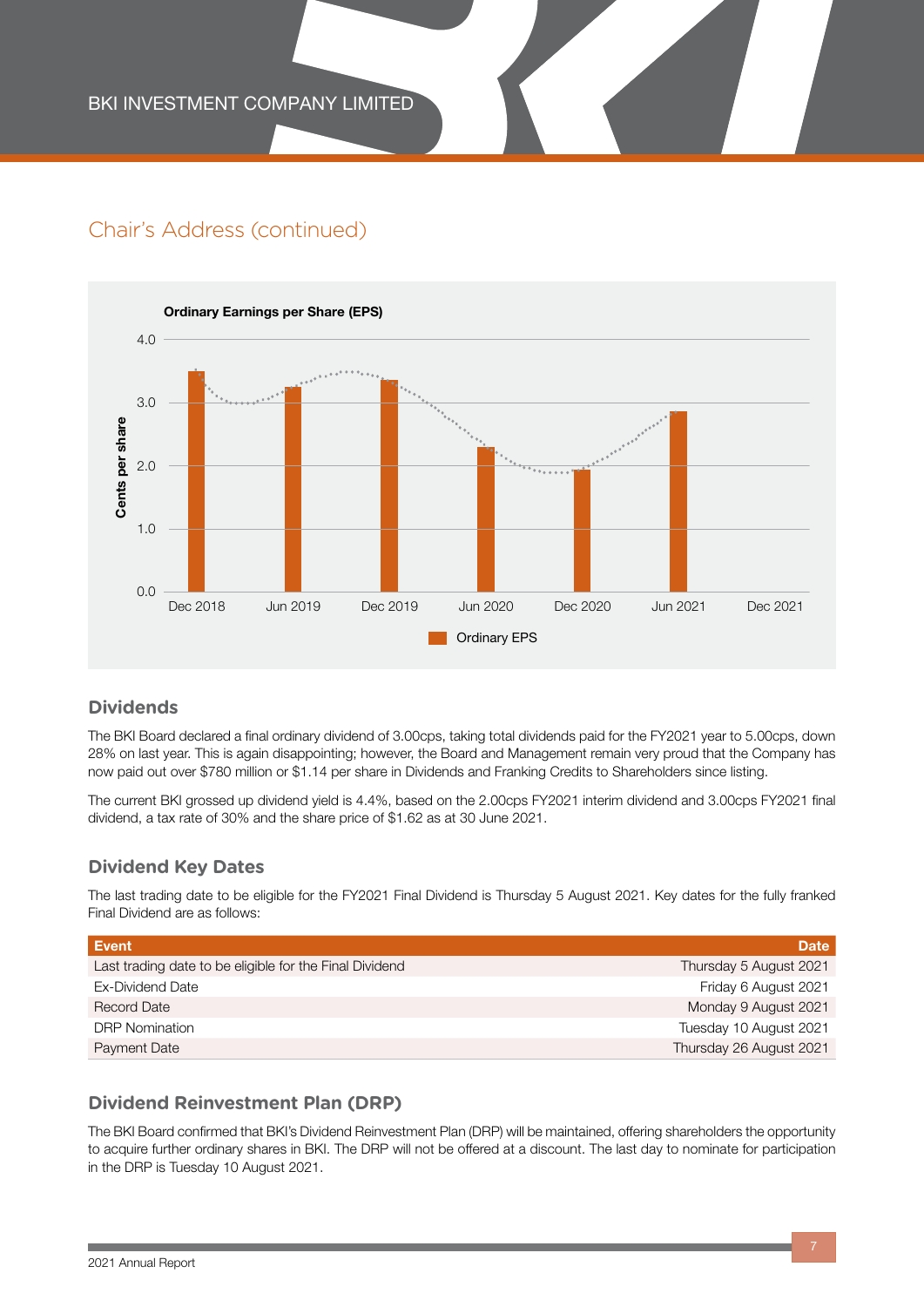

# Chair's Address (continued)

To learn more about the DRP and access a DRP form to download and complete, use the following link: <https://bkilimited.com.au/dividend-information/>

The last trading day to be eligible for BKI's fully franked dividends is Thursday 5 August 2021.

The DRP price will be calculated using the average of the daily volume weighted average sale price of BKI's shares sold in the ordinary course of trading on the ASX during the 5 trading days after, but not including, the Record Date (Monday 9 August 2021).

#### **Management Expense Ratio (MER)**

BKI's MER as at 30 June 2021 was 0.17%. BKI's MER continues to compare very favourably to other externally managed LICs, ETFs and managed funds in the domestic market that provide a similar broad-based exposure to Australian equities.

The Board and Portfolio Managers are shareholders in BKI. We invest for the long term and do not charge excessive external portfolio management fees or any performance fees. Our focus is on creating wealth for all shareholders by keeping costs low, increasing fully franked dividends and generating capital growth over the long-term. BKI has no debt and thus shareholder returns are not diluted by the interest payable on such a facility.

#### **Top 25 Investments**

|    | <b>Stock</b>               | % of Total<br><b>Portfolio</b> |
|----|----------------------------|--------------------------------|
| 1  | Commonwealth Bank          | 8.7%                           |
| 2  | <b>BHP Group</b>           | 8.1%                           |
| З  | Macquarie Group            | 8.1%                           |
| 4  | <b>APA Group</b>           | 5.5%                           |
| 5  | <b>Wesfarmers Limited</b>  | 5.3%                           |
| 6  | National Australia Bank    | 5.2%                           |
| 7  | Woolworths Group Limited   | 4.3%                           |
| 8  | Transurban Group           | 3.9%                           |
| 9  | <b>ARB Corporation</b>     | 3.2%                           |
| 10 | Sonic Healthcare           | 2.9%                           |
| 11 | <b>TPG Telecom Limited</b> | 2.9%                           |
| 12 | Ramsay HealthCare          | 2.6%                           |
| 13 | Telstra Corporation        | 2.5%                           |
| 14 | <b>ASX Limited</b>         | 2.5%                           |
| 15 | Harvey Norman Holdings     | 2.2%                           |
| 16 | Woodside Petroleum         | 2.1%                           |
| 17 | Amcor                      | 2.0%                           |
| 18 | New Hope Corporation       | 1.8%                           |
| 19 | Fortescue Metals Group     | 1.7%                           |
| 20 | Magellan Financial Group   | 1.6%                           |
| 21 | Goodman Group Limited      | 1.6%                           |
| 22 | Rio Tinto Limited          | 1.6%                           |
| 23 | Coles Group                | 1.5%                           |
| 24 | Invocare Limited           | 1.5%                           |
| 25 | Milton Corporation         | 1.1%                           |
|    | Cash and cash equivalents  | 5.3%                           |

Total of Top 25 including cash and cash equivalents 89.7%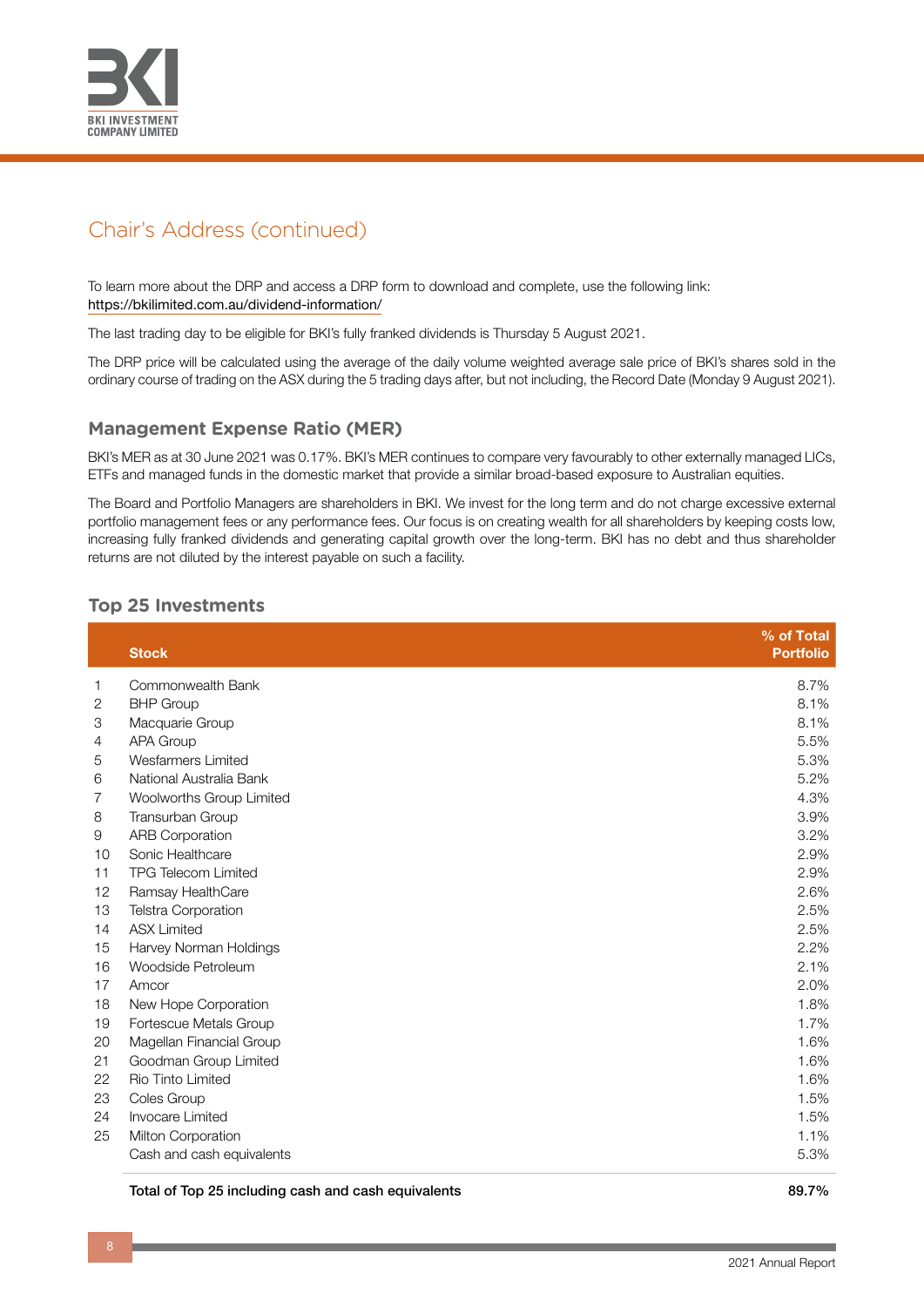# Chair's Address (continued)

#### **Outlook**

The global stimulus packages distributed during 2020 were a lifeline for many countries, businesses and individuals. Many of these packages continued into 2021 and are only just now rolling off. Few initially appreciated the impact these handouts would have, but Australia's economy is well placed due to their implementation. The phasing out of payment deferral programs was well handled and the unemployment number is tracking better than expectations. Retail sales numbers are encouraging and regional tourism continues to grow. The continual growth in commodity prices ensures Australia's current trade balance remains positive.

However, while the initial results of stimulus packages and handouts have been positive, the secondary effects of flooding the economy with cash have been extraordinary. An increasing challenge of the demand surge is the resulting pressure on the supply response - we are all experiencing capacity challenges, price rises and a significant wait time due to a global supply chain bursting at the seams. This impact on the economy may outweigh the positives of inflation. There is such a significant demand for goods and services, that we are now seeing substantial shortages in supply which is concerning to us. There are shortages in labour across many industries, a shortage in manufacturing, in shipping and in containers themselves. The system is extremely stretched.

The behaviour of consumers will continue to be influenced by low rates, the rate of the vaccination roll-out and the easing of travel restrictions. Many countries outside Australia are in a good place, with a relatively fast vaccine rollout and large parts of their economies opening up. This should mean that consumers will continue to spend, and their economies will recover quickly. However, Australia has experienced a poor vaccine rollout and we are now seeing the emergence of additional lockdowns which may mean our economic recovery slows compared to other developed nations.

Despite a slow vaccine rollout, ongoing lockdowns and travel restrictions, as well as some serious supply chain issues, we believe that Australia is currently in a very fortunate economic position and the outlook for dividends received from BKI's investments should continue to improve in the years ahead. BKI continues to be well positioned with a portfolio of high-quality dividend paying stocks. BKI has available cash and no debt. We will continue to ensure BKI achieves its objective of investing for the long term in profitable, high yielding and well managed companies.

Robert Millner Chairman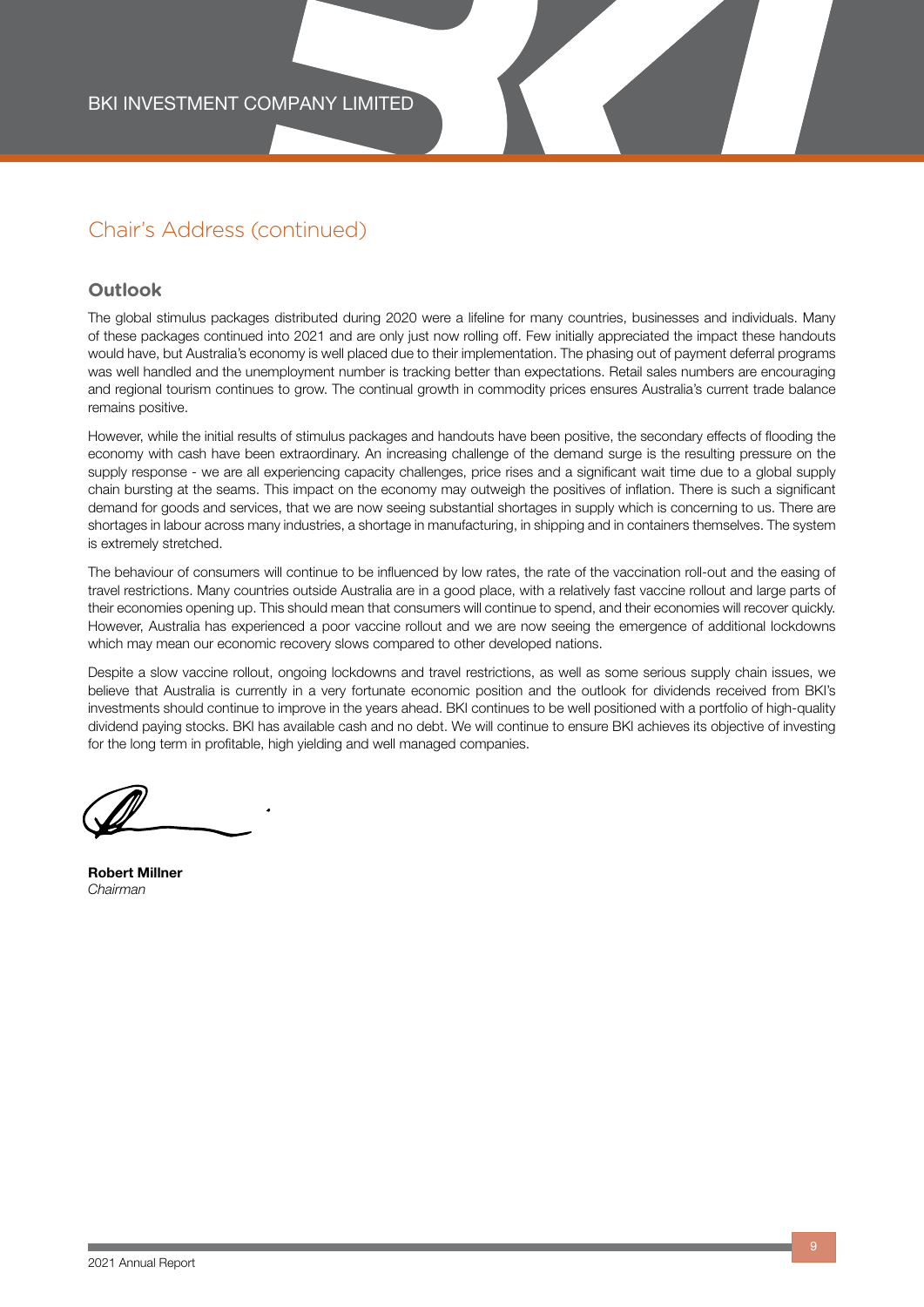<span id="page-11-0"></span>



# Portfolio Manager's Report

Dear Shareholders,

Contact Asset Management, as the Investment Manager of BKI Investment Company, is pleased to include our report for FY2021.

#### **Market Commentary**

Strength in global markets continued in financial year 2021, led by technology heavy markets in the US. The NASDAQ climbed by 45.2% and the S&P500 increased by 40.8%. Jobs data in the US remains extremely robust and markets continue to assume that the US Fed will not rush to taper its stimulus program any time soon. While inflationary fears remain a concern, investors continue to take advantage of cheap money.

Global bond yields continued to retrace from previously elevated levels, with the US 10-year government bond yield finishing the financial year at 1.44% and Australian 10-year yield at 1.51%.

Commodity prices continued to rise, with Iron Ore closing at \$US215.50/Mt, while Oil finished the year at \$US75.13\$/bbl. Interestingly, gold prices finished flat as inflationary expectations retraced. The Australian Dollar finally tracked below US\$0.77, a level it had traded at for some months, closing the year at \$0.75.

Australia's S&P/ASX 300 Accumulation Index increased by 28.5% in FY2021. Corporate activity continues to ramp up and upbeat household confidence is driving the market higher. Consensus expectations for the August reporting season continue to be revised higher.

Retail sales have continued to deliver stronger than expected numbers during the year. The most recent underlying inflation rate of 1.1% continues to remain below the RBA's target range of between 2% and 3%. Employment numbers are also ahead of expectations and the unemployment rate continued to fall during the past year. With employment already above pre-COVID levels, we believe the rate could decline to around 4.5% by the end of calendar 2021.

Domestically, the Reserve Bank of Australia (RBA) continues to hold the cash rate at an historic low of 0.10%, noting its no-ratehike stance until 2024 at the earliest because sustaining the economic expansion means "ensuring that demand continues to be supported for as long as spare capacity remains". The RBA is also continuing its quantitative easing program (QE) to purchase bonds with maturities of around 5 to 10 years in order to control the yield curve and further support economic recovery.

Late in June 2021, many parts of Australia were placed under lockdown as the COVID Delta strain continued to spread. The number of cases linked to Sydney's Bondi cluster was the main area of concern and State Governments were again quick to shut borders regardless of the economic impact. Early in July 2021 the Federal Government announced a four-part plan to return to normal, much of which seems to be tied to vaccination rates. The market seemingly looked through a lot of the lockdown news, albeit there were a few stock-specific reactions.

Valuation multiples for the Australian market have settled around 18 times FY21 earnings as market moves are matched by earnings upgrades. The dividend yield for the S&P/ASX 300 index is also now more compelling and is back above 3.5%.

#### **Portfolio Movements**

We made \$83 million worth of sales in the first half of this financial year, including exiting positions in Westpac Banking Corporation, Sydney Airports, IAG Limited, SEEK Limited and selling a small parcel of New Hope Corporation. These sales were prompted by the significant reduction in dividends received from these companies during the period. BKI realised a further \$81 million worth of sales in the second half of the financial year, including exiting the positions in AGL Energy Limited, Lend Lease, NAB Convertible Notes and Inghams Group, as well as slightly trimming positions in Commonwealth Bank and Transurban Group.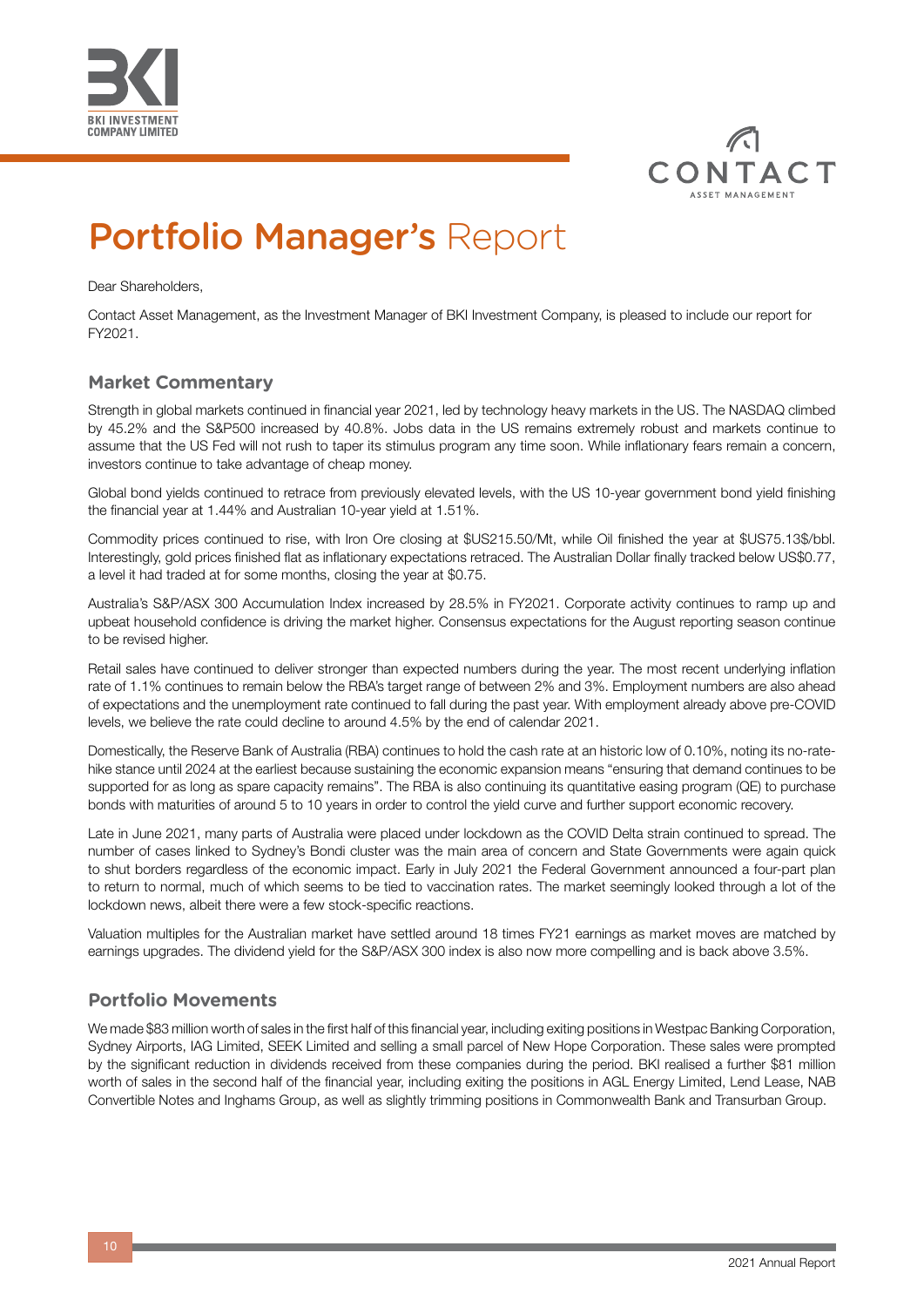# Portfolio Manager's Report (continued)

These divestments allowed BKI to reinvest capital into other positions within the portfolio to offset further declines in Ordinary Income. BKI invested \$95 million during the first half and \$65 million during the second half of FY2021. The largest investments over the year were APA Group, Transurban Group, Fortescue Metals, Rio Tinto Limited, Commonwealth Bank, National Australia Bank, BHP Group, Amcor, Harvey Norman Holdings and Equity Trustees. A new position was established in Metcash Limited in the second half of the year, and BKI also now has a holding in Endeavour Group Limited following its demerger from Woolworths Group Limited in June 2021.

As at the end of June 2021, there were 42 stocks within the BKI Portfolio, with the Top 25 holdings and cash accounting for 89.7% of the total Portfolio. The Investment Portfolio (including cash) was valued at \$1.3 billion, with the cash position of \$66 million representing 5.3%.

#### **Performance**

For the year to 30 June 2021, the S&P/ASX 300 Accumulation Index return was 28.5%. BKI's Total Shareholder Return was 21.4%. BKI's Total Shareholder Returns including franking credits for the year to 30 June 2021 was 23.3%.



#### BKI Total Shareholder Returns (TSR) Including Franking Credits as at 30 June 2021

BKI's Net Portfolio Return (after all operating expenses, provisions and payment of both income and capital gains tax and the reinvestment of dividends) for the year to 30 June 2021 was 20.1%. BKI's Pre-Tax Net Tangible Assets per share as at 30 June 2021 was \$1.71, up from \$1.47 last year.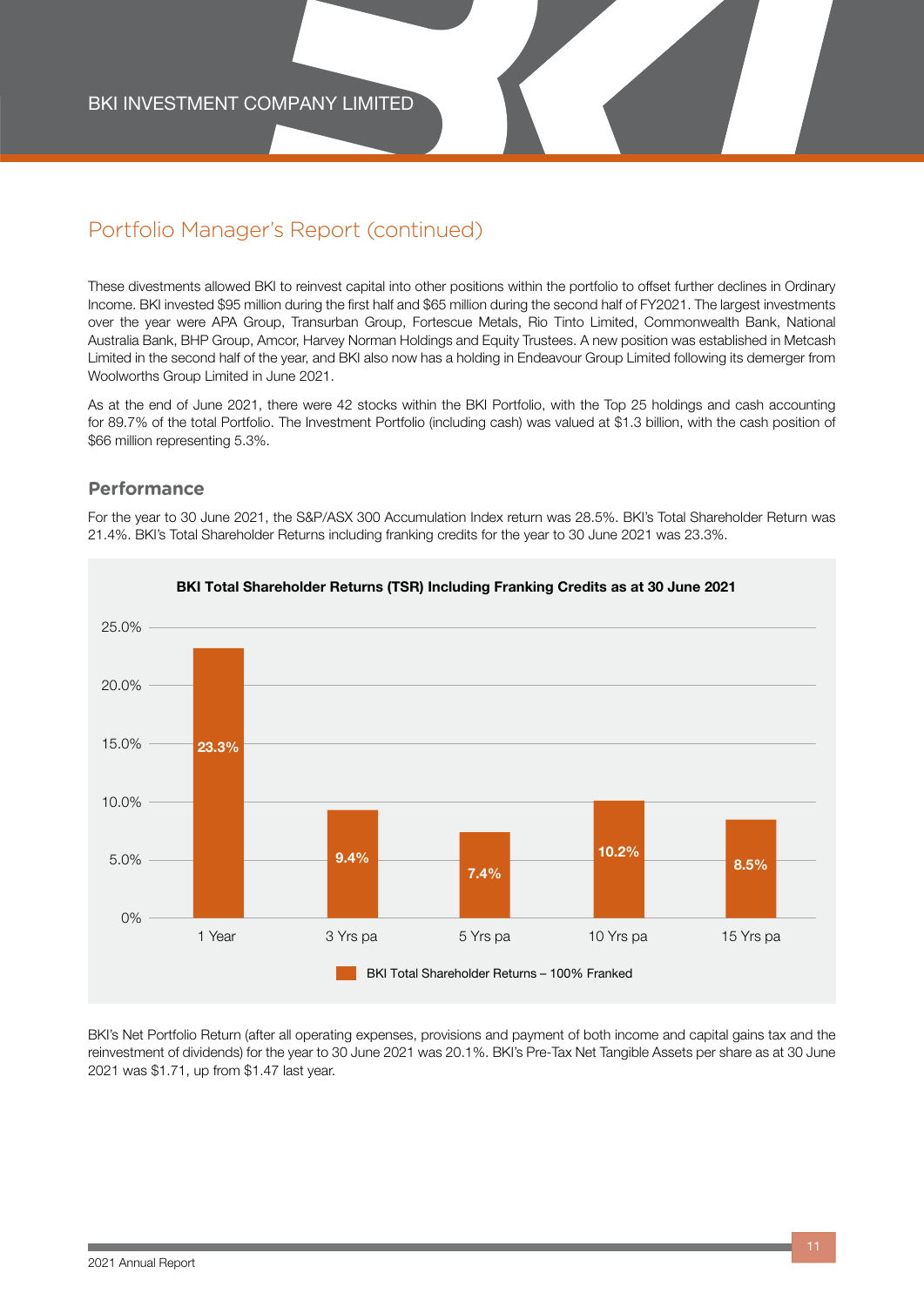

# Portfolio Manager's Report (continued)



#### **Investment Team**

During the year we appointed Jakov Males as Senior Investment Analyst at Contact Asset Management. Jakov has over 20 years asset management experience as an Analyst and Portfolio Manager. Jakov was most recently Head of Australian Equities at UBS Asset Management for 12 years. He was previously Head of Equities at Allianz Global. We believe that Jakov will be a great fit for Contact Asset Management, and he brings significant experience to our business. We remain committed to investing for better outcomes for all BKI Shareholders. Our focus is on earnings growth and dividend payments – not generating excessive fees.

#### **Research and Ratings**

BKI was once again well endorsed by various investment product research and ratings companies during the year. BKI currently has a Recommended rating from LONSEC, a Recommended-Plus rating from Independent Investment Research (IIR) and a Neutral rating from Morningstar.

#### Tom Millner and Will Culbert

Contact Asset Management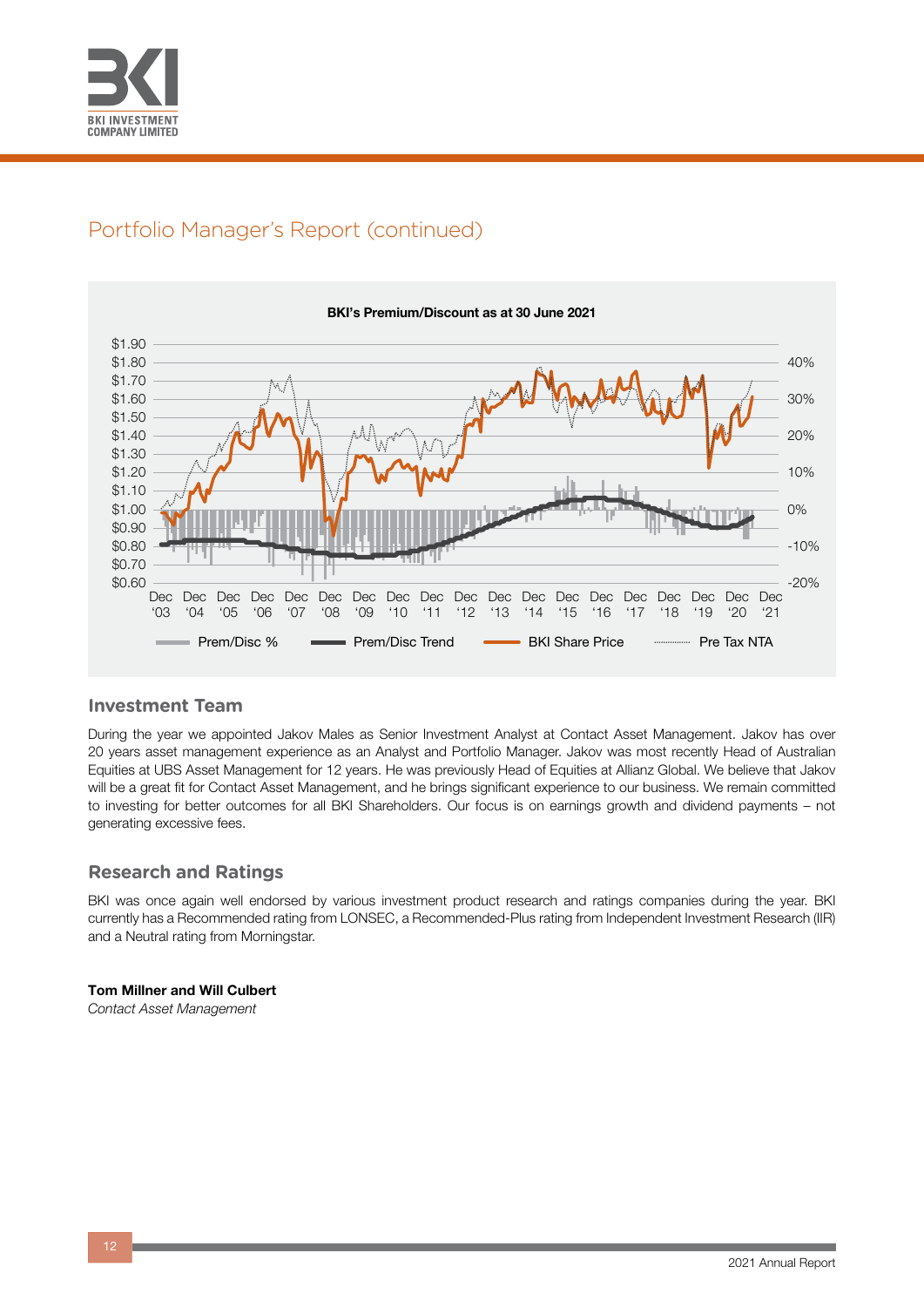# <span id="page-14-0"></span>Directors' Report

The Directors of BKI Investment Company Limited ("the Company", or "BKI") present the following report on the Company and its controlled entities ("the Group") for the year to 30 June 2021.

#### **1. Directors**

The following persons were Directors since the start of the financial year and up to the date of this report:

#### Robert Dobson Millner, FAICD – Non-Executive Director and Chair

Mr Millner was appointed Non-executive Chair upon the Company's formation in October 2003. Mr Millner has extensive experience in the investment industry, and is currently a Director of the following listed companies:

- **•** Washington H Soul Pattinson and Company Limited (appointed 1984, Chair since 1998)
- **P** New Hope Corporation Limited (appointed 1995, Chair since 1998)
- **Brickworks Limited (appointed 1997, Chair since 1999)**
- **Nilton Corporation Limited (appointed 1998, Chair since 2002)**
- **P** Apex Healthcare Berhad (appointed 2000)
- **P** TPG Telecom Limited (appointed July 2020)
- **T** Tuas Limited (appointed May 2020)

Below is a list of former listed company directorships held by Mr Millner in the past three years:

- **•** Australian Pharmaceutical Industries Limited (appointed 2000, resigned July 2020)
- **P** TPG Corporation Limited (appointed 2000, resigned July 2020)

Special Responsibilities:

- **Chair of the Board**
- p Chair of the Investment Committee
- p Member of the Remuneration Committee

#### David Capp Hall, AM, FCA, FAICD – Independent Non-Executive Director

Mr Hall was appointed a Non-executive Director and Chair of the Audit & Risk Committee upon the Company's formation in October 2003. Mr Hall is a Chartered Accountant with extensive experience in corporate management, finance and as a Company Director.

Special Responsibilities:

- **Chair of the Audit & Risk Committee**
- p Member of the Remuneration Committee
- p Chair of the Nomination Committee

#### **Ian Thomas Huntley, BA** – Independent Non-Executive Director

Mr Huntley joined the Board as a Non-executive Director in February 2009. After a career in financial journalism, Mr Huntley acquired "Your Money Weekly" newsletter in 1973. Over the following 33 years, Mr Huntley built the Your Money Weekly newsletter into one of Australia's best known investment advisory publications. He and partners sold the business to Morningstar Inc of the USA in mid 2006.

Special Responsibilities:

- p Member of the Investment Committee
- **P** Member of the Remuneration Committee
- p Member of the Audit & Risk Committee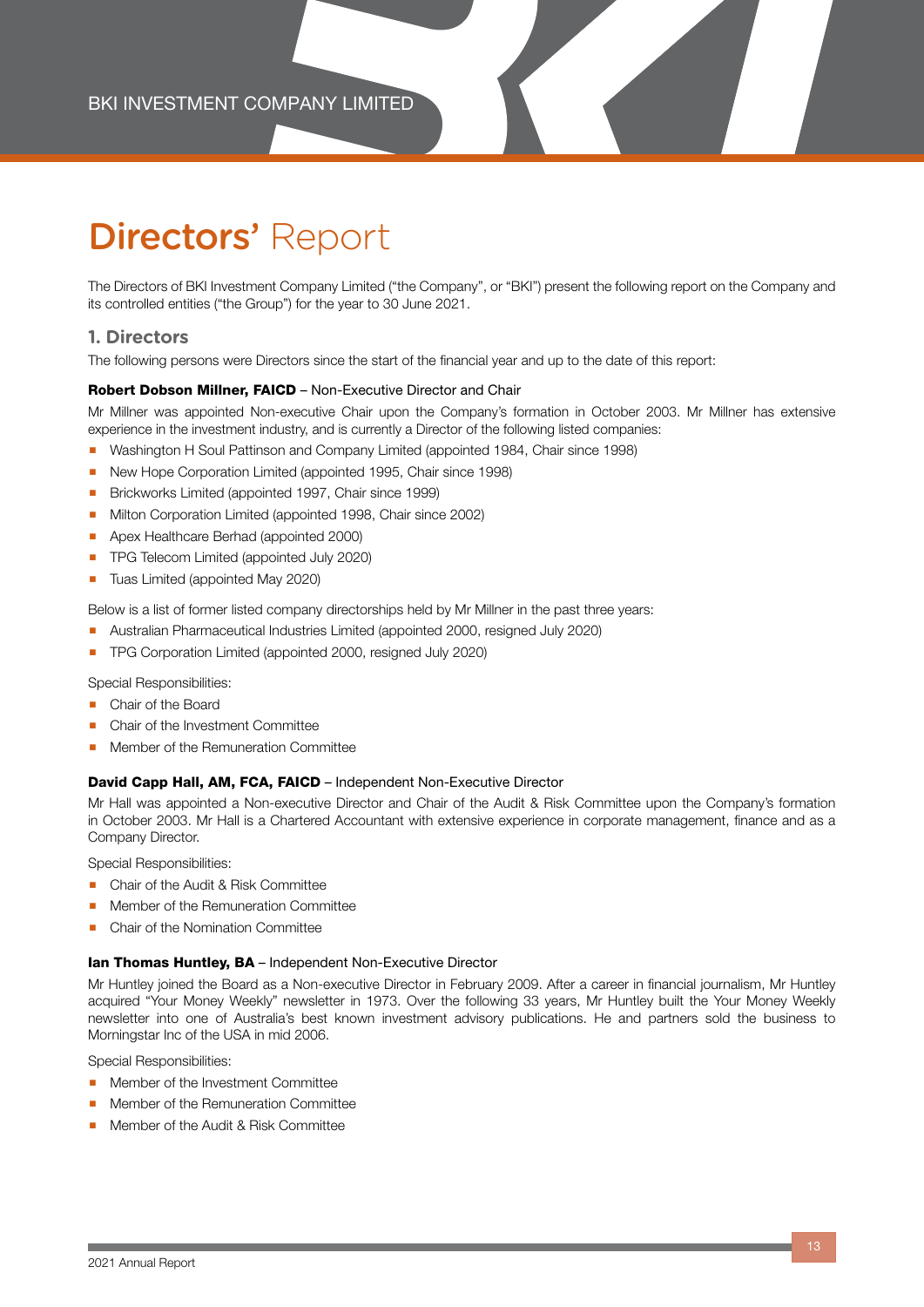

1. Directors (continued)

#### Alexander James Payne, B.Comm, Dip Cm, FCPA, FCIS, FCIM – Non-Executive Director

Mr Payne was appointed a Non-executive Director upon the Company's formation in October 2003 and has been a member of the Audit & Risk Committee since then. Mr Payne was Chief Financial Officer of Brickworks Limited for 13 years and has considerable experience in finance and investment.

Special Responsibilities:

- p Member of the Audit & Risk Committee
- Member of the Investment Committee
- p Chair of the Remuneration Committee
- p Member of the Nomination Committee

#### **2. Key Management Personnel**

#### Jaime Pinto, BComm, CA, AGIA - Company Secretary

Mr Pinto was appointed Company Secretary in November 2011. He is a Chartered Accountant with extensive experience in both professional practice and in senior commercial roles across a broad range of industries.

#### **3. Meetings of Directors**

Summarised below are the numbers of Board meetings and Committee meetings held during the year to 30 June 2021, and the numbers of meetings attended by each Director.

|                   | <b>Board</b>    |                              | <b>Investment</b>        |                              | <b>Audit &amp; Risk</b> |                              | <b>Remuneration</b> |                              | Nomination <sup>1</sup> |                              |
|-------------------|-----------------|------------------------------|--------------------------|------------------------------|-------------------------|------------------------------|---------------------|------------------------------|-------------------------|------------------------------|
|                   | <b>Attended</b> | <b>Eligible</b><br>to attend | <b>Attended</b>          | <b>Eligible</b><br>to attend | <b>Attended</b>         | <b>Eligible</b><br>to attend | <b>Attended</b>     | <b>Eligible</b><br>to attend | <b>Attended</b>         | <b>Eligible</b><br>to attend |
| <b>RD Millner</b> |                 |                              | 14                       | 14                           |                         |                              | $\overline{2}$      | 2                            |                         |                              |
| AJ Payne          |                 |                              | 14                       | 14                           | $\overline{2}$          | 2                            | $\overline{2}$      | $\mathcal{P}$                |                         |                              |
| DC Hall           |                 |                              | $\overline{\phantom{m}}$ | $\overline{\phantom{m}}$     | 2                       | 2                            | $\overline{2}$      | 2                            |                         |                              |
| <b>IT Huntley</b> |                 |                              | 14                       | 14                           | $\overline{2}$          | $\overline{2}$               | $\overline{2}$      | $\mathcal{P}$                |                         |                              |

1 The sole meeting of the Nomination Committee was held in July 2020. Mr DC Hall was not a member of the Committee at this time as he was scheduled for reelection as a Director under the Company's Director rotation policy. Subsequent to being re-elected as a Director at the 2020 AGM, Mr Hall was reappointed to the Nomination Committee, and Mr RD Millner and Mr IT Huntley DC resigned from the Committee as they are due for re-election as Directors at the 2021 AGM.

#### **4. Principal Activities**

Principal activities of the Group are that of a Listed Investment Company (LIC) primarily focused on long term investment in ASX listed securities. There were no significant changes in the nature of those activities during the year.

#### **5. Operating Results**

BKI's Total Ordinary Revenue from its investment portfolio was \$39.7m, 12.6% lower than the \$45.4m generated in 2020, driving a 14.2% decrease in Net Operating Result before special investment revenue to \$35.7m, from \$41.6m in 2020. Basic and diluted earnings per share before special dividend revenue was down 14.8% to 4.83 cents per share.

The result was impacted by lower ordinary dividends received over the last year from New Hope Corporation (down 73% on the previous corresponding period (pcp)), Invocare Limited (down 70% on the pcp), Woodside Petroleum (down 62% on the pcp), Commonwealth Bank (down 42% on the pcp), AGL Energy (down 26% on the pcp) and Transurban Group (down 22% on the pcp).

BKI realised \$0.3 million from the trading portfolio, after participating in some minor trading positions. BKI's interest received was only \$0.1 million, down 82% on FY2020 due to the extremely low interest rates on offer.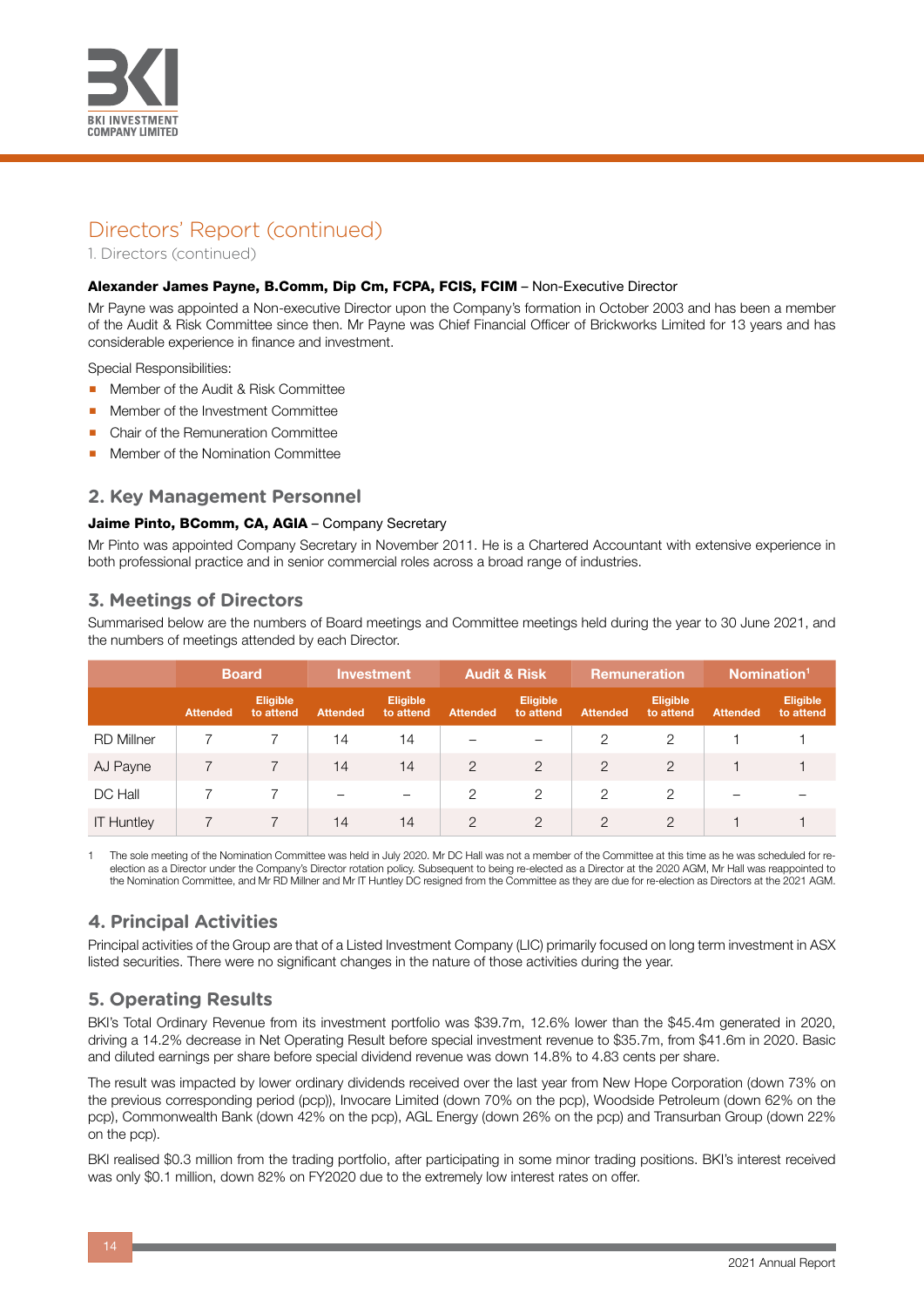5. Operating Results (continued)

Special Dividend Revenue was lower in FY2021, falling from \$7.2 million to \$1.0 million. Special Dividends were received from Telstra Corporation, AGL Energy and Rio Tinto Limited. Woolworths Group Limited undertook a demerger of Endeavour Group Limited during the period, but BKI did not recognise the demerger dividend as special investment revenue. BKI's Net Operating Profit After Tax, including special investment revenue for FY2021 was \$36.6 million, down 25% on the previous corresponding period. BKI's FY2021 basic earnings per share, including special investment revenue, decreased 25% to 4.97 cents per share from 6.63 cents per share in FY2020.

Total Shareholder Return including franking credits for the year to 30 June 2021 was 23.3%, compared to the S&P/ASX 300 Accumulation Index, which returned 28.5% over the same period. BKI's Total Shareholder Return including Franking Credits for 15 years was 8.5% per annum compared to the S&P/ASX 300 Accumulation Index, which returned 8.6%.

BKI's Net Portfolio Return (after all operating expenses, provision and payment of both income and capital gains tax and the reinvestment of dividends) for the year to 30 June 2021 was 20.1%.

#### **6. Review of Operations**

BKI was able to maintain its MER at 0.17% for the year (2020: 0.17%) as operating expenses were held steady at \$2.0m (2020: \$2.0m), with all cost categories in line with the previous year.

BKI made a number of changes to the portfolio during FY2021. We executed \$83 million worth of sales in the first half of this financial year, including exiting positions in Westpac Banking Corporation, Sydney Airports, IAG Limited, SEEK Limited and selling a small parcel of New Hope Corporation. These sales were prompted by the significant reduction in dividends received from these companies during the period. BKI realised a further \$81 million worth of sales in the second half of the financial year, including exiting the positions in AGL Energy Limited, Lend Lease, NAB Convertible Notes and Inghams Group, as well as slightly trimming positions in Commonwealth Bank and Transurban Group.

These divestments allowed BKI to reinvest capital into other positions within the portfolio to offset further declines in Ordinary Income. BKI invested \$95 million during the first half and \$65 million during the second half of FY2021. The largest investments over the year were APA Group, Transurban Group, Fortescue Metals, Rio Tinto Limited, Commonwealth Bank, National Australia Bank, BHP Group, Amcor, Harvey Norman Holdings and Equity Trustees. A new position was established in Metcash Limited in the second half of the year, and BKI also now has a holding in Endeavour Group Limited following its demerger from Woolworths Group Limited in June 2021.

#### **7. Financial Position**

Net assets of the Group increased during the financial year to \$1,172.4m (2020: \$1,047.9m), primarily driven by a positive revaluation of the investment portfolio.

#### **8. Employees**

The Group had no employees as at 30 June 2021 (2020: nil).

#### **9. Significant Changes in the State of Affairs**

Other than as stated in this Directors' Report and in the accompanying Financial Report, there were no significant changes in the state of affairs of the Group during the reporting year.

#### **10. Likely Developments and Expected Results**

The operations of the Group will continue with planned long term investments in Australian equities and fixed interest securities. The Group will continue its strategy of investing for the long term in a portfolio of assets to deliver shareholders an increasing income stream and long term capital growth. The success of this strategy will be strongly influenced by the performance of the underlying investee companies, their share price movements, and capital management and income distribution policies.

The performance of these companies will be influenced by general economic and market conditions such as economic growth rates, interest rates and inflation. Performance could also be influenced by regulatory change. These external conditions are difficult to predict and not within the control of the Group, making it difficult to forecast the future results of the Group.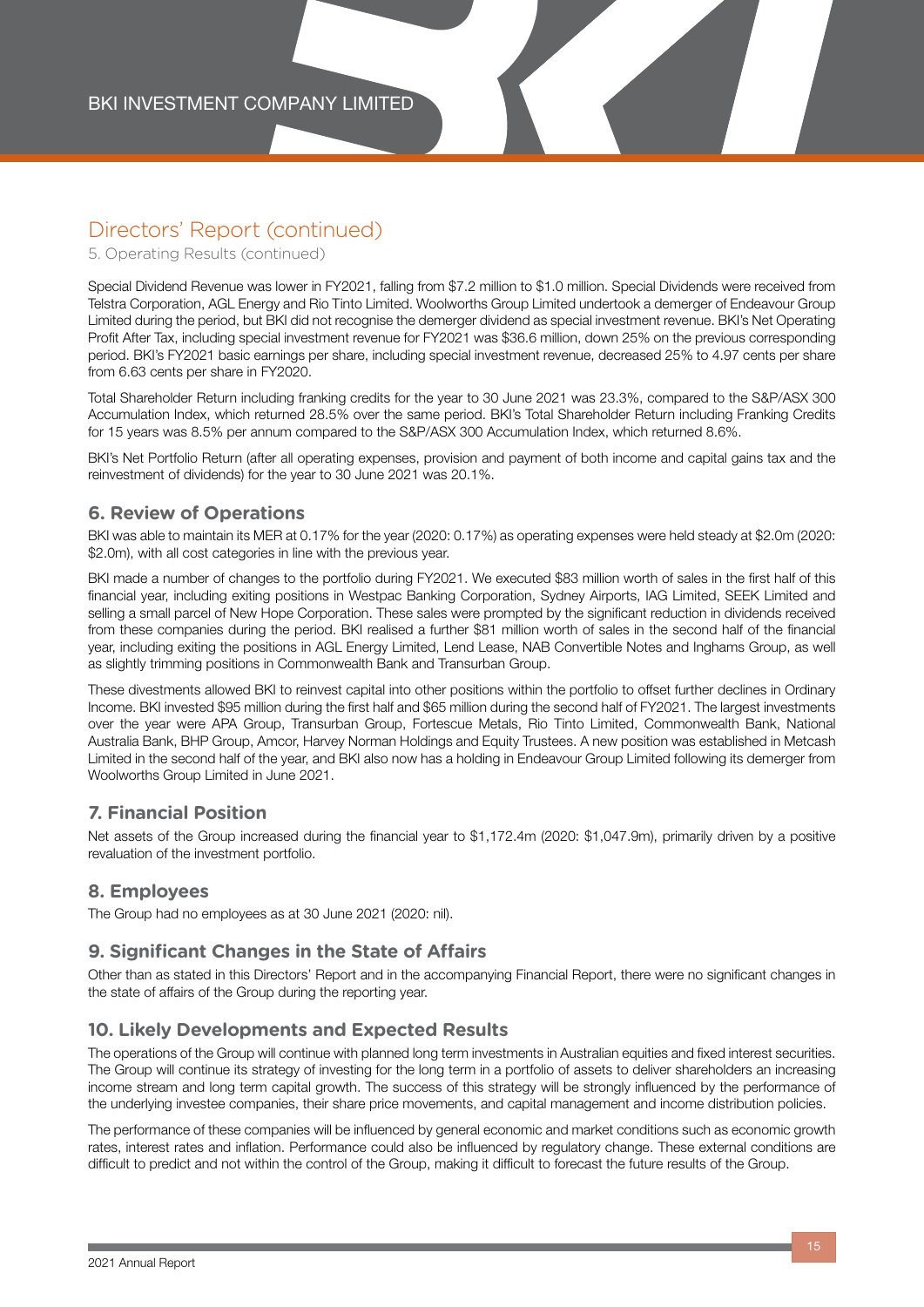

10. Likely Developments and Expected Results (continued)

The advent of the COVID-19 economic crisis created significant social and economic upheaval in FY2020, causing heightened economic uncertainty across all industries globally, and resulting in extreme fluctuations in global sharemarkets. The social, economic and financial impacts of COVID-19 continued in FY2021. The extent of future impacts will be influenced by both medical advances to address the underlying pandemic, as well as further changes in government policy and regulations in order to address these impacts. All of these changes will potentially impact the intention and/or ability of companies to generate returns and pay dividends, including those companies in which BKI invests.

However, BKI is a research driven, long term manager focusing on investing in well managed, profitable companies, focusing on the merits of individual companies rather than market and economic trends. BKI will continue to implement prudent business practice to allow the achievement of the Group's Corporate Objectives and Business Strategy.

#### **11. Significant Events after Balance Date**

The Directors are not aware of any matter or circumstance that has arisen since the end of the year to the date of this report that has significantly affected or may significantly affect:

- i. the operations of the Company and the entities that it controls;
- ii. the results of those operations; or
- iii. the state of affairs of the Group in subsequent years.

#### **12. Dividends**

There were two dividend payments made during the year to 30 June 2021:

- p On 27 August 2020, a final ordinary dividend of 2.32 cents per share and a final special dividend of 1.00 cents per share (both fully franked) totalling \$24.4 million was paid out of retained profits at 30 June 2020.
- On 25 February 2021, an interim ordinary dividend of 2.00 cents per share (fully franked) totalling \$14.8 million was paid out of retained profits at 31 December 2020.

In addition, the Directors declared a final ordinary dividend of 3.00 cents per share fully franked at 30%, payable on 26 August 2021.

At 30 June 2021 there are \$14,541,470 of franking credits available to the Group (2020: \$16,040,832) assuming receipt of franked dividends receivable at 30 June 2021, payment of expected income tax in respect of the 2021 tax year, and after allowing for payment of the final, fully franked dividend in August 2021.

#### **13. Environmental Regulations**

The Group's operations are not materially affected by environmental regulations.

#### **14. Directors' and Officers' Indemnity**

The Constitution of the Company provides indemnity against liability and legal costs incurred by Directors and Officers to the extent permitted by the Corporations Act 2001.

During the year to 30 June 2021, the Group paid premiums in respect of an insurance contract to insure each of the officers against all liabilities and expenses arising as a result of work performed in their respective capacities. The Directors have not included details of the nature of liabilities covered or the amount of premium paid in respect of the insurance contract as such disclosure is prohibited under the terms of the contract.

#### **15. Proceedings on Behalf of the Group**

No person has applied for leave of the Court to bring proceedings on behalf of the Group or intervene in any proceedings to which the Group is a party for the purpose of taking responsibility on behalf of the Group for all or any part of those proceedings. The Group was not a party to any such proceedings during the year.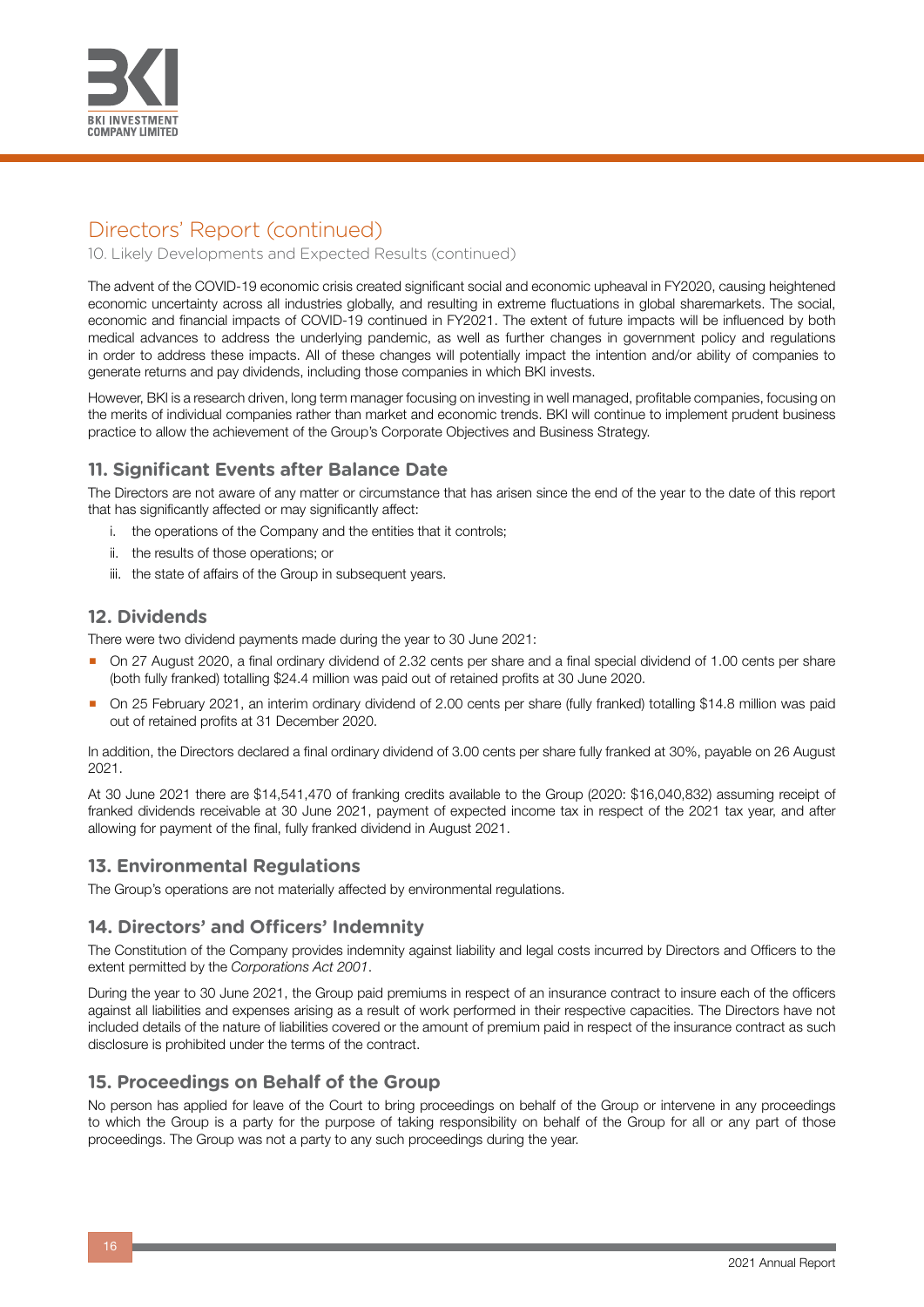#### **16. Non-audit Services**

During the year ended 30 June 2020 and the year ended 30 June 2021 MGI Sydney did not provide any non-audit services to the Group, nor did the Group pay any fees for such services.

#### **17. Auditor's Independence Declaration**

The Auditor's Independence Declaration for the year to 30 June 2021 is on page 49.

#### **18. Beneficial and Relevant Interest of Directors and Other Key Management Personnel in Shares**

As at the date of this report, details of Directors and Other Key Management Personnel who hold shares for their own benefit or who have an interest in holdings through a third party and the total number of such shares held are listed as follows:

| <b>Name</b>       | <b>Number of Shares</b> |
|-------------------|-------------------------|
| <b>RD</b> Millner | 9,874,304               |
| DC Hall           | 2.499.444               |
| AJ Payne          | 430,000                 |
| <b>IT Huntley</b> | 11.224.980              |
| J Pinto           | 130.568                 |

#### **19. Corporate Governance Statement**

BKI's Corporate Governance Statement can be found on the Company's website at the following address: <http://bkilimited.com.au/about-us/corporate-governance/#cgs>

# **Remuneration Report**

#### **20. Remuneration Report (Audited)**

This remuneration report outlines the Director and Executive remuneration arrangements of the Group in accordance with the requirements of the Corporations Act 2001 and its Requlations. For the purposes of this report, Key Management Personnel of the Group are defined as those persons having authority and responsibility for planning, directing and controlling the major activities of the Group, directly or indirectly.

The Company has externalised its investment management function to Contact Asset Management Pty Limited, and currently has no employees. In addition to the Directors, the only individual classified as Key Management Personnel is Mr Jaime Pinto, the Company Secretary, and there are no Other Key Executives.

#### Remuneration Policy

The Board is responsible for determining and reviewing remuneration arrangements, including performance incentives, for the Directors themselves and the Company Secretary. It is the Group's objective to provide maximum shareholder benefit from the retention of a high quality Board and Executive team by remunerating Directors and Key Management Personnel fairly and appropriately with reference to relevant employment market conditions, their performance, experience and expertise.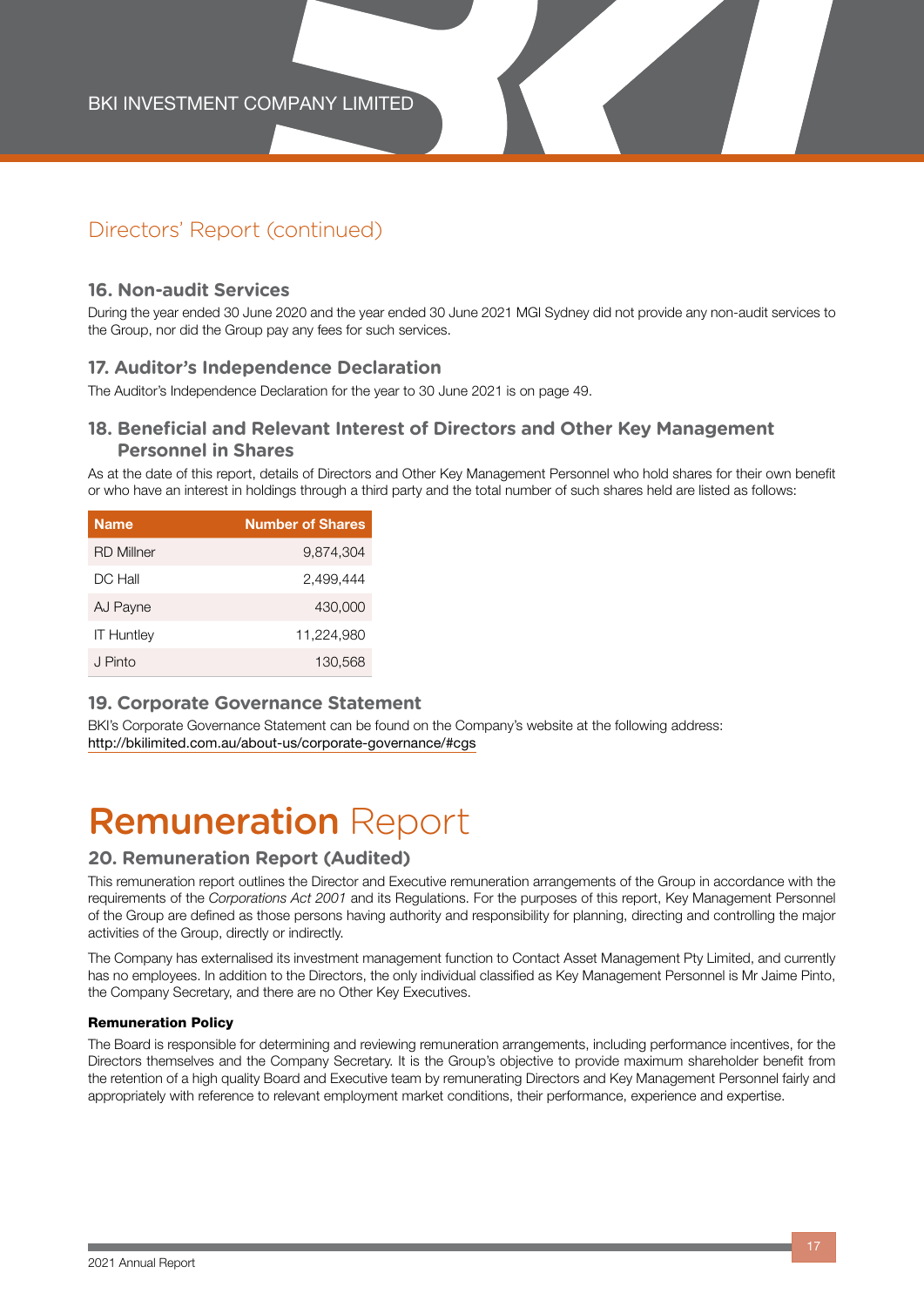

20. Remuneration Report (Audited) (continued)

#### Elements of Director and Key Management Personnel (KMP) remuneration

The Board's policies for determining the nature and amount of remuneration for Key Management Personnel of the Group is as follows:

- The Director Remuneration Policy and Executive Remuneration Policy are developed by the Remuneration Committee and approved by the Board. Professional advice is sought from independent external consultants if deemed appropriate.
- p All Key Management Personnel are eligible to receive a base fee, or salary and superannuation, combined with performance incentives if deemed appropriate by the Board.
- **Performance incentives are only paid once predetermined key performance indicators have been met.**
- **P** Incentives paid in the form of shares are intended to align the interests of the Key Management Personnel with those of the shareholders.
- **P** The Remuneration Committee reviews the remuneration packages of Key Management Personnel annually by reference to the Group's performance, KMP performance and comparable information from industry sectors.

The performance of Key Management Personnel is assessed annually by the Board. Assessment of performance incentives offered is conducted annually, based on the growth of shareholder and portfolio returns. The Board may exercise discretion in relation to approving incentives and can recommend changes to the Remuneration Committee's recommendations. Any changes must be justified by reference to measurable performance criteria. The policies are designed to attract the highest calibre of KMP and reward them for performance results leading to long-term growth in shareholder wealth.

All remuneration paid to Key Management Personnel is valued at the cost to the Group and expensed.

The Board's policy is to remunerate Non-Executive Directors at market rates for time, commitment and responsibilities. The Remuneration Committee determines payments to the Non-Executive Directors and reviews their remuneration annually, based on market practice, duties and accountability. Independent external advice is sought when required. The maximum aggregate amount of fees that can be paid to Non-Executive Directors is subject to approval by shareholders at the Annual General Meeting.

#### Performance-based Remuneration

BKI previously established the BKI Executive Incentive Scheme to form part of the remuneration packages of the Group's executive team.

The aims of the BKI Incentive Scheme are:

- 1. To promote superior performance at BKI over both the short and more importantly, long term.
- 2. To ensure remuneration is fair and reasonable market remuneration to reward staff.
- 3. To promote long term staff retention and alignment.

As at 1 July 2020 and as at the date of this report the only participant in the BKI Executive Incentive Scheme was Mr Jaime Pinto. In July 2021 the Remuneration Committee resolved to cease making any new grants under the BKI Incentive Scheme until further notice. However, grants that have not yet lapsed will remain on foot, and will be tested against vesting criteria in accordance with the terms of the BKI Incentive Scheme until all grants have either vested or lapsed.

To achieve the objectives of BKI, the BKI Executive Incentive Scheme is required to include several components with separate measurement criteria.

#### Short Term Incentive

The Short Term Incentive is determined by reference to BKI's annual Total Portfolio Return compared to the S&P ASX 300 Accumulation Index. BKI's Total Portfolio Returns are measured by the change in pre tax NTA and are after all operating expenses, payment of both income and capital gains tax and the reinvestment of dividends.

Short Term Incentives that vest are paid by way of BKI shares purchased on market by the Company.

For FY2021 the Short Term Incentive for the Company Secretary was set at 15,000 BKI shares.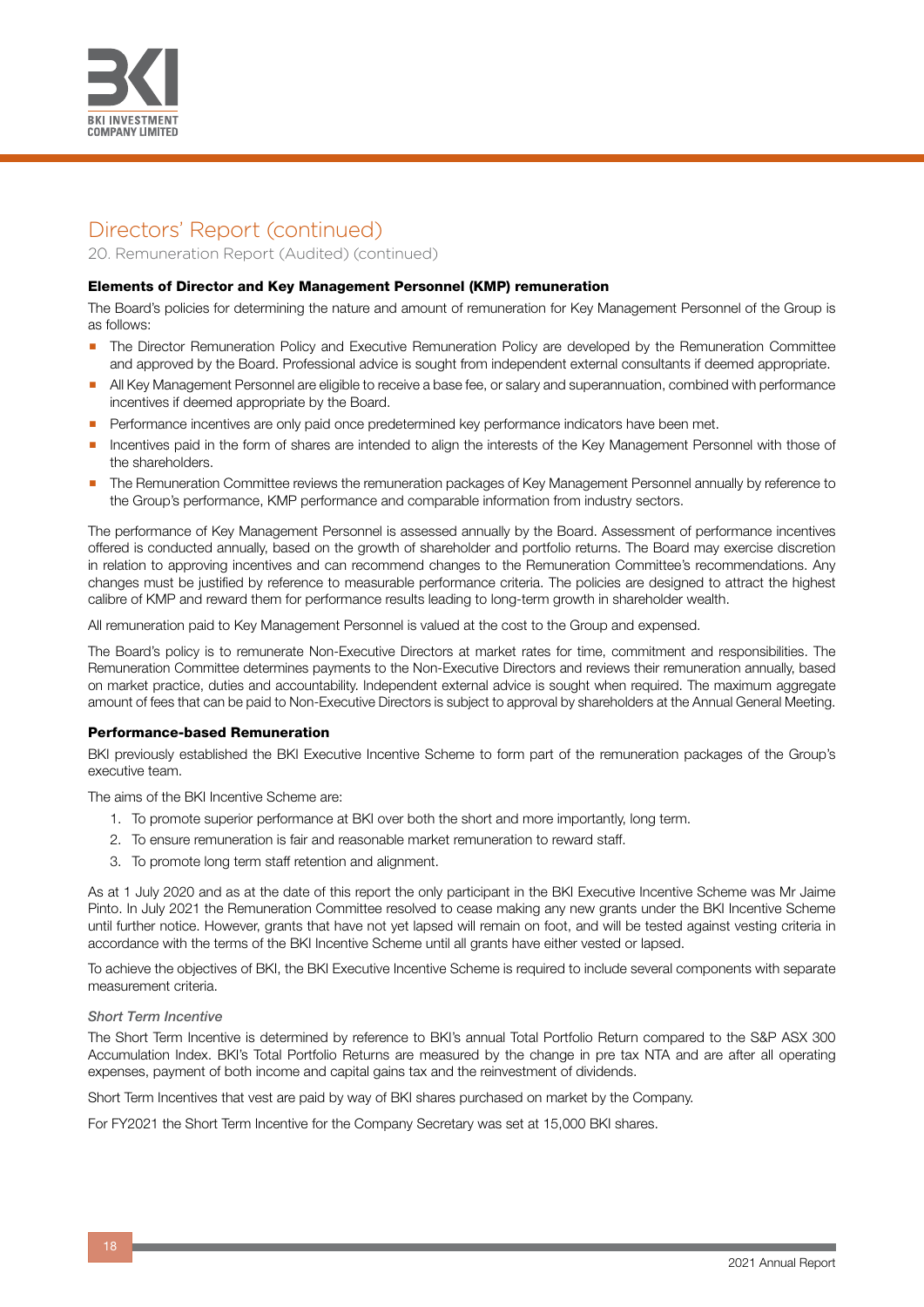20. Remuneration Report (Audited) (continued)

100% of the Short Term Incentive is based on the Total Portfolio Returns as follows:

| <b>BKI Total Portfolio Return Compared to S&amp;P/ASX 300 Acc Index</b> | % of Eligible Bonus |
|-------------------------------------------------------------------------|---------------------|
| Less than Index                                                         | 0%                  |
| Equal to Index                                                          | 100%                |
| Plus 1%                                                                 | 110%                |
| <b>Plus 2%</b>                                                          | 120%                |
| Plus 3%                                                                 | 130%                |
| Plus 4%                                                                 | 140%                |
| Plus 5% or more                                                         | 150%                |

The Short Term Incentive is subject to discretionary Board adjustment for the achievement of improved Management Expense Ratio and promotion of BKI.

The following table summarises performance for the year to 30 June 2021 against the Short Term Incentive measurement criteria:

| <b>Million Year BKI Total Portfolio</b> ا | S&P/ASX 300 Acc Index | Over / (Under) | $\%$ Entitlement to   |  |
|-------------------------------------------|-----------------------|----------------|-----------------------|--|
| <b>Return</b>                             | over 1 Year           | Performance    | <b>Eligible Bonus</b> |  |
| 20.1%                                     | 28.5%                 | (8.4)%         | Nil                   |  |

The vesting criteria for the 2021 Financial Year Short Term Incentives were therefore not satisfied, and the Company did not award any short term incentives in respect of 2021 Financial Year Short Term incentives.

#### Long Term Incentive

The Long Term Incentive is determined by reference to annual Total Shareholder Returns; compared to the S&P/ASX 300 Accumulation Index. Total Shareholder Returns are based on the change in BKI Share Price and include the reinvestment of dividends.

For the year ended 30 June 2021, the Company Secretary's Long Term Incentive was set at 25,000 BKI shares. All outstanding Long Term Incentives granted are to be awarded to participants after 4 years provided that BKI's 4 year Total Shareholder Returns exceed the S&P/ASX 300 Accumulation Index over the same period. Should that test fail on the day, it is to be retested in Year 5.

Long Term Incentives that vest are to be paid by way of BKI shares purchased on market by the Company. The Company accrues as an expense the appropriate portion of the future cost of all Long Term Incentives issued. Once an incentive has lapsed or it is probable that the incentive will not vest, the Company reverses prior year accruals previously recognised in respect of that Long Term Incentive. The net positive or negative expense is included in the disclosed remuneration of the Company Secretary.

During the 2021 Financial Year the following outstanding Long Term Incentives granted by the Company became eligible for vesting:

| l Incentive issue | <b>Issue date</b> | <b>Number</b><br>of rights | Value of<br>granted initial grant | <b>Initial</b><br>vesting<br>date | <b>Expiry date</b> |     | Number Number of<br>of rights rights yet to<br>vested vest/lapse |
|-------------------|-------------------|----------------------------|-----------------------------------|-----------------------------------|--------------------|-----|------------------------------------------------------------------|
| J Pinto 2018      | 01/07/2017        | 25,000                     | \$41.385                          | 30/06/2021                        | 30/06/2022         | Nil |                                                                  |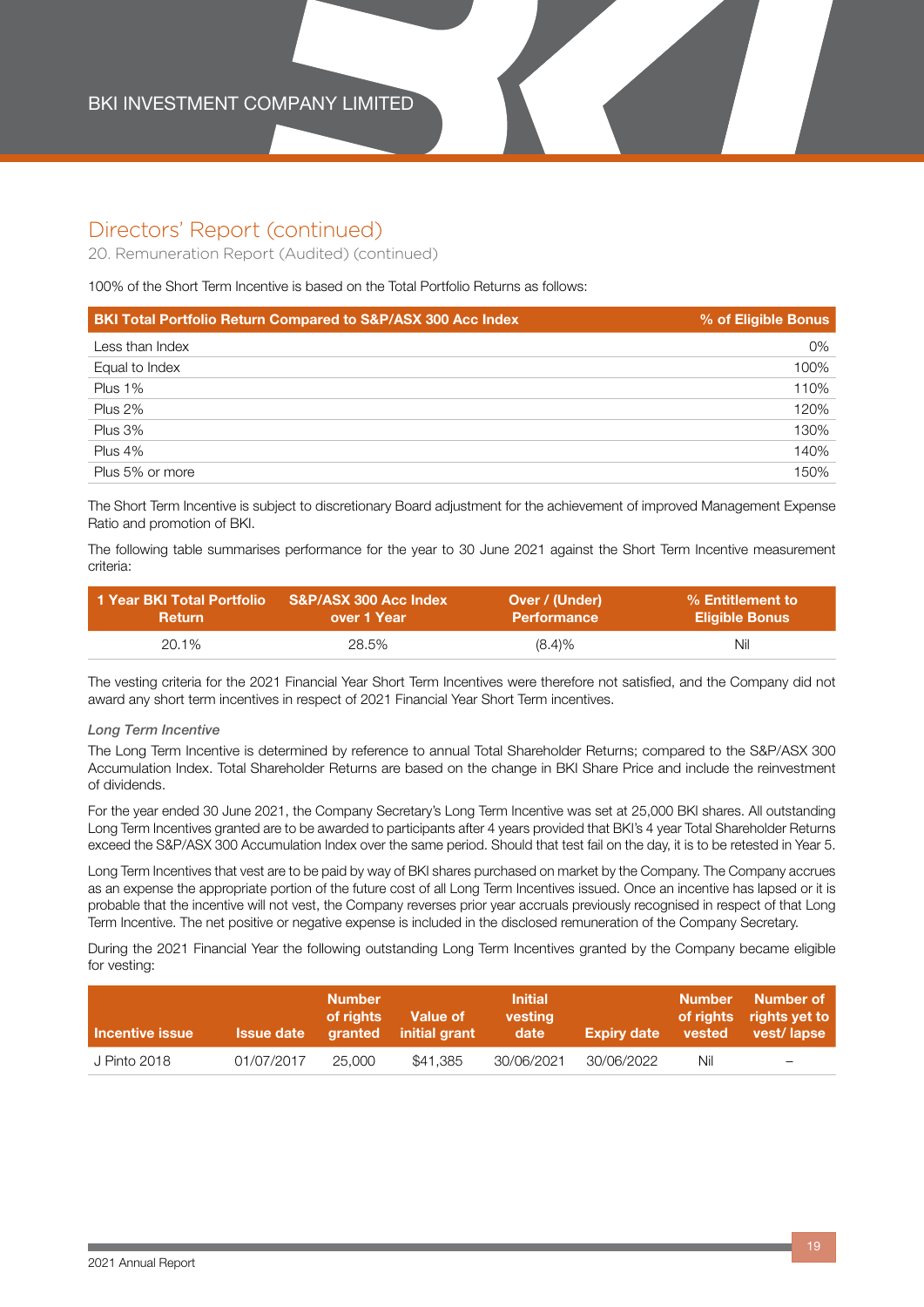

20. Remuneration Report (Audited) (continued)

The table below summarises the performance for the relevant four year period against the Long Term Incentive measurement criteria:

| Period                  | 4 year BKI total                      | <b>S&amp;P/ASX 300</b> | Over/(Under) | % Entitlement to |
|-------------------------|---------------------------------------|------------------------|--------------|------------------|
|                         | shareholder return index over 4 years | accumulation           | performance  | eligible bonus   |
| 1/07/2017 to 30/06/2021 | 4.9%                                  | 10.6%                  | (5.7)%       | Nil              |

Based on the above performance the vesting criteria for Long Term Incentives issued on 1 July 2017 were not satisfied. In accordance with the terms of the Long Term Incentive Scheme, these incentives will be retested as at 30 June 2022.

During the 2021 Financial Year the following outstanding Long Term Incentives granted by the Company became eligible for retesting:

| <b>Incentive issue</b> |            | <b>Number</b> | of rights Value of<br>Issue date granted initial grant | <b>Initial</b><br>vesting<br>date | <b>Expiry date</b> vested vest/lapse |     | Number Number of<br>of rights rights yet to |
|------------------------|------------|---------------|--------------------------------------------------------|-----------------------------------|--------------------------------------|-----|---------------------------------------------|
| J Pinto 2017           | 01/07/2016 | 24.030        | \$37,800                                               | 30/06/2020                        | 30/06/2021                           | Nil |                                             |

The table below summarises the performance for the relevant five year period against the Long Term Incentive measurement criteria:

|                         | 5 year BKI total | <b>S&amp;P/ASX 300</b><br>accumulation | Over/(Under) | % Entitlement to |
|-------------------------|------------------|----------------------------------------|--------------|------------------|
| Period                  |                  | shareholder return index over 5 years  | performance  | eligible bonus   |
| 1/07/2016 to 30/06/2021 | 5.3%             | 11.3%                                  | (6.0)%       | Nil              |

Based on the above performance the vesting criteria for Long Term Incentives issued on 1 July 2016 were not satisfied. In accordance with the terms of the Long Term Incentive Scheme, these incentives lapsed as at 30 June 2021.

No outstanding Long Term Incentives granted by the Company became eligible for vesting between 1 July 2021 and the date of this report.

The following table summarises movements in Long Term Incentives granted by the Company that have not vested or lapsed as at the date of this report:

| <b>Incentive issue</b> | <b>Issue date</b> | <b>Number</b><br>of rights<br>granted | <b>Value of</b><br>initial grant | <b>Initial</b><br>vesting<br>date | <b>Expiry date</b> | <b>Number</b><br>of rights<br>vested/<br>lapsed | <b>Number of</b><br>rights yet to<br>vest/lapse |
|------------------------|-------------------|---------------------------------------|----------------------------------|-----------------------------------|--------------------|-------------------------------------------------|-------------------------------------------------|
| J Pinto 2018           | 01/07/2017        | 25,000                                | \$41,385                         | 30/06/2021                        | 30/06/2022         |                                                 | 25,000                                          |
| J Pinto 2019           | 01/07/2018        | 25,000                                | \$38,040                         | 30/06/2022                        | 30/06/2023         |                                                 | 25,000                                          |
| J Pinto 2020           | 01/07/2019        | 25,000                                | \$38,678                         | 30/06/2023                        | 30/06/2024         |                                                 | 25,000                                          |
| J Pinto 2021           | 01/07/2020        | 25,000                                | \$35,943                         | 30/06/2024                        | 30/06/2025         |                                                 | 25,000                                          |

Incentives granted under the BKI Executive Incentive Scheme do not carry an entitlement to receive dividends.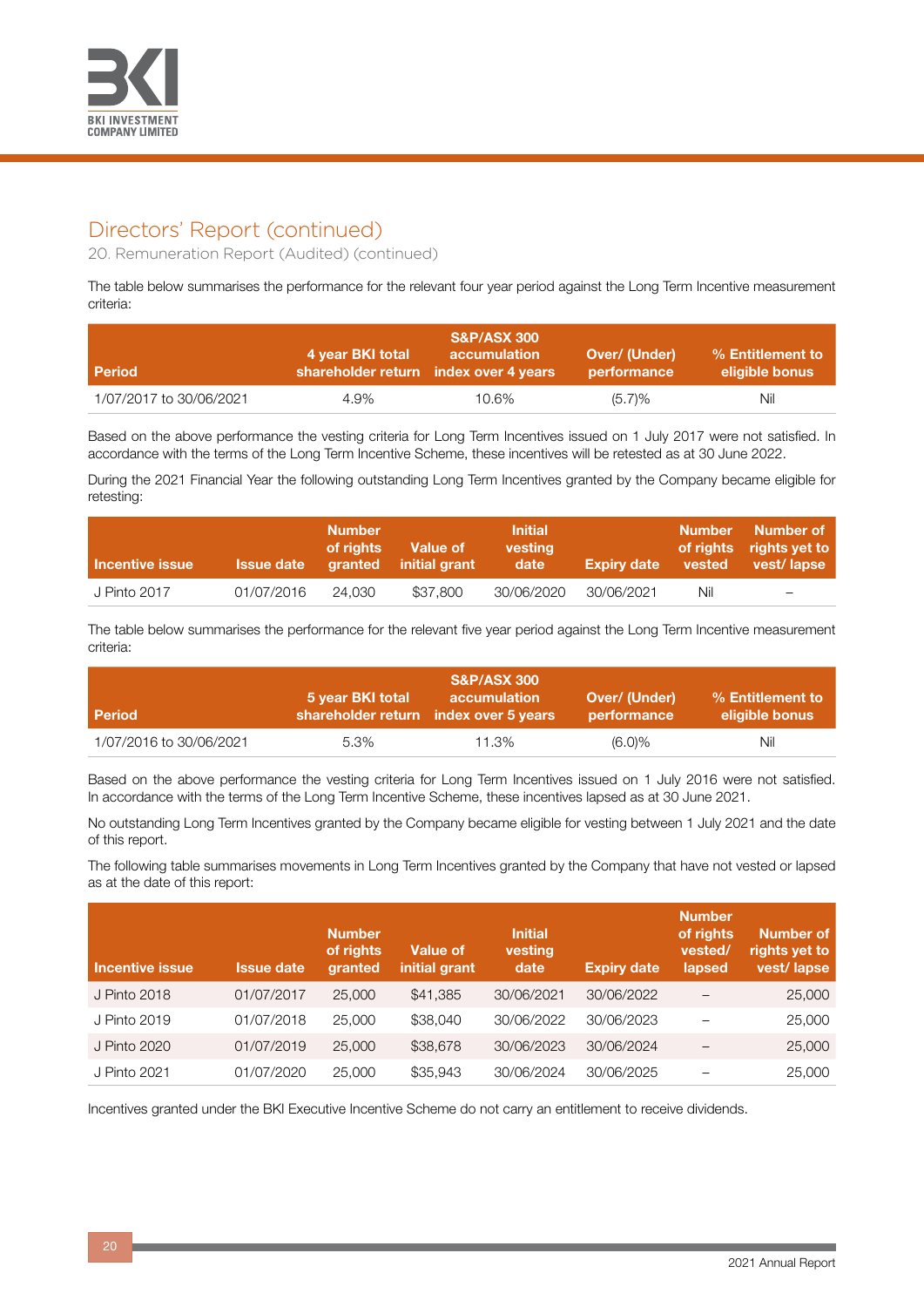#### BKI INVESTMENT COMPANY LIMITED

### Directors' Report (continued)

20. Remuneration Report (Audited) (continued)

#### Remuneration Details for the Year to 30 June 2021

The following disclosures detail the remuneration of the Directors and the highest remunerated Executives of the Group.

The names and positions held of group Directors and Other Key Management Personnel in office at any time during the financial year are:

| <b>Name</b>          | <b>Position</b>                |
|----------------------|--------------------------------|
| <b>RD</b> Millner    | Non-Executive Chair            |
| DC Hall AM           | Non-Executive Director         |
| AJ Payne             | Non-Executive Director         |
| <b>IT Huntley</b>    | Non-Executive Director         |
| IP Pint <sub>0</sub> | Company Secretary <sup>1</sup> |

1 Services provided under contract through Corporate & Administrative Services Pty Limited

Details of the nature and amount of each Non–Executive Director's and Other Key Management Personnel's emoluments from the Parent and its controlled entities in respect of the year to 30 June are as follows:

#### Directors:

|                   | <b>Primary fee</b><br>$\mathcal{L}$ | <b>Superannuation</b><br>$\$\$ | <b>Total</b><br>$\frac{1}{2}$ |
|-------------------|-------------------------------------|--------------------------------|-------------------------------|
| 2020              |                                     |                                |                               |
| <b>RD Millner</b> | 69,041                              | 6,559                          | 75,600                        |
| <b>DC Hall</b>    | 53,379                              | 5,071                          | 58,450                        |
| AJ Payne          | 43,562                              | 4,138                          | 47,700                        |
| <b>IT Huntley</b> | 43,562                              | 4,138                          | 47,700                        |
| Total             | 209,544                             | 19,906                         | 229,450                       |
| 2021              |                                     |                                |                               |
| <b>RD Millner</b> | 69,041                              | 6,559                          | 75,600                        |
| DC Hall           | 53,379                              | 5,071                          | 58,450                        |
| AJ Payne          | 43,562                              | 4,138                          | 47,700                        |
| <b>IT Huntley</b> | 43,562                              | 4,138                          | 47,700                        |
| Total             | 209,544                             | 19,906                         | 229,450                       |

The combined annual payment to all Non-Executive Directors is capped at \$300,000 until shareholders, by ordinary resolution, approve some other fixed sum amount. This amount is to be divided among the Directors as they may determine.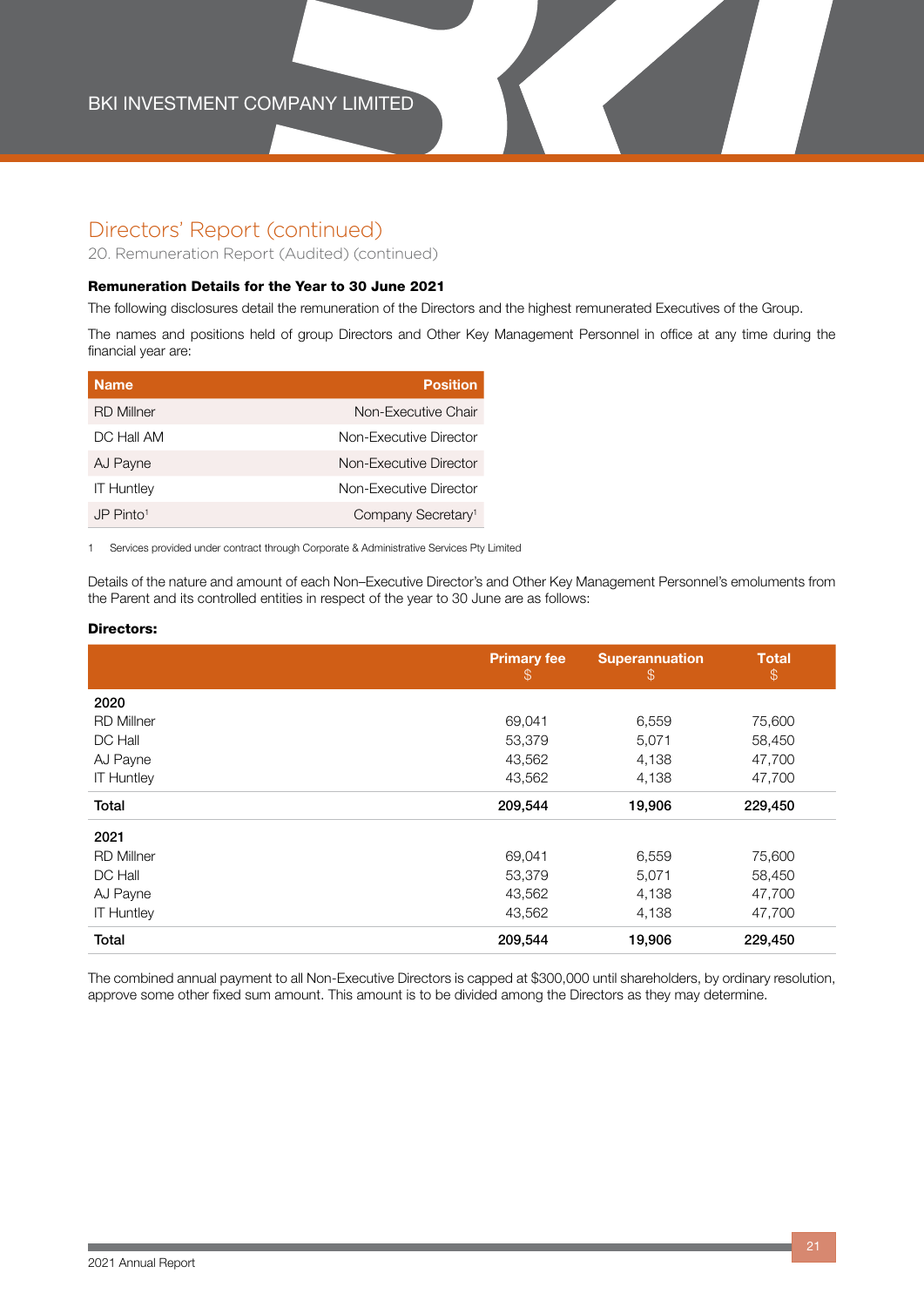

20. Remuneration Report (Audited) (continued)

#### Other Key Management Personnel:

|                 | <b>Fixed remuneration</b>       |                              |                               | <b>Share based performance</b><br>related remuneration |                      |                               |                                               |
|-----------------|---------------------------------|------------------------------|-------------------------------|--------------------------------------------------------|----------------------|-------------------------------|-----------------------------------------------|
|                 | <b>Salary</b><br>$\mathfrak{S}$ | Super-<br>annuation<br>$\$\$ | <b>Total</b><br>$\frac{1}{2}$ | <b>STI</b><br>$\overline{\mathcal{S}}$                 | LTI<br>$\mathcal{S}$ | <b>Total</b><br>$\frac{1}{2}$ | Total<br><b>Remuneration</b><br>$\mathcal{S}$ |
| 2020<br>J Pinto |                                 |                              |                               |                                                        | 2,752                | 2,752                         | 2,752                                         |
| Total           |                                 |                              |                               |                                                        | 2,752                | 2,752                         | 2,752                                         |
| 2021<br>J Pinto |                                 |                              |                               |                                                        | 9,601                | 9,601                         | 9,601                                         |
| Total           |                                 |                              |                               |                                                        | 9,601                | 9,601                         | 9,601                                         |

The value included in the preceding table for share based performance related remuneration (STI and LTI) is the portion of the estimated value of the performance rights which has been allocated as an expense in each relevant reporting period. It does not reflect the value of rights to BKI shares (if any) vested during that period.

The relative proportions of Total Remuneration that are fixed or linked to performance are as follows:

|         | <b>Fixed remuneration</b> |      |      | ∣ Performance-related – STI <sup>1</sup> | <b>Performance-related - LTI</b> |      |  |
|---------|---------------------------|------|------|------------------------------------------|----------------------------------|------|--|
|         | 2021                      | 2020 | 2021 | 2020                                     | 2021                             | 2020 |  |
| J Pinto | $0\%$                     | 0%   | 0%   | 0%                                       | $100\%$                          | 100% |  |

There were no retirement allowances provided for the retirement of Non-Executive Directors or Other Key Management Personnel.

#### Contract of Employment

Mr J Pinto provides Company Secretarial services under contract through Corporate & Administrative Services Pty Limited. This is an open ended contract with a notice period of one month required to terminate.

This report is made in accordance with a resolution of the Directors.

Robert D Millner **Director** 

Sydney 20 July 2021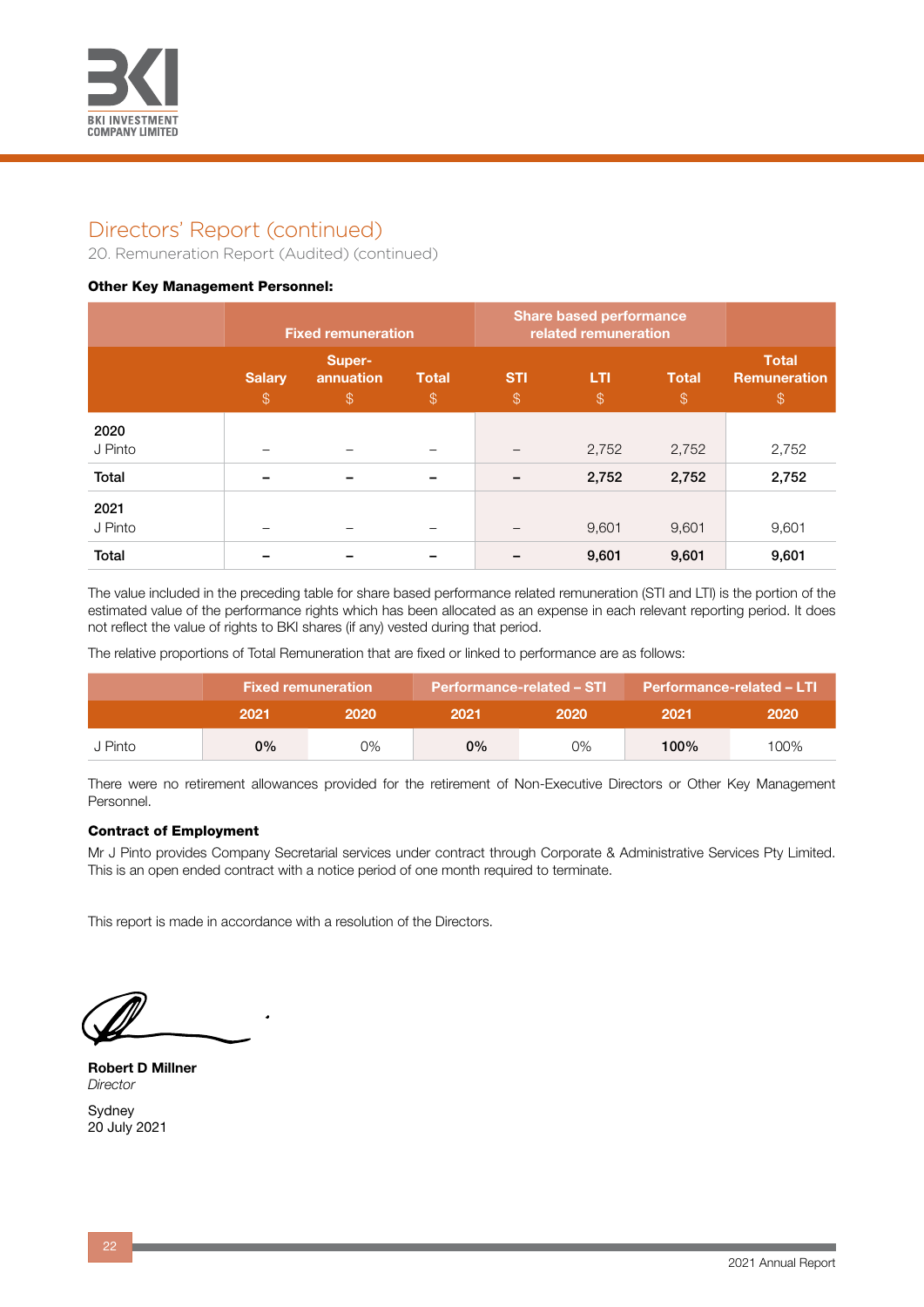# <span id="page-24-0"></span>Consolidated Income Statement

for the year ended 30 June 2021

|                                                                           | <b>Note</b> | 2021<br>\$'000 | 2020<br>\$'000 |
|---------------------------------------------------------------------------|-------------|----------------|----------------|
| Ordinary revenue from investment portfolio                                | 2(a)        | 39,738         | 45,368         |
| Revenue from bank deposits                                                | 2(c)        | 109            | 614            |
| Other income                                                              | 2(d)        | 2              | 2              |
| Other gains                                                               | 2(e)        | 305            | 748            |
| Income from operating activities before special investment revenue        |             | 40,154         | 46,732         |
| Operating expenses                                                        | 3           | (1,979)        | (2,034)        |
| Operating result before income tax expense and special investment revenue |             | 38,175         | 44,698         |
| Special investment revenue                                                | 2(b)        | 1,022          | 7,182          |
| Operating result before income tax expense                                |             | 39,197         | 51,880         |
| Income tax expense                                                        | 4(a)        | (2, 552)       | (3,258)        |
| Net operating profit                                                      |             | 36,645         | 48,622         |
| Profit for the year attributable to members of the Company                |             | 36,645         | 48,622         |

|                                                                                                   | <b>Note</b> | 2021<br>Cents | 2020<br>Cents |
|---------------------------------------------------------------------------------------------------|-------------|---------------|---------------|
| Basic and diluted earnings per share before special investment<br>revenue (net of applicable tax) | 6           | 4.83          | 5.67          |
| Basic and diluted earnings per share after special investment<br>revenue (net of applicable tax)  | 6           | 4.97          | 6.63          |

This Income Statement should be read in conjunction with the accompanying notes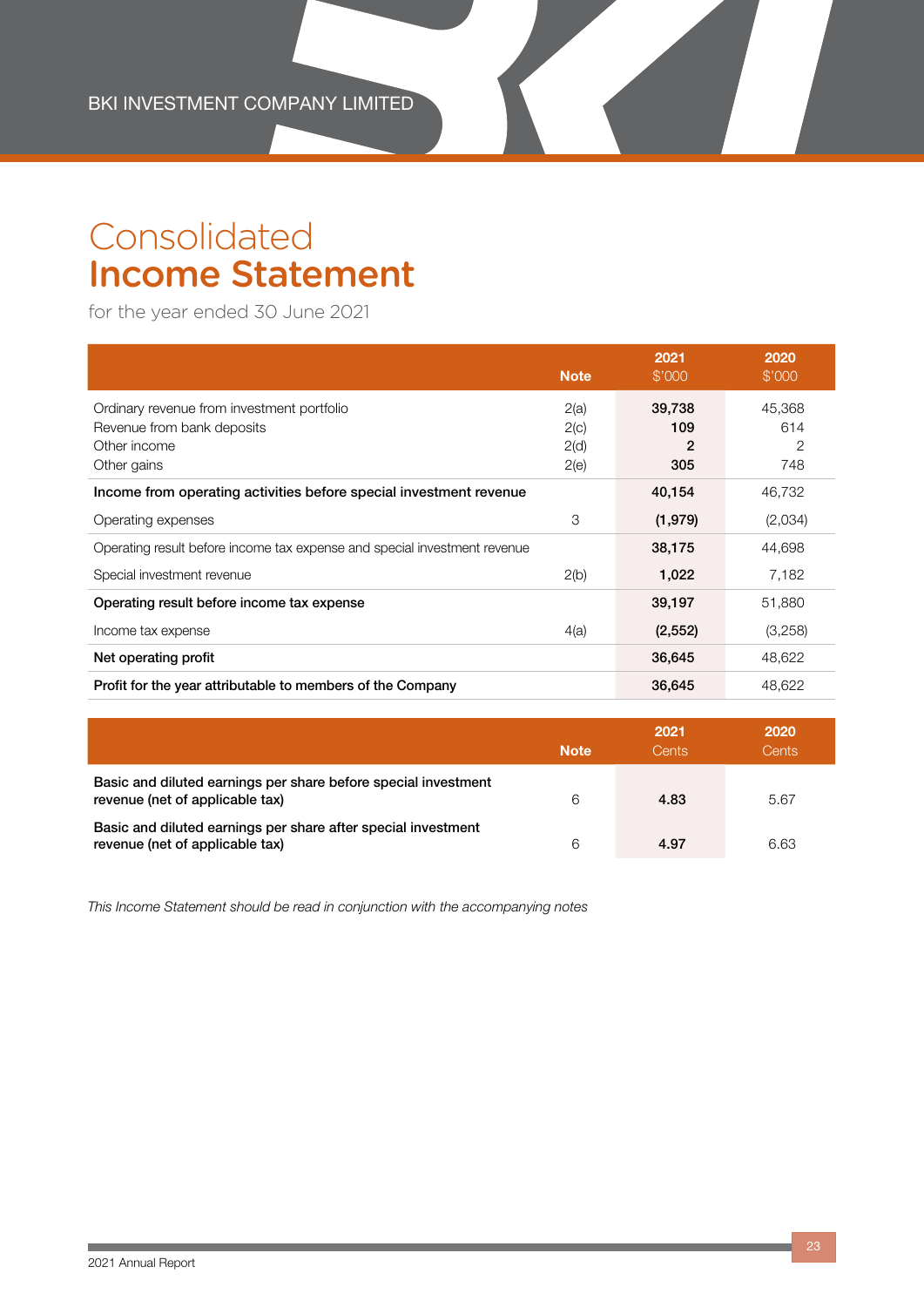<span id="page-25-0"></span>

# Consolidated Statement of Other Comprehensive Income

for the year ended 30 June 2021

|                                                                                      | <b>Note</b> | 2021<br>\$'000 | 2020<br>\$'000 |
|--------------------------------------------------------------------------------------|-------------|----------------|----------------|
| Profit for the year attributable to members of the Company                           |             | 36,645         | 48.622         |
| Other comprehensive income                                                           |             |                |                |
| Unrealised gains/(losses) on investment portfolio                                    |             | 141,324        | (128,339)      |
| Deferred tax (expense)/benefit on unrealised gains/losses<br>on investment portfolio |             | (42, 397)      | 38,502         |
| Realised gains/(losses) on investment portfolio                                      |             | 32,903         | (18,963)       |
| Tax (expense)/benefit relating to realised gains/losses<br>on investment portfolio   | 4(a)        | (9,871)        | 5,689          |
| Total other comprehensive income                                                     |             | 121,959        | (103, 111)     |
| Total comprehensive income/(loss)                                                    |             | 158,604        | (54, 489)      |

This Statement of Other Comprehensive income should be read in conjunction with the accompanying notes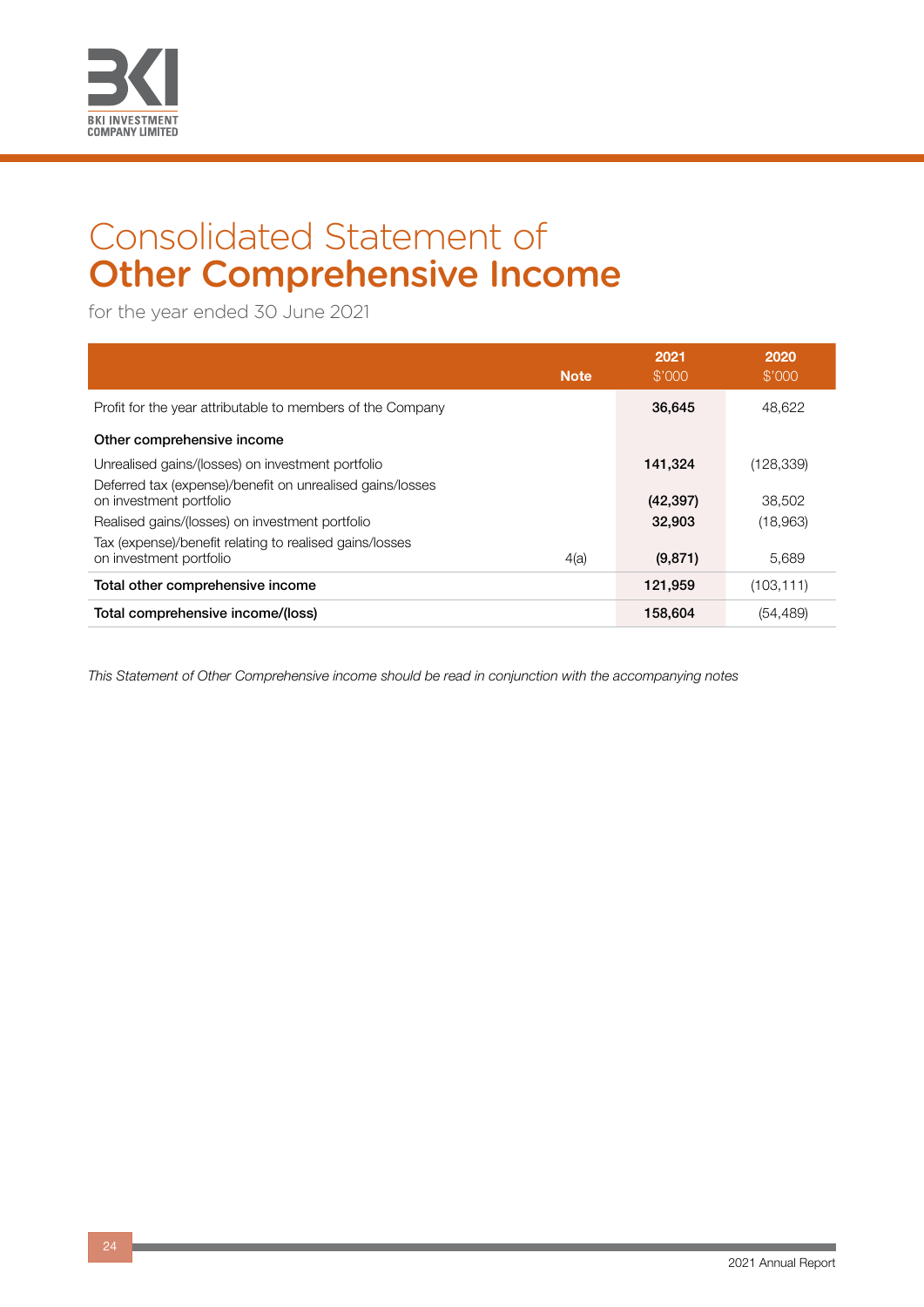# <span id="page-26-0"></span>Consolidated Statement of Financial Position

as at 30 June 2021

|                                      | <b>Note</b>    | 2021<br>\$'000 | 2020<br>\$'000 |
|--------------------------------------|----------------|----------------|----------------|
| <b>Current assets</b>                |                |                |                |
| Cash and cash equivalents            | $\overline{7}$ | 40,606         | 48,290         |
| Trade and other receivables          | 8              | 36,105         | 11,079         |
| Prepayments                          |                | 52             | 45             |
| <b>Total current assets</b>          |                | 76,763         | 59,414         |
| Non-current assets                   |                |                |                |
| Investment portfolio                 | 9              | 1,194,994      | 1,025,474      |
| Property, plant & equipment          |                | 1              | $\mathbf{1}$   |
| Deferred tax assets                  | 10             | 15,601         | 25,744         |
| Total non-current assets             |                | 1,210,596      | 1,051,219      |
| <b>Total assets</b>                  |                | 1,287,359      | 1,110,633      |
| <b>Current liabilities</b>           |                |                |                |
| Trade and other payables             |                | 10,363         | 312            |
| Current tax liabilities              | 11             | 1,190          | 2,438          |
| <b>Total current liabilities</b>     |                | 11,553         | 2,750          |
| Non-current liabilities              |                |                |                |
| Deferred tax liabilities             | 12             | 103,414        | 59,976         |
| <b>Total non-current liabilities</b> |                | 103,414        | 59,976         |
| <b>Total liabilities</b>             |                | 114,967        | 62,726         |
| Net assets                           |                | 1,172,392      | 1,047,907      |
| Equity                               |                |                |                |
| Share capital                        | 13             | 929,185        | 924,130        |
| Revaluation reserve                  | 14             | 229,584        | 130,657        |
| Realised capital gains reserve       | 15             | (29, 144)      | (52, 176)      |
| Retained profits                     | 16             | 42,767         | 45,296         |
| <b>Total equity</b>                  |                | 1,172,392      | 1,047,907      |

This Statement of Financial Position should be read in conjunction with the accompanying notes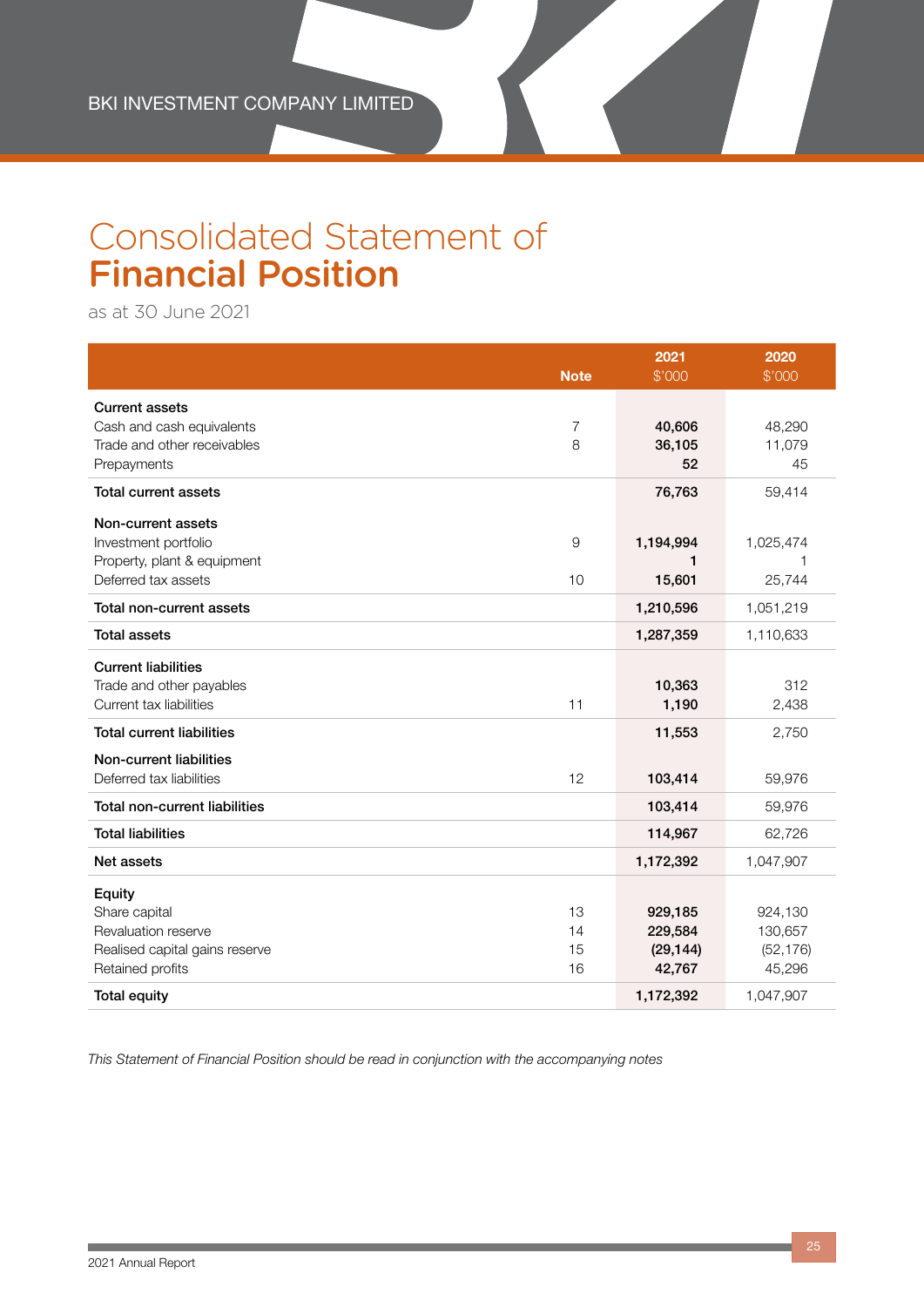<span id="page-27-0"></span>

# Consolidated Statement of Changes in Equity

for the year ended 30 June 2021

|                                                                                | <b>Share</b><br>capital<br>\$'000 | <b>Revaluation</b><br>reserve<br>\$'000 | <b>Realised</b><br>capital gains<br>reserve<br>\$'000 | <b>Retained</b><br>profits<br>\$'000 | <b>Total equity</b><br>\$'000 |
|--------------------------------------------------------------------------------|-----------------------------------|-----------------------------------------|-------------------------------------------------------|--------------------------------------|-------------------------------|
| Total equity at 1 July 2019                                                    | 916,233                           | 220,494                                 | (38,902)                                              | 57,603                               | 1,155,428                     |
| Issue of shares, net of issue costs                                            | 7,897                             |                                         |                                                       |                                      | 7,897                         |
| Dividends paid or provided for                                                 |                                   |                                         |                                                       | (60, 929)                            | (60, 929)                     |
| Unrealised loss on revaluation of<br>investment portfolio                      |                                   | (128, 339)                              |                                                       |                                      | (128, 339)                    |
| Provision for tax on unrealised loss on<br>revaluation of investment portfolio |                                   | 38,502                                  |                                                       |                                      | 38,502                        |
| Net operating profit for the year                                              |                                   |                                         |                                                       | 48,622                               | 48,622                        |
| Net realised loss through other<br>comprehensive income                        |                                   |                                         | (13, 274)                                             |                                      | (13, 274)                     |
| Total equity at 30 June 2020                                                   | 924,130                           | 130,657                                 | (52, 176)                                             | 45,296                               | 1,047,907                     |
|                                                                                |                                   |                                         |                                                       |                                      |                               |
| Total equity at 1 July 2020                                                    | 924,130                           | 130,657                                 | (52, 176)                                             | 45,296                               | 1,047,907                     |
| Issue of shares, net of issue costs                                            | 5,055                             |                                         |                                                       |                                      | 5,055                         |
| Dividends paid or provided for                                                 |                                   |                                         |                                                       | (39, 174)                            | (39, 174)                     |
| Unrealised gain on revaluation of<br>investment portfolio                      |                                   | 141,324                                 |                                                       |                                      | 141,324                       |
| Provision for tax on unrealised gain on<br>revaluation of investment portfolio |                                   | (42, 397)                               |                                                       |                                      | (42, 397)                     |
| Net operating profit for the year                                              |                                   |                                         |                                                       | 36,645                               | 36,645                        |
| Net realised gain through other<br>comprehensive income                        |                                   |                                         | 23,032                                                |                                      | 23,032                        |
| Total equity at 30 June 2021                                                   | 929,185                           | 229,584                                 | (29, 144)                                             | 42,767                               | 1,172,392                     |

This Statement of Changes in Equity should be read in conjunction with the accompanying notes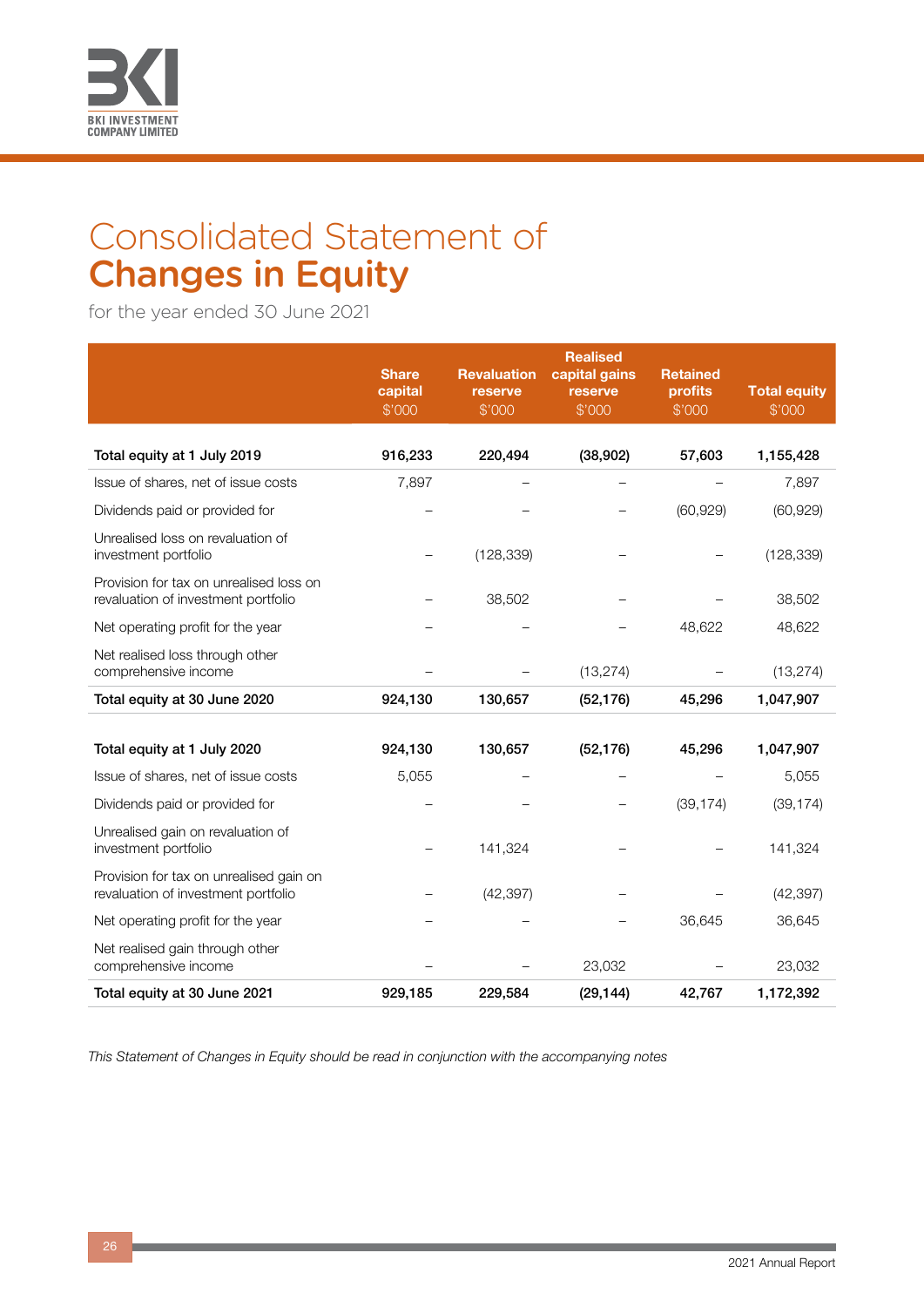# <span id="page-28-0"></span>Consolidated Cash Flow Statement

for the year ended 30 June 2021

|                                                                                                                                                                                                                                                                                        | <b>Note</b>    | 2021<br>\$'000                                                  | 2020<br>\$7000                                               |
|----------------------------------------------------------------------------------------------------------------------------------------------------------------------------------------------------------------------------------------------------------------------------------------|----------------|-----------------------------------------------------------------|--------------------------------------------------------------|
| Cash flows from operating activities<br>Dividends and distributions received<br>Other receipts in the course of operations<br>Payments to suppliers and employees<br>Proceeds from sale of trading portfolio<br>Payments for trading portfolio<br>Interest received<br>Income tax paid |                | 41,996<br>2<br>(1,703)<br>42,925<br>(42, 620)<br>109<br>(2,628) | 50,727<br>2<br>(2,045)<br>5,409<br>(4,662)<br>729<br>(1,234) |
| Net cash inflow from operating activities                                                                                                                                                                                                                                              | 17(a)          | 38,081                                                          | 48,926                                                       |
| Cash flows from investing activities<br>Proceeds from sale of investment portfolio<br>Payments for investment portfolio<br>Capital returns received from investment portfolio                                                                                                          |                | 135,990<br>(147, 630)                                           | 90,732<br>(127, 711)<br>527                                  |
| Net cash outflow from investing activities                                                                                                                                                                                                                                             |                | (11, 640)                                                       | (36, 452)                                                    |
| Cash flows from financing activities<br>Proceeds from issues of ordinary shares less issue costs<br>Dividends paid                                                                                                                                                                     | 5(b)           | (21)<br>(34, 104)                                               | (26)<br>(53,014)                                             |
| Net cash outflow from financing activities                                                                                                                                                                                                                                             |                | (34, 125)                                                       | (53,040)                                                     |
| Net decrease in cash held                                                                                                                                                                                                                                                              |                | (7,684)                                                         | (40, 566)                                                    |
| Cash at the beginning of the year                                                                                                                                                                                                                                                      |                | 48,290                                                          | 88,856                                                       |
| Cash at the end of the year                                                                                                                                                                                                                                                            | $\overline{7}$ | 40,606                                                          | 48,290                                                       |

This Cash Flow Statement should be read in conjunction with the accompanying notes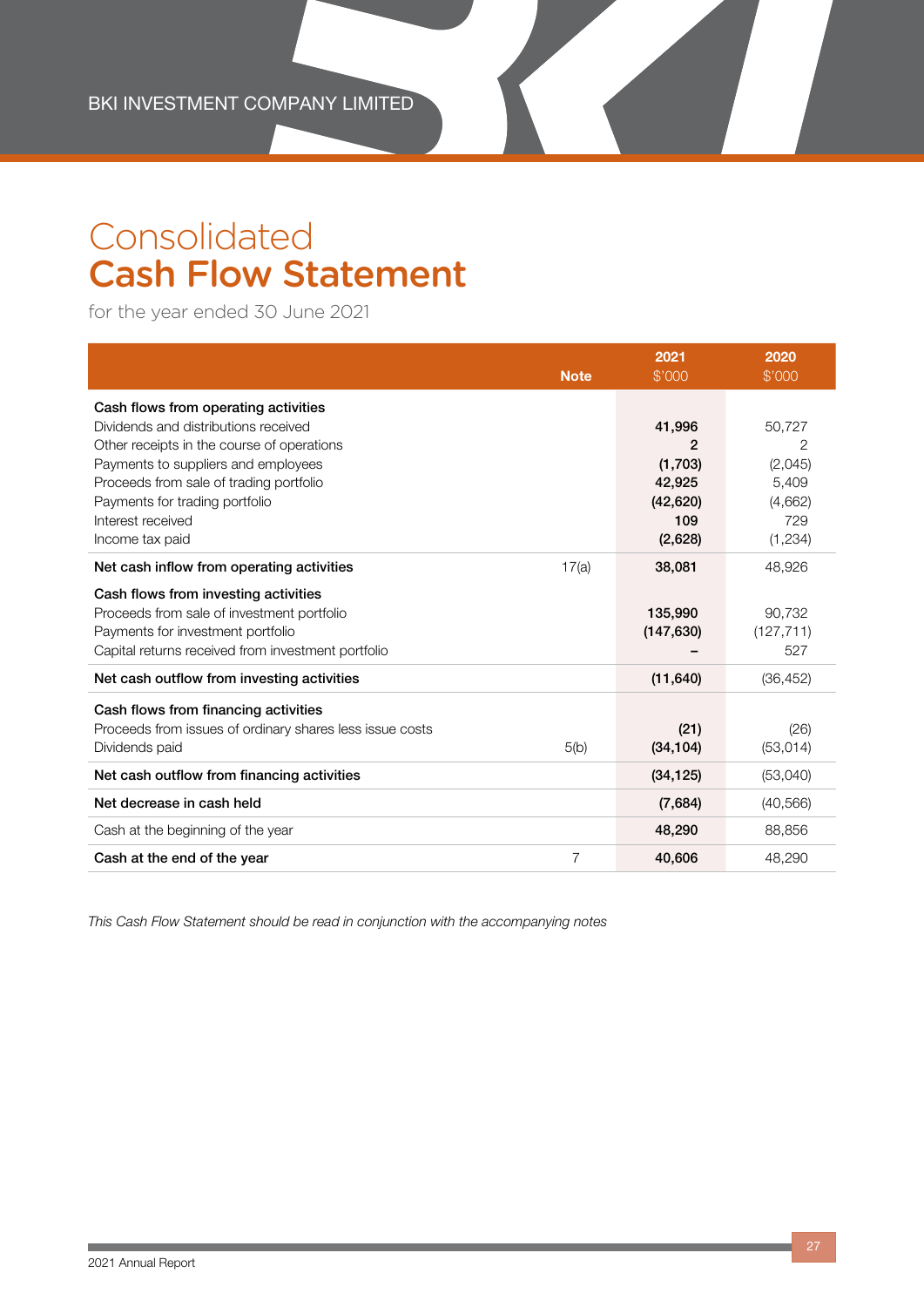<span id="page-29-0"></span>

# Notes to the Financial Statements

for the year ended 30 June 2021

# 1. Summary of Significant Accounting Policies

The financial report is a general purpose financial report that has been prepared in accordance with Australian Accounting Standards, Australian Accounting Interpretations, other authoritative pronouncements of the Australian Accounting Standards Board and the Corporations Act 2001.

The financial report covers the parent entity of BKI Investment Company Limited and its controlled entities, with information relating to BKI Investment Company Limited as an individual parent entity summarised in Note 22. BKI Investment Company Limited is a listed public company, incorporated and domiciled in Australia.

The financial report complies with all International Financial Reporting Standards (IFRS) in their entirety.

The following is a summary of the material accounting policies adopted by the Group in the preparation of the financial report. The accounting policies have been consistently applied, unless otherwise stated.

#### **Basis of Preparation**

The accounting policies set out below have been consistently applied to all years presented.

The Group has attempted to improve the transparency of its reporting by adopting 'plain English' where possible. Key 'plain English' phrases and their equivalent AASB terminology are as follows:

#### Phrase AASB Terminology

Market Value Fair Value for Actively Traded Securities Cash Cash and Cash Equivalents Share Capital Contributed Equity

#### Reporting Basis and Conventions

The financial report has been prepared on an accruals basis and is based on historical costs modified by the revaluation of selected non-current assets, financial assets and financial liabilities for which the fair value basis of accounting has been applied.

#### **Accounting Policies**

#### a. Principles of Consolidation

A controlled entity is any entity BKI Investment Company Limited has the power to control the financial and operating policies of so as to obtain benefits from its activities.

A list of controlled entities is contained in Note 21(i) to the financial statements. All controlled entities have a June financial year-end.

All inter-company balances and transactions between entities in the Group, including any unrealised profits or losses, have been eliminated on consolidation. Accounting policies of subsidiaries have been changed where necessary to ensure consistencies with those policies applied by the parent entity.

Where controlled entities have entered or left the Group during the year, their operating results have been included/ excluded from the date control was obtained or until the date control ceased.

Minority equity interests in the equity and results of the entities that are controlled are shown as a separate item in the consolidated financial report.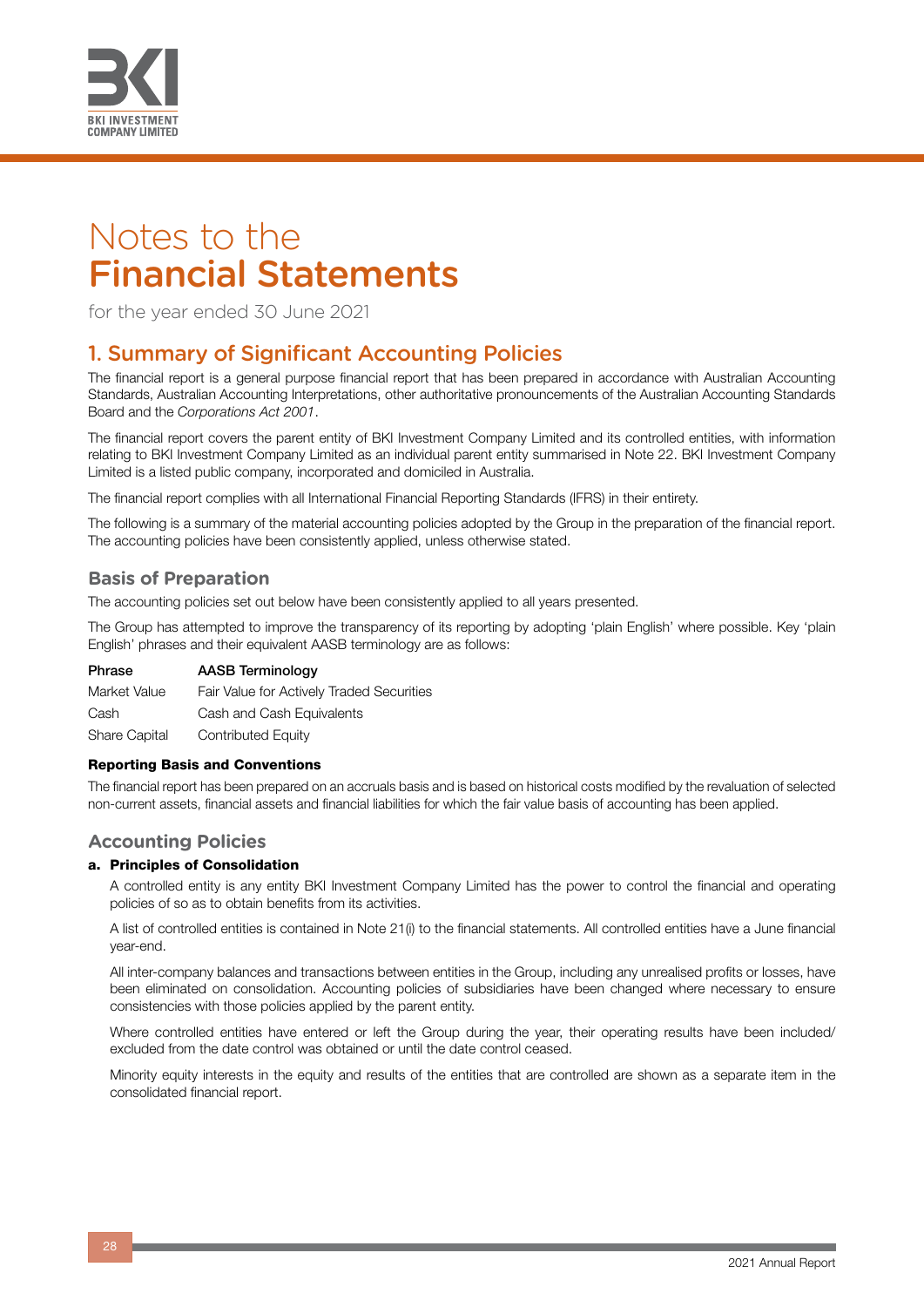#### BKI INVESTMENT COMPANY LIMITED

# Notes to the Financial Statements (continued)

1. Summary of Significant Accounting Policies (continued)

#### b. Income Tax

The charge for current income tax expense is based on the profit for the year adjusted for any non-assessable or disallowed items. It is calculated using the tax rates that have been enacted or are substantially enacted by the balance sheet date.

Deferred tax is accounted for using the balance sheet liability method in respect of temporary differences arising between the tax bases of assets and liabilities and their carrying amounts in the financial statements. No deferred income tax will be recognised from the initial recognition of an asset or liability, excluding a business combination, where there is no effect on accounting or taxable profit or loss.

Deferred tax is calculated at the tax rates that are expected to apply to the period when the asset is realised or liability is settled. Deferred tax is credited in the income statement except where it relates to items that may be credited directly to equity, in which case the deferred tax is adjusted directly against equity.

Deferred income tax assets are recognised to the extent that it is probable that future tax profits will be available against which deductible temporary differences can be utilised.

The amount of benefits brought to account or which may be realised in the future is based on the assumption that no adverse change will occur in income taxation legislation and the anticipation that the group will derive sufficient future assessable income to enable the benefit to be realised and comply with the conditions of deductibility imposed by the law.

BKI Investment Company Limited and its wholly-owned Australian subsidiaries have formed an income tax consolidated group under the tax consolidation regime. Each entity in the group recognises its own current and deferred tax liabilities, except for any deferred tax balances resulting from unused tax losses and tax credits, which are immediately assumed by the parent entity. The current tax liability of each group entity is then subsequently assumed by the parent entity. The group notified the Australian Tax Office that it had formed an income tax consolidated group to apply from 12 December 2003. The tax consolidated group has entered a tax sharing agreement whereby each entity in the group contributes to the income tax payable in proportion to their contribution to the net profit before tax of the tax consolidated group.

#### c. Financial Instruments

#### **Recognition**

Financial instruments are initially measured at cost on trade date, which includes transaction costs, when the related contractual rights or obligations exist. Subsequent to initial recognition these instruments are measured as set out below.

The Group has two portfolios of securities, the investment portfolio and the trading portfolio. The investment portfolio relates to holdings of securities which the Directors intend to retain on a long-term basis and the trading portfolio comprises securities held for short term trading purposes.

Securities within the investment portfolio are classified as 'financial assets measured at fair value through other comprehensive income', and are designated as such upon initial recognition. Securities held within the trading portfolio are classified as 'mandatorily measured at fair value through profit or loss' in accordance with AASB 9.

#### Valuation of investment portfolio

Listed securities are initially brought to account at market value, which is the cost of acquisition, and are re-valued to market values continuously. Movements in carrying values of securities are recognised as Other Comprehensive Income and taken to the Revaluation Reserve.

Where disposal of an investment occurs, any revaluation increment or decrement relating to it is transferred from the Revaluation Reserve to the Realised Capital Gains Reserve.

#### Valuation of trading portfolio

Listed securities are initially brought to account at market value, which is the cost of acquisition, and are re-valued to market values continuously.

Movements in carrying values of securities in the trading portfolio are taken to Profit or Loss through the Income Statement.

#### Fair value

Fair value is determined based on last sale price for all quoted investments.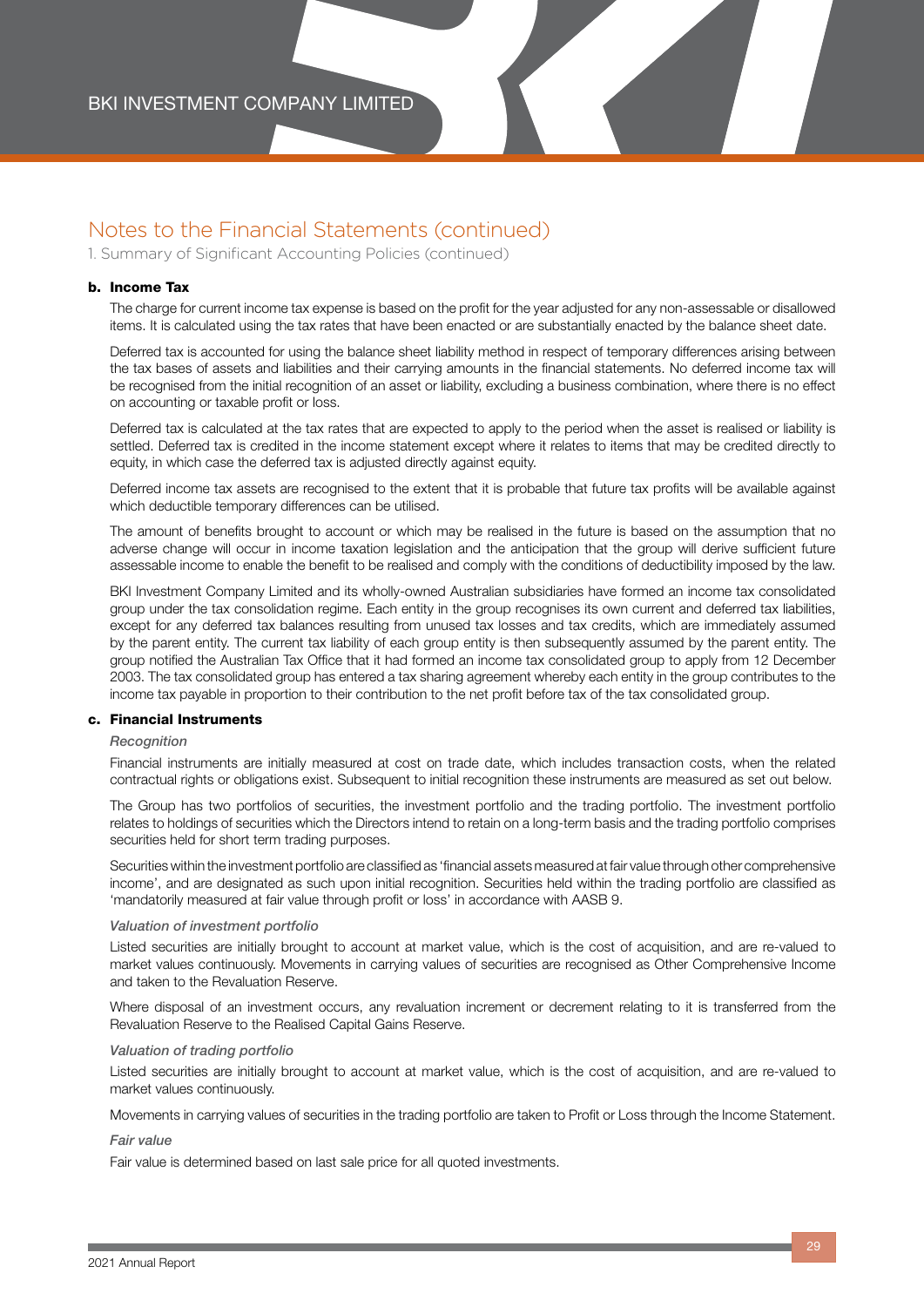

1. Summary of Significant Accounting Policies (continued)

#### d. Employee Benefits

#### Share incentives

Share incentives are provided under the Short and Long Term Incentive Plans (the Plans). The incentives awarded under the Plans are based on the performance of the Group over differing periods specified within the rules of the Plans. The Plans are settled in shares, but based on a cash amount.

Expenses are recognised over the assessment period based on the amount expected to be payable under the Plans, resulting in a provision for incentive payable being built up on the balance sheet over the assessment period. In the event that the executive does not complete the period of service, or the vesting criteria are not satisfied within the required period, the cumulative expense is reversed.

#### e. Revenue

Sale of investments occurs when the control of the right to equity has passed to the buyer.

Interest revenue is recognised on a proportional basis taking into account the interest rates applicable to the financial assets.

Dividend and distribution revenue is recognised when the right to receive a dividend or distribution has been established.

All revenue is stated net of the amount of goods and services tax (GST).

#### f. Cash and Cash Equivalents

Cash and cash equivalents include cash on hand, deposits held at call with banks, other short-term highly liquid investments with original maturities of 12 months or less, and bank overdrafts.

#### g. Goods and Services Tax (GST)

Revenues, expenses and assets are recognised net of the amount of GST, except where the amount of GST incurred is not recoverable from the Australian Tax Office. In these circumstances the GST is recognised as part of the cost of acquisition of the asset or as part of an item of the expense. Receivables and payables in the balance sheet are shown inclusive of GST.

Cash flows are presented in the cash flow statement on a gross basis, except for the GST component of investing and financing activities, which are disclosed as operating cash flows.

#### h. Segment Reporting

Operating segments are reported in a manner consistent with the internal reporting used by the chief operating decisionmaker. The Board has been identified as the chief operating decision-maker, as it is responsible for allocating resources and assessing performance of the operating segments. The Group operates solely in the securities industry in Australia and has no reportable segments.

#### i. Comparative Figures

When required by Accounting Standards, comparative figures have been adjusted to conform to changes in presentation for the current financial year. Where a retrospective restatement of items in the statement of financial position has occurred, presentation of the statement as at the beginning of the earliest comparative period has been included.

#### j. Rounding of Amounts

The parent has applied the relief available to it under ASIC Corporations Instrument (Rounding in Financial / Directors' Reports) 2016/191 and accordingly, amounts in the financial report and Directors' report have been rounded off to the nearest \$1,000.

#### k. Critical Accounting Estimates and Judgments

#### Deferred Tax Balances

The preparation of this financial report requires the use of certain critical estimates based on historical knowledge and best available current information. This requires the Directors and management to exercise their judgement in the process of applying the Group's accounting policies.

The carrying amounts of certain assets and liabilities are often determined based on estimates and assumptions of future events. In accordance with AASB 112: Income Taxes deferred tax liabilities have been recognised for Capital Gains Tax on unrealised gains in the investment portfolio at the current tax rate of 30%.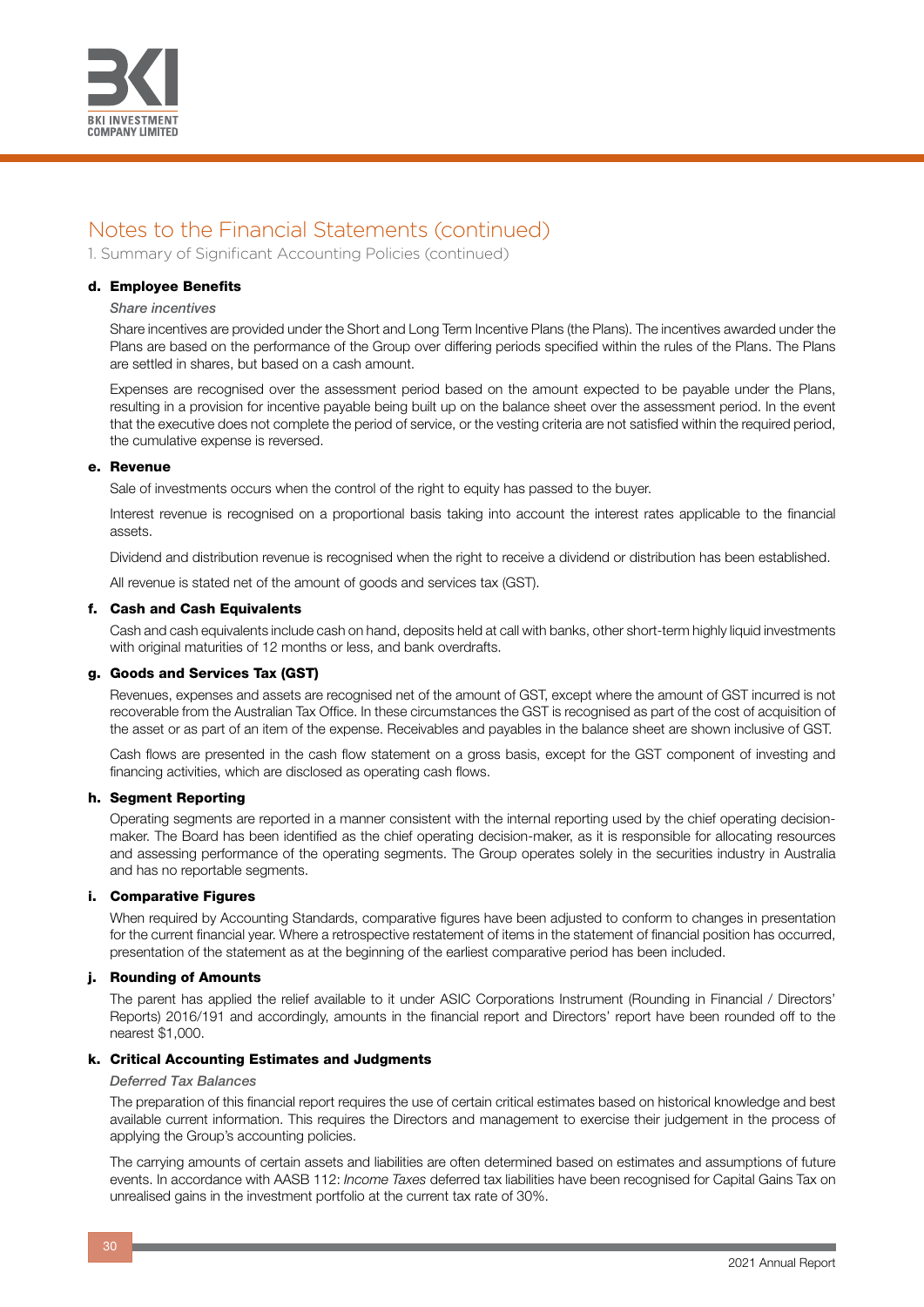#### BKI INVESTMENT COMPANY LIMITED

### Notes to the Financial Statements (continued)

1. Summary of Significant Accounting Policies (continued)

As the Group does not intend to dispose of the portfolio, this tax liability may not be crystallised at the amount disclosed in Note 12. In addition, the tax liability that arises on disposal of those securities may be impacted by changes in tax legislation relating to treatment of capital gains and the rate of taxation applicable to such gains at the time of disposal.

Apart from this, there are no other key assumptions or sources of estimation uncertainty that have a risk of causing a material adjustment to the carrying amount of certain assets and liabilities within the next reporting period.

#### l. New or amended Accounting Standards and Interpretations adopted

The Company has adopted all of the new or amended Accounting Standards and Interpretations issued by the Australian Accounting Standards Board ('AASB') that are mandatory for the current reporting period.

There are no new Accounting Standards and Interpretations issued by the AASB that have become effective in the current accounting period and that are applicable to the Company.

#### m. Australian Accounting Standards not yet effective

The Group has not applied any Australian Accounting Standards or UIG interpretations that have been issued as at balance date but are not yet operative for the year ended 30 June 2021 ("the inoperative standards"). The Group only intends to adopt the inoperative standards at the date at which their adoption becomes mandatory.

#### 2. Revenues

<span id="page-32-3"></span><span id="page-32-2"></span><span id="page-32-1"></span><span id="page-32-0"></span>

|                                                           | 2021           | 2020           |
|-----------------------------------------------------------|----------------|----------------|
|                                                           | \$'000         | \$'000         |
| (a) Ordinary revenue from investment portfolio            |                |                |
| Fully franked dividends                                   | 28,437         | 34,206         |
| Unfranked dividends                                       | 4,777          | 4,606          |
| Trust distributions                                       | 6,524          | 6,556          |
| Total ordinary revenue from investment portfolio          | 39,738         | 45,368         |
| (b) Special investment revenue                            |                |                |
| Fully franked dividends                                   | 899            | 6,724          |
| Unfranked dividends                                       | 123            | 458            |
| Total special investment revenue                          | 1,022          | 7,182          |
| (c) Revenue from bank deposits                            |                |                |
| Interest received                                         | 109            | 614            |
| (d) Other income                                          |                |                |
| Other income                                              | $\overline{2}$ | $\overline{2}$ |
| (e) Other gains                                           |                |                |
| Net realised gain on sale of investments held for trading | 305            | 748            |
| <b>Total income</b>                                       | 41,176         | 53,914         |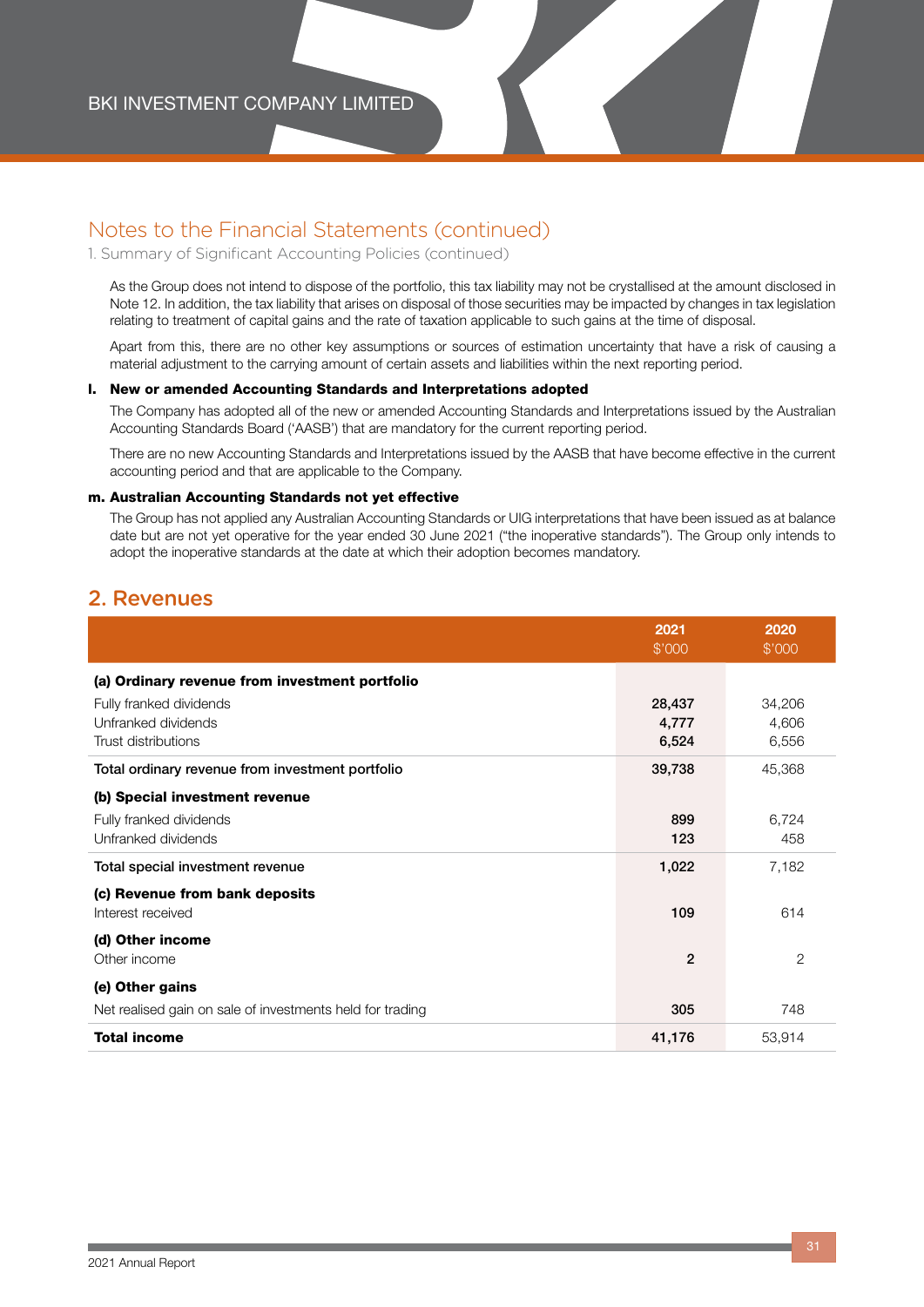

# 3. Operating expenses

|                                                                                              | 2021<br>\$'000             | 2020<br>\$'000             |
|----------------------------------------------------------------------------------------------|----------------------------|----------------------------|
| Administration expenses<br>Employment expenses<br>Investment Management<br>Professional fees | 414<br>239<br>1,167<br>159 | 454<br>232<br>1,188<br>160 |
| Total operating expenses                                                                     | 1,979                      | 2,034                      |

# 4. Tax expense

#### (a) Reconciliation of income tax expense

The aggregated amount of income tax expense attributable to the year differs from the amounts prima facie payable on profits from ordinary activities. The difference is reconciled as follows:

| Operating result before income tax expense, including special investment revenue                                             | 39,197           | 51,880            |
|------------------------------------------------------------------------------------------------------------------------------|------------------|-------------------|
| Tax calculated at 30% (2020: 30%)<br>Tax effect of amounts which are not deductible (taxable) in calculating taxable income: | 11,759           | 15,564            |
| Franked dividends and distributions received<br>Prior year over provision                                                    | (8,801)<br>(406) | (12, 279)<br>(27) |
| Net income tax expense on operating profit before net gains on investments                                                   | 2,552            | 3,258             |
| Net realised gains/(losses) on investment portfolio                                                                          | 32,903           | (18,963)          |
| Tax calculated at 30% (2020: 30%)                                                                                            | 9,871            | (5,689)           |
| Total tax expense                                                                                                            | 12,423           | (2,431)           |
| (b) The components of tax expense comprise<br>Current tax<br>Deferred tax                                                    | 2,300<br>10,529  | 3,356<br>(5,760)  |
| Prior year over provision                                                                                                    | (406)            | (27)              |
| Total tax expense                                                                                                            | 12,423           | (2,431)           |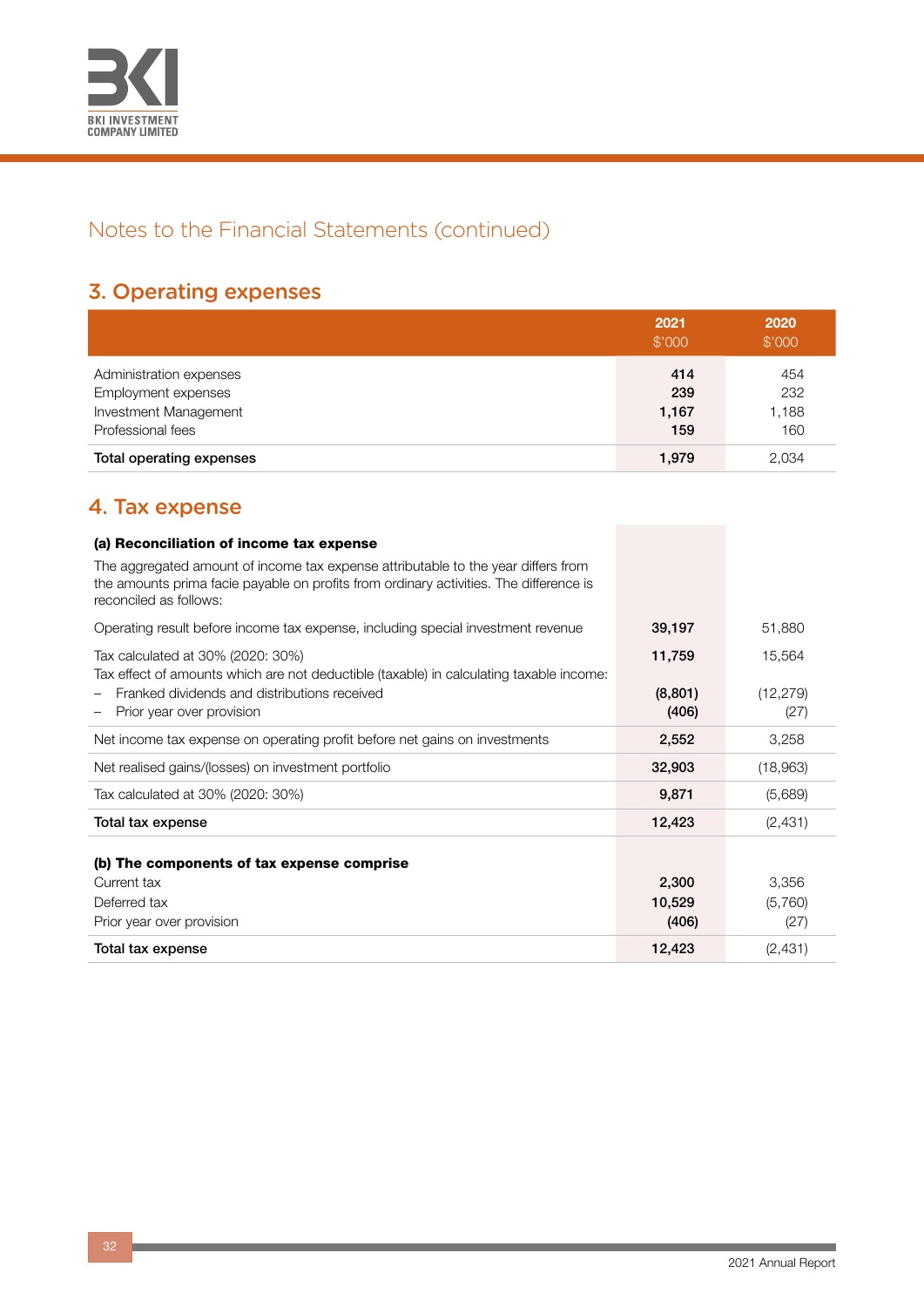### 5. Dividends

|                                                                                                                                                                                                                                                                                                                                                         | 2021<br>\$'000    | 2020<br>\$'000      |
|---------------------------------------------------------------------------------------------------------------------------------------------------------------------------------------------------------------------------------------------------------------------------------------------------------------------------------------------------------|-------------------|---------------------|
| (a) Dividends paid during the year                                                                                                                                                                                                                                                                                                                      |                   |                     |
| Final ordinary dividend for the year ended 30 June 2020 of 2.32 cents per share<br>(2019: 3.70 cents per share) fully franked at the tax rate of 30%, paid on<br>27 August 2020                                                                                                                                                                         | 17,065            | 27,036              |
| Final special dividend for the year ended 30 June 2020 of 1.00 cents per share<br>(2019: 1.00 cents per share) fully franked at the tax rate of 30%, paid on 27 August 2020                                                                                                                                                                             | 7,355             | 7,306               |
| Interim ordinary dividend for the year ended 30 June 2021 of 2.000 cents per share<br>(2020: 3.625 cents per share) fully franked at the tax rate of 30%, paid on<br>25 February 2021                                                                                                                                                                   | 14,754            | 26,587              |
| Total dividends paid                                                                                                                                                                                                                                                                                                                                    | 39,174            | 60,929              |
| (b) Reconciliation of total dividends paid to dividends paid in cash<br>Total dividends paid<br>Less: Dividends reinvested in shares via DRP                                                                                                                                                                                                            | 39,174<br>(5,069) | 60,929<br>(7, 915)  |
| Dividends paid in cash                                                                                                                                                                                                                                                                                                                                  | 34,105            | 53,014              |
| (c) Franking account balance<br>Balance of the franking account after allowing for tax payable in respect of the<br>current year's profits and the receipt of dividends recognised as receivables<br>Estimated impact on the franking account of dividends declared but not recognised<br>as a liability at the end of the financial year (refer below) | 24,043<br>(9,501) | 26,506<br>(10, 465) |
| Net imputation credits available for future dividends                                                                                                                                                                                                                                                                                                   | 14,542            | 16,041              |
| Maximum fully franked dividends payable from available franking credits<br>at the tax rate of 30% (2020: 30%)                                                                                                                                                                                                                                           | 33,931            | 37,429              |

#### (d) Dividends declared after balance date

Since the end of the year the Directors have declared a final ordinary dividend for the year ended 30 June 2021 of 3.00 cents per share fully franked at the tax rate of 30% (2020: final ordinary dividend of 2.32 cents per share and a special dividend of 1.00 cents per share, both fully franked at the tax rate of 30%), payable on 26 August 2021, but not recognised as a liability at the year end.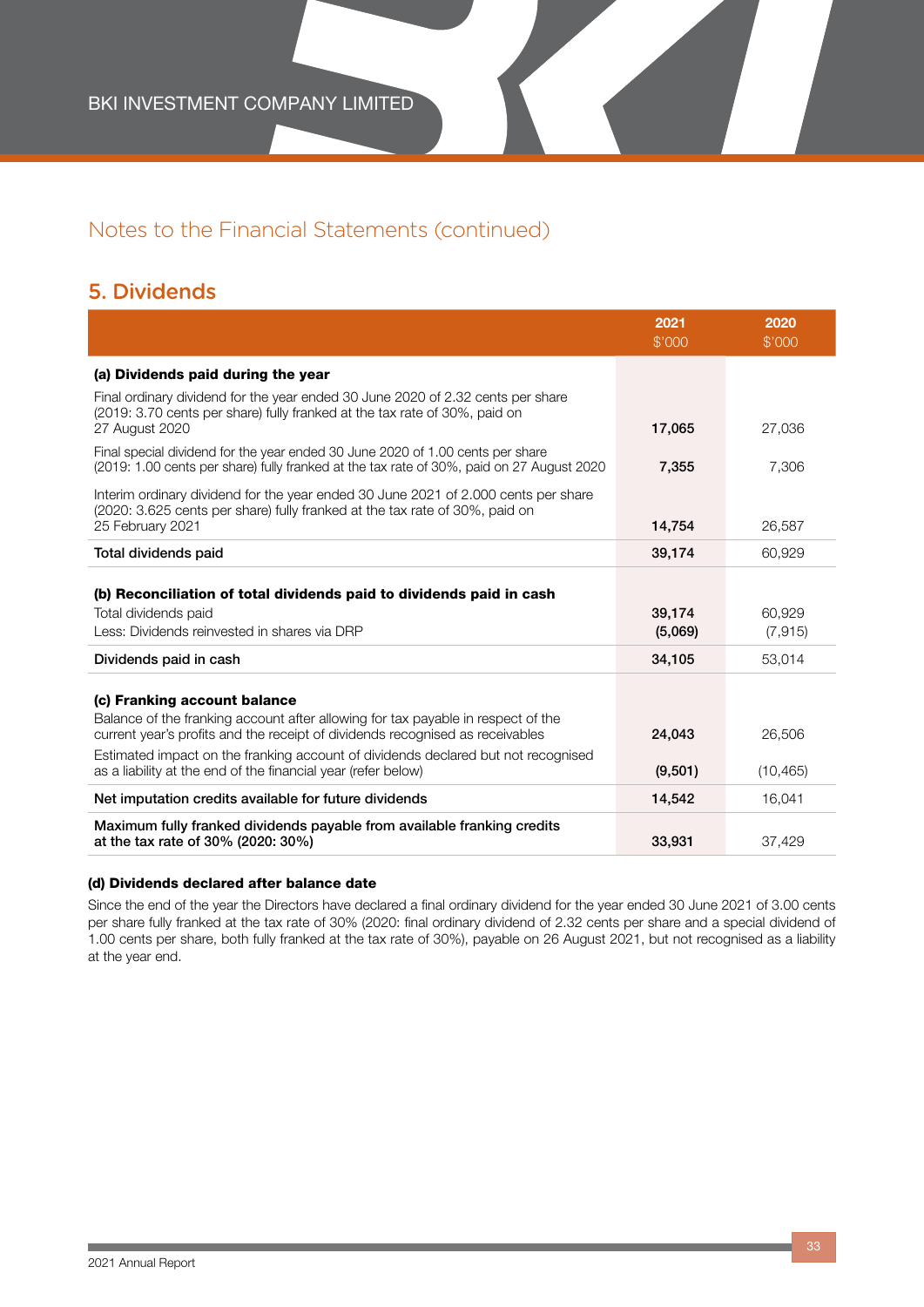

# 6. Earnings per share

|                                                                                                                                                               | 2021<br>\$'000 | 2020<br>\$'000  |
|---------------------------------------------------------------------------------------------------------------------------------------------------------------|----------------|-----------------|
| (a) Calculation of earnings                                                                                                                                   |                |                 |
| Net operating profit                                                                                                                                          | 36,645         | 48,622          |
| Earnings used in calculating basic and diluted earnings per share<br>after special investment revenue                                                         | 36,645         | 48,622          |
| Less: Special investment revenue<br>Add: Tax expense attributable to special investment revenue                                                               | (1,022)<br>37  | (7, 182)<br>138 |
| Earnings used in calculating basic and diluted earnings per share<br>before special investment revenue                                                        | 35,660         | 41,578          |
|                                                                                                                                                               |                |                 |
|                                                                                                                                                               | No. '000       | No. '000        |
| b) Number of shares                                                                                                                                           |                |                 |
| Weighted average number of ordinary shares used in calculating basic and diluted<br>earnings per share, before and after special investment revenue           | 737,798        | 733,696         |
|                                                                                                                                                               | Cents          | Cents           |
|                                                                                                                                                               |                |                 |
| c) Earnings per share                                                                                                                                         |                |                 |
| Basic and diluted earnings per share <b>before</b> special investment revenue<br>Basic and diluted earnings per share <b>after</b> special investment revenue | 4.83<br>4.97   | 5.67<br>6.63    |

# 7. Cash and cash equivalents

|              | 2021<br>\$'000 | 2020<br>\$'000 |
|--------------|----------------|----------------|
| Cash at bank | 40,606         | 48,290         |
|              | 40,606         | 48,290         |

# 8. Trade and other receivables

| Dividends and distributions receivable | 7,465                    | 10,655 |
|----------------------------------------|--------------------------|--------|
| Capital returns receivable             | $\overline{\phantom{0}}$ | 248    |
| Outstanding settlements on share sales | 28,316                   |        |
| Other                                  | 324                      | 176    |
|                                        | 36.105                   | 11.079 |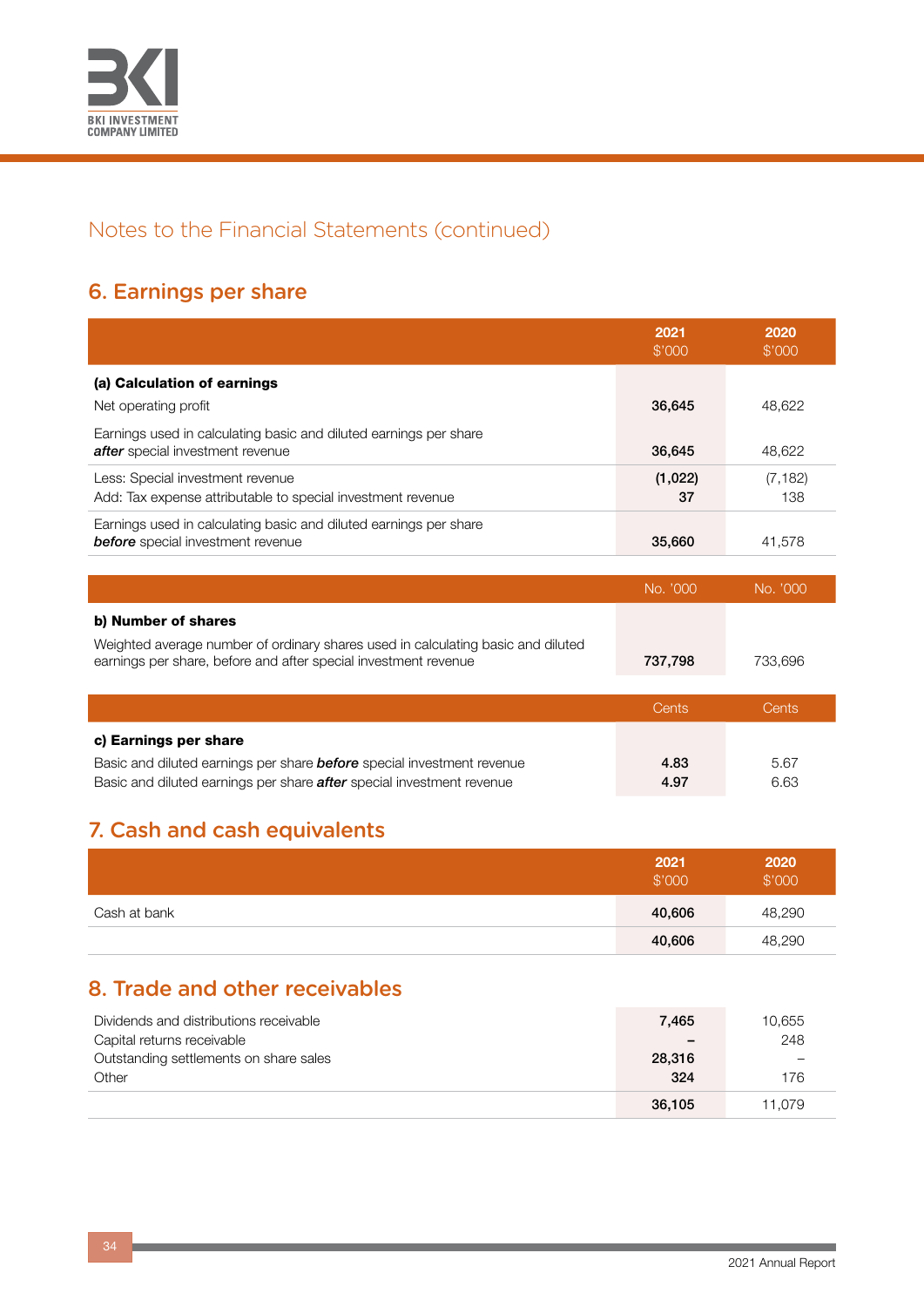### 9. Financial Assets – Equity Portfolio

|                                                                                          | 2021<br>\$'000 | 2020<br>\$'000 |
|------------------------------------------------------------------------------------------|----------------|----------------|
| Investment portfolio – non-current<br>Listed securities at fair value available for sale | 1,194,994      | 1,025,474      |
| Total investment portfolio                                                               | 1,194,994      | 1,025,474      |

#### Fair Value Measurement

BKI measures the fair value of its trading portfolio and investment portfolio with reference to the following fair value measurement hierarchy mandated by accounting standards:

Level 1: guoted prices (unadiusted) in active markets for identical assets or liabilities

Level 2: inputs other than quoted prices included within Level 1 that are observable for the asset or liability, either directly (as prices) or indirectly (derived from prices); and

Level 3: inputs for the assets or liabilities that are not based on observable market data (unobservable inputs).

Both the trading portfolio and investment portfolio are classified as Level 1, and are measured in accordance with the policy outlined in Note 1.c.

### 10. Deferred tax assets

The deferred tax asset balance comprises the following timing differences and unused tax losses:

| Transaction costs on equity issues<br>Accrued expenses | 257<br>39 | 510<br>34 |
|--------------------------------------------------------|-----------|-----------|
| Realised capital tax losses                            | 15,305    | 25,200    |
| Total                                                  | 15.601    | 25,744    |

#### Movements in deferred tax assets

|                                                                                       | <b>Opening</b><br>balance<br>\$'000 | Credited/<br>(charged) to<br>statement of<br>comprehensive<br><i>income</i><br>\$'000 | Credited/<br>(charged)<br>to equity<br>\$'000 | <b>Closing</b><br>balance<br>\$'000 |
|---------------------------------------------------------------------------------------|-------------------------------------|---------------------------------------------------------------------------------------|-----------------------------------------------|-------------------------------------|
| Transaction costs on equity issues<br>Accrued expenses<br>Realised capital tax losses | 778<br>32<br>19,420                 | (276)<br>2<br>5,780                                                                   | 8                                             | 510<br>34<br>25,200                 |
| Balance as at 30 June 2020                                                            | 20,230                              | 5,506                                                                                 | 8                                             | 25,744                              |
| Transaction costs on equity issues<br>Accrued expenses<br>Realised capital tax losses | 510<br>34<br>25,200                 | (259)<br>5<br>(9,895)                                                                 | 6                                             | 257<br>39<br>15,305                 |
| Balance as at 30 June 2021                                                            | 25,744                              | (10, 149)                                                                             | 6                                             | 15,601                              |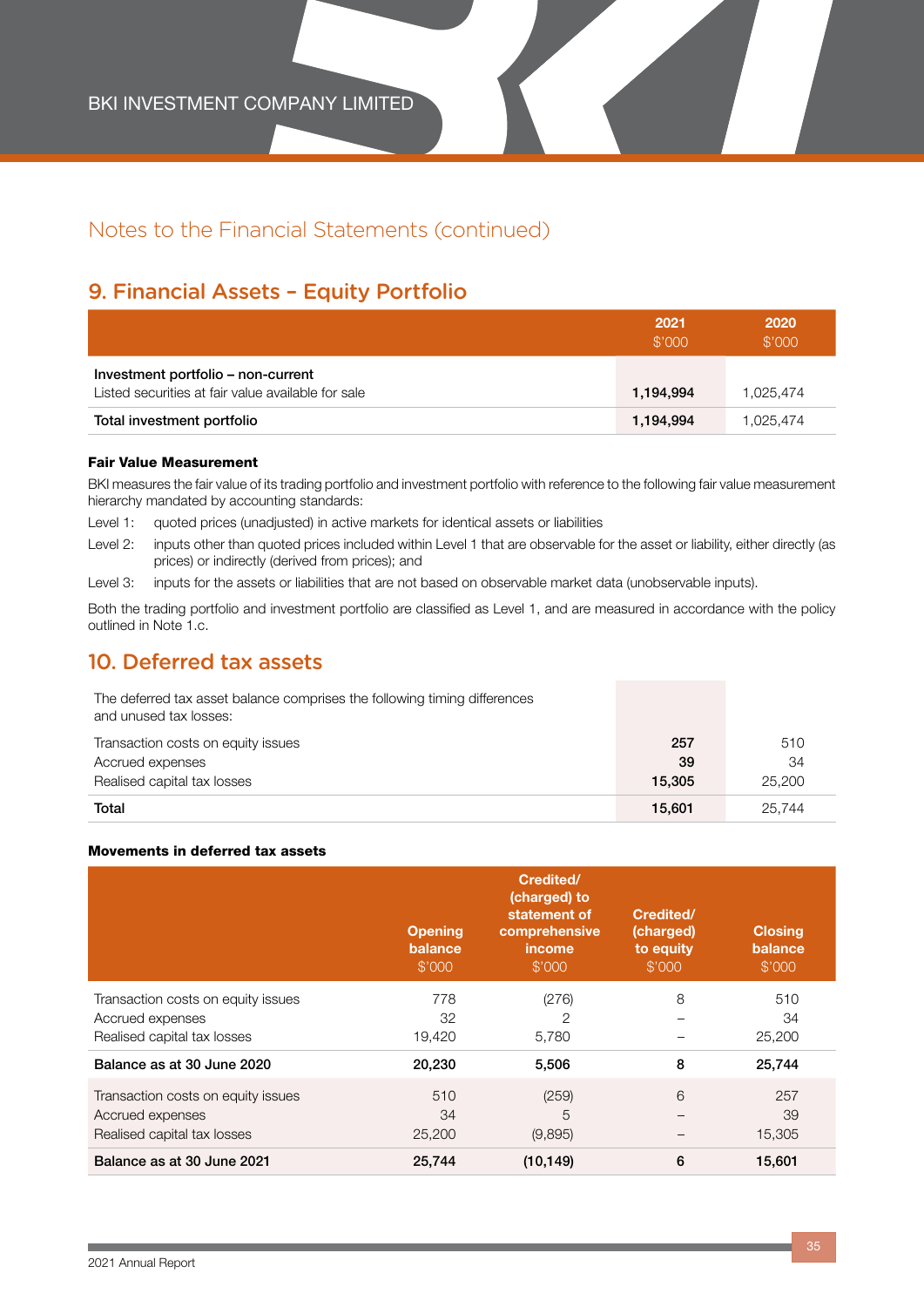

# 11. Current tax liabilities

|                          | 2021<br>\$'000 | 2020<br>\$'000 |
|--------------------------|----------------|----------------|
| Provision for income tax | 1,190          | 2,438          |

# 12. Deferred tax liabilities

| The deferred tax asset balance comprises the following timing differences:                |                  |                 |
|-------------------------------------------------------------------------------------------|------------------|-----------------|
| Revaluation of investments held<br>Unfranked dividends receivable and interest receivable | 101.911<br>1.503 | 58.853<br>1.123 |
| Total                                                                                     | 103.414          | 59.976          |

### **Movements in deferred tax liabilities**

|                                                                                                  | <b>Opening</b><br>balance<br>\$'000 | (Credited)/<br>charged to<br>statement of<br>comprehensive<br><i>income</i><br>\$'000 | (Credited)/<br>charged<br>to equity<br>\$'000 | <b>Closing</b><br>balance<br>\$'000 |
|--------------------------------------------------------------------------------------------------|-------------------------------------|---------------------------------------------------------------------------------------|-----------------------------------------------|-------------------------------------|
| Revaluation of investment portfolio<br>Unfranked dividends receivable and interest<br>receivable | 96.463<br>1.377                     | (254)                                                                                 | (37,610)                                      | 58,853<br>1,123                     |
| Balance as at 30 June 2020                                                                       | 97,840                              | (254)                                                                                 | (37,610)                                      | 59,976                              |
| Revaluation of investment portfolio<br>Unfranked dividends receivable and interest<br>receivable | 58,853<br>1,123                     | 380                                                                                   | 43.058                                        | 101,911<br>1,503                    |
| Balance as at 30 June 2021                                                                       | 59,976                              | 380                                                                                   | 43,058                                        | 103,414                             |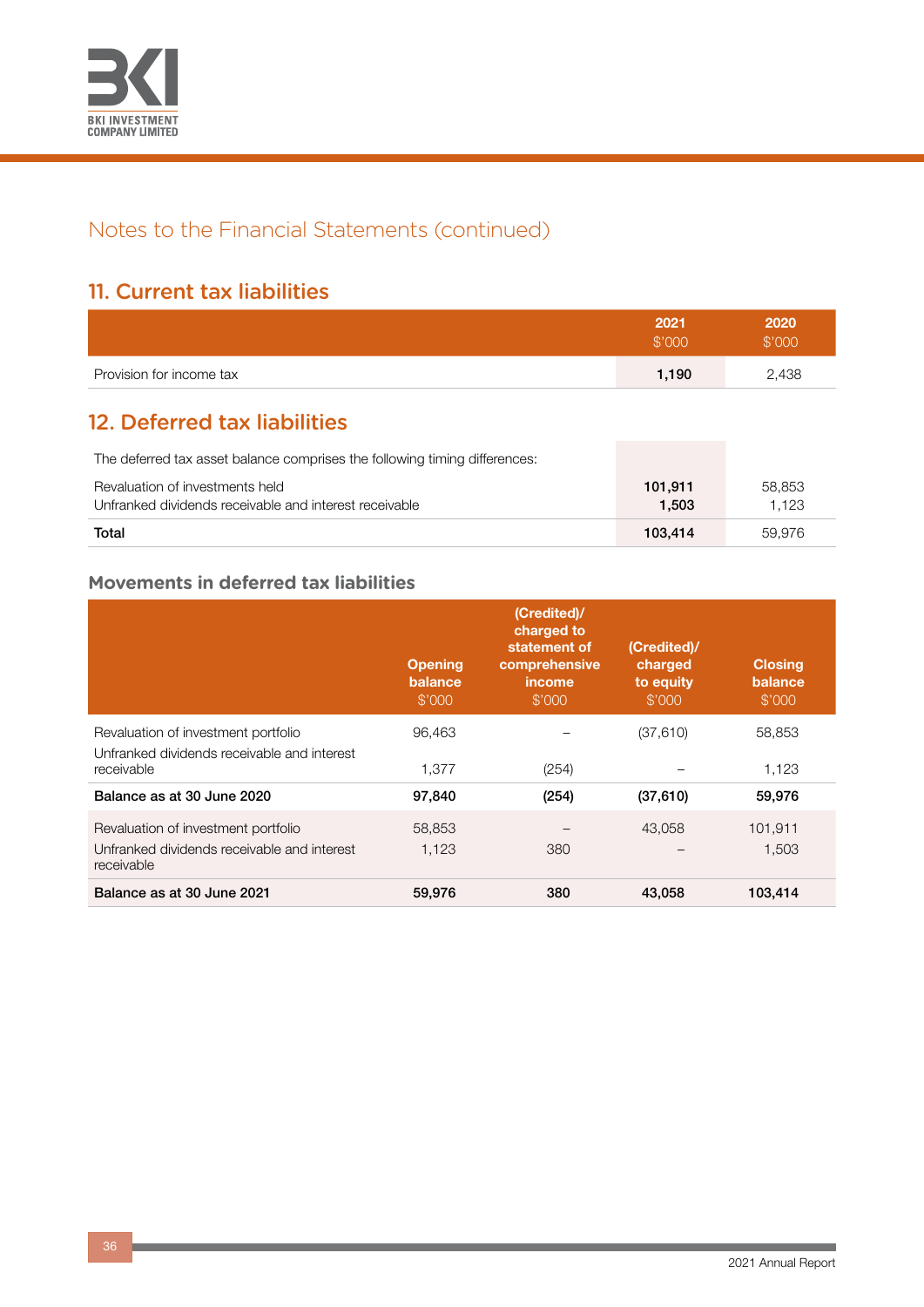### 13. Share Capital

|                                                            | 2021<br>\$'000 | 2020<br>\$'000 |
|------------------------------------------------------------|----------------|----------------|
| (a) Issued and paid-up capital                             |                |                |
| 739,002,595 ordinary shares fully paid (2020: 735,513,845) | 929,185        | 924.130        |

|                                                                                                                         | 2021                     |                  | 2020                     |                  |
|-------------------------------------------------------------------------------------------------------------------------|--------------------------|------------------|--------------------------|------------------|
|                                                                                                                         | Number of<br>shares      | \$'000           | Number of<br>shares      | \$'000           |
| (b) Movement in ordinary shares<br>Beginning of financial year<br>Issued during the year:<br>dividend reinvestment plan | 735,513,845<br>3,488,750 | 924,130<br>5,069 | 730,688,257<br>4,825,588 | 916,233<br>7.915 |
| Gross funds raised<br>less net transaction costs                                                                        |                          | 5,069<br>(14)    |                          | 7,915<br>(18)    |
| End of financial year                                                                                                   | 739,002,595              | 929,185          | 735.513.845              | 924.130          |

The Parent does not have an authorised share capital and the ordinary shares on issue have no par value.

Holders of ordinary shares participate in dividends and the proceeds on a winding up of the parent entity in proportion to the number of shares held.

At shareholders' meetings each ordinary share is entitled to one vote when a poll is called, otherwise each shareholder has one vote on a show of hands.

#### (c) Capital Management

The Group's objective in managing capital is to provide shareholders with attractive investment returns through access to a steady stream of fully franked dividends and enhancement of capital invested, with goals of paying an enhanced level of fully franked dividends and providing attractive total returns over the medium to long term.

The Group recognises that its capital will fluctuate in accordance with market conditions, and in order to maintain or adjust the capital structure the Group may adjust the amount of dividends paid, issue new shares from time-to-time or return capital to shareholders.

The Group's capital consists of shareholders' equity plus net debt. The movement in equity is shown in the Consolidated Statement of Changes in Equity. At 30 June 2021 net debt was \$Nil (2020: \$Nil).

#### (d) Acquisition of controlled entities

The Company did not acquire shares in any unlisted investment companies during the 2020FY or 2021FY.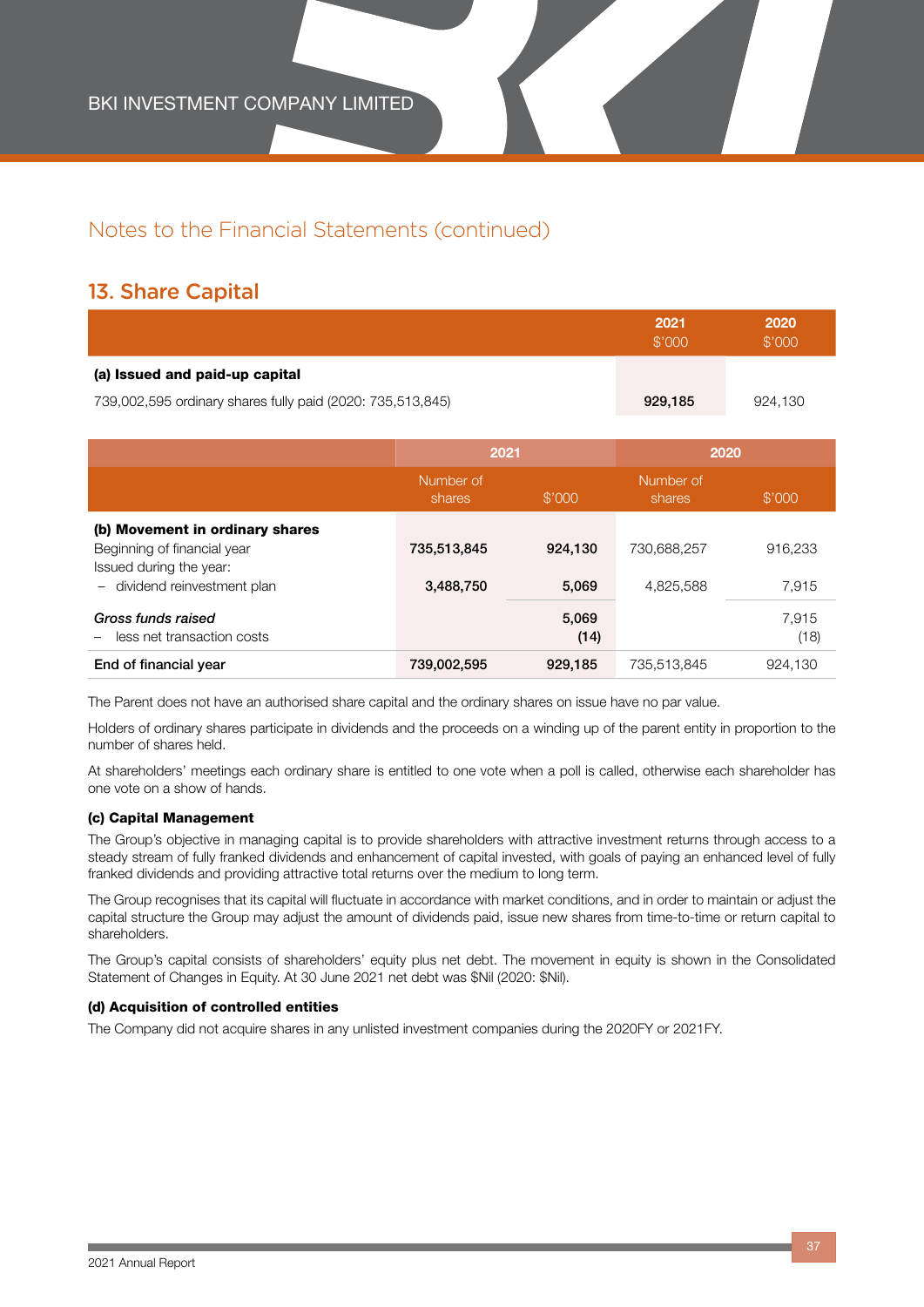

# 14. Revaluation reserve

|                                                                                                                                                      | 2021<br>\$'000                  | 2020<br>\$'000                 |
|------------------------------------------------------------------------------------------------------------------------------------------------------|---------------------------------|--------------------------------|
| The revaluation reserve is used to record increments and decrements on the<br>revaluation of the investment portfolio, net of applicable income tax. |                                 |                                |
| Balance at the beginning of the year<br>Gross revaluation of investment portfolio<br>Deferred provision for tax on unrealised gains/losses           | 130,657<br>141,324<br>(42, 397) | 220,494<br>(128,339)<br>38,502 |
| Balance at the end of the year                                                                                                                       | 229,584                         | 130.657                        |
| 15. Realised capital gains reserve<br>The realised capital gains reserve records net gains and losses after applicable                               |                                 |                                |
| income tax arising from the disposal of securities in the investment portfolio.                                                                      |                                 |                                |
| Balance at the beginning of the year<br>Net gains/(losses) on investment portfolio transferred from                                                  | (52, 176)                       | (38,902)                       |
| statement of Comprehensive income                                                                                                                    | 23,032                          | (13, 274)                      |

Balance at the end of the year (52,176) (52,176)

# 16. Retained profits

| Balance at the beginning of the year              | 45.296    | 57.603    |
|---------------------------------------------------|-----------|-----------|
| Net profit attributable to members of the Company | 36.645    | 48.622    |
| Dividends provided for or paid                    | (39, 174) | (60, 929) |
| Balance at the end of the year                    | 42.767    | 45.296    |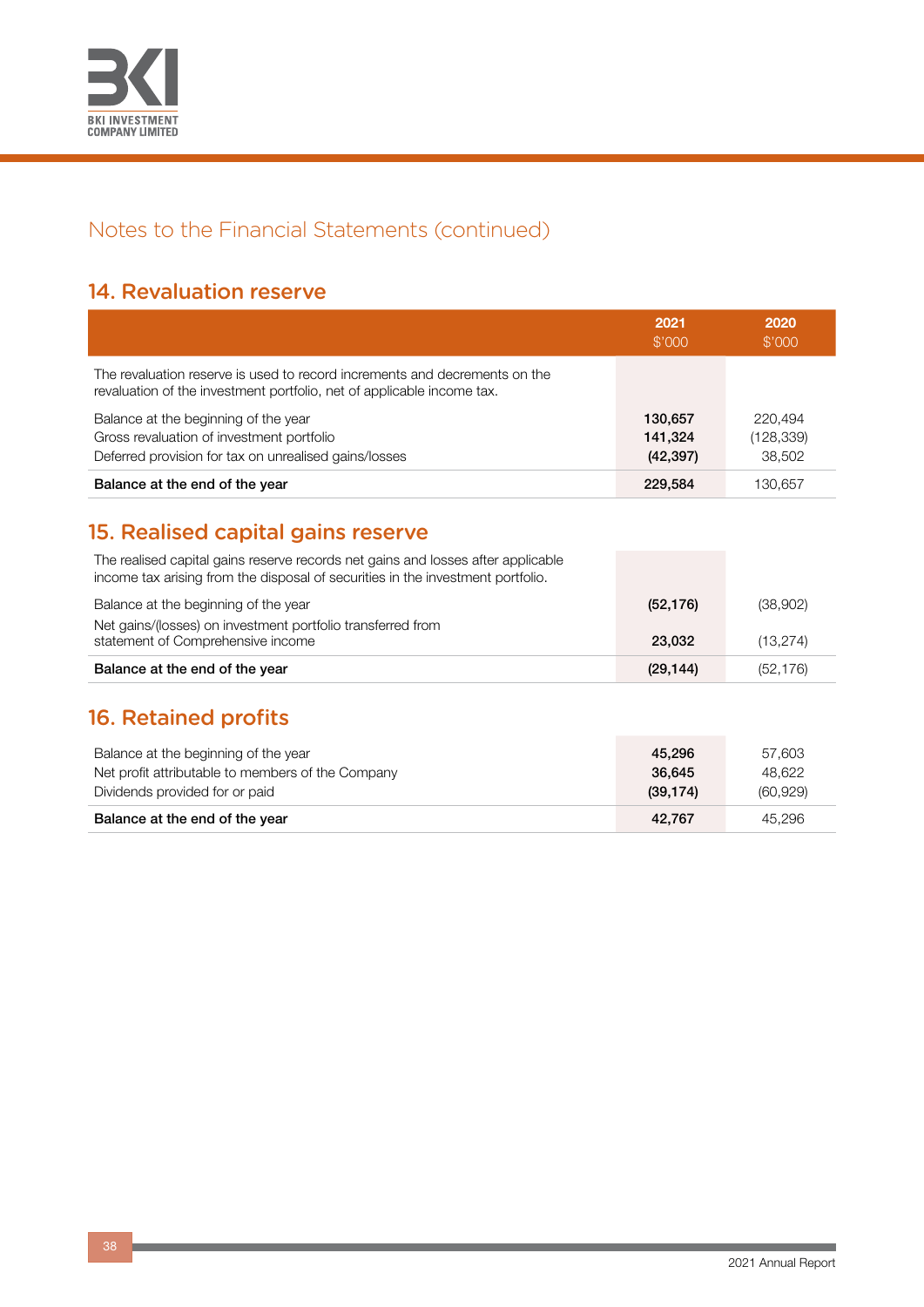### 17. Notes to the statement of cash flows

|                                                                                       | 2021<br>\$'000 | 2020<br>\$'000 |
|---------------------------------------------------------------------------------------|----------------|----------------|
| (a) Reconciliation of cash flow from operating activities<br>to net operating profit  |                |                |
| Net operating profit                                                                  | 36,645         | 48.622         |
| Non cash items:                                                                       |                |                |
| Non-cash dividend income                                                              | (1,954)        |                |
| Changes in assets and liabilities, net of effects from consolidation of subsidiaries: |                |                |
| Decrease/(increase) in trade and other operating receivables                          | 3,291          | (1,666)        |
| Increase in prepayments                                                               | (7)            | (22)           |
| Decrease in deferred tax assets                                                       | 400            | 380            |
| Increase payables                                                                     | 37             | 5              |
| (Decrease)/increase in current tax liabilities                                        | (1,249)        | 1,166          |
| Increase in deferred tax liabilities                                                  | 918            | 441            |
| Net cash inflow from operating activities                                             | 38,081         | 48.926         |

#### (b) Non-cash financing and investing activities

#### (i) Dividend reinvestment plan

Under the terms of the dividend reinvestment plan, \$5,069,000 (2020: \$7,915,000) of dividends were paid via the issue of 3,488,750 shares (2020: 4,825,588).

### 18. Management of Financial Risk

The risks associated with the holding of financial instruments such as investments, cash, bank bills and borrowings include market risk, credit risk and liquidity risk. The Board has approved the policies and procedures that have been established to manage these risks. The effectiveness of these policies and procedures is reviewed by the Audit & Risk Committee.

#### a. Financial instruments' terms, conditions and accounting policies

The Group's accounting policies are included in Note 1, while the terms and conditions of each class of financial asset, financial liability and equity instrument, both recognised and unrecognised at the balance date, are included under the appropriate note for that instrument.

#### b. Net fair values

The carrying amounts of financial instruments in the balance sheets approximate their net fair value determined in accordance with the accounting policies disclosed in Note 1 to the accounts.

#### c. Credit risk

The risk that a financial loss will occur because a counterparty to a financial instrument fails to discharge an obligation is known as credit risk.

The credit risk on the Group's financial assets, excluding investments, is the carrying amount of those assets. The Group's principal credit risk exposures arise from the investment in liquid assets, such as cash and bank bills, and income receivable.

Cash and bank bills are reviewed monthly by the Board to ensure cash is only placed with pre-approved financial institutions with low risk profiles (primarily "Big 4" banks) and that the spread of cash and bank bills between banks is within agreed limits. Income receivable is comprised of accrued interest and dividends and distributions which were brought to account on the date the shares or units traded ex-dividend.

There are no financial instruments overdue or considered to be impaired.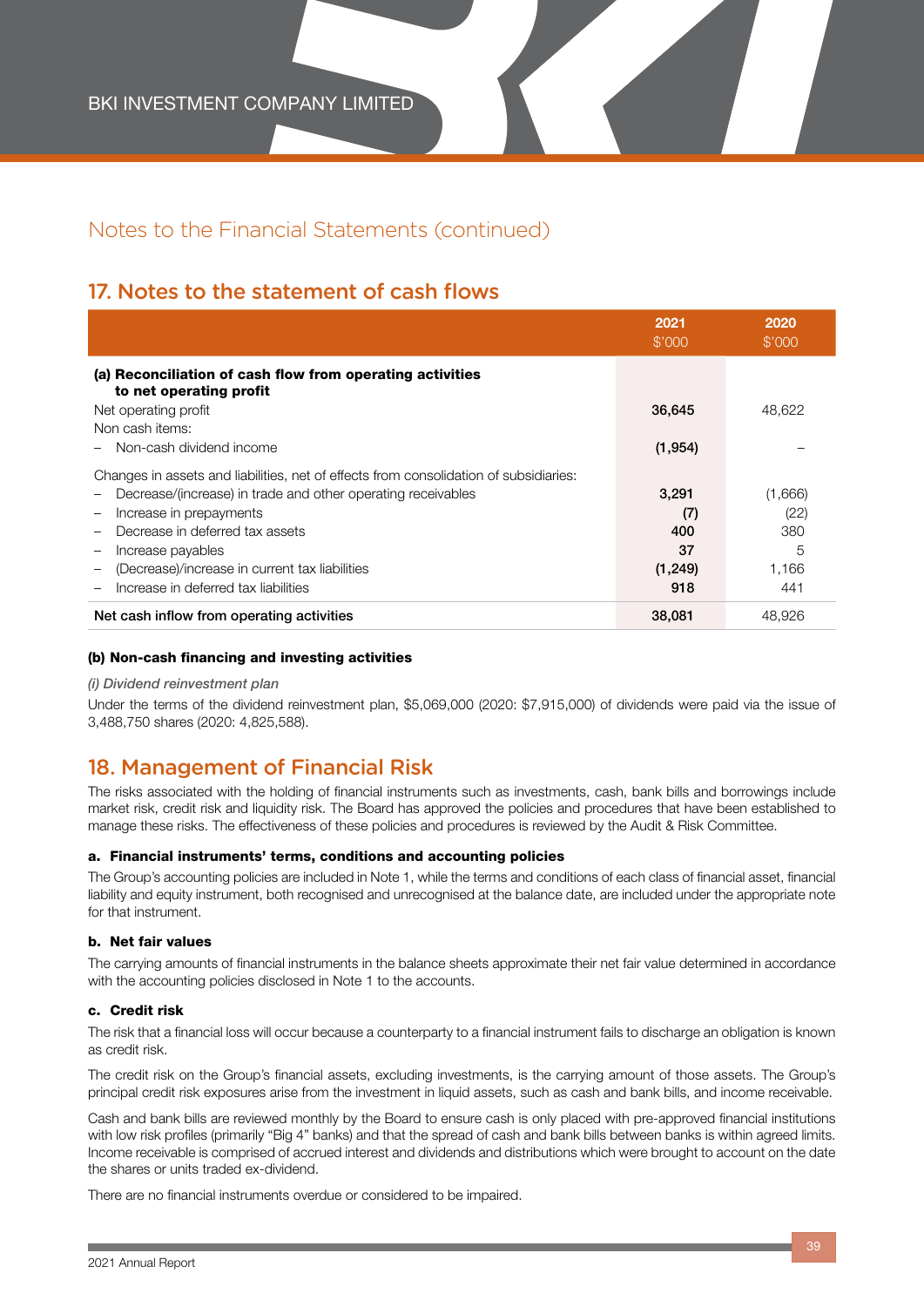

18. Management of Financial Risk (continued)

#### d. Market risk

Market risk is the risk that changes in market prices will affect the fair value of a financial instrument.

The Group is a long term investor in companies and trusts and is therefore exposed to market risk through the movement of the share/unit prices of the companies and trusts in which it is invested.

The market value of the portfolio changes continuously because the market value of individual companies within the portfolio fluctuates throughout the day. The change in the market value of the portfolio is recognised through the Revaluation Reserve. Listed Investments represent 93% (2020: 92%) of total assets.

As at 30 June 2021, a 5% movement in the market value of the BKI portfolio would result in:

- p a 5% movement in the net assets of BKI before provision for tax on unrealised capital gains (2020: 5%); and
- A movement of 8.1 cents per share in the net asset backing before provision for tax on unrealised capital gains (2020: 7.0 cents).

The performance of the companies within the portfolio, both individually and as a whole, is monitored by the Investment Committee and the Board.

BKI seeks to reduce market risk at the investment portfolio level by ensuring that it is not, in the opinion of the Investment Committee, overly exposed to one Group or one sector of the market.

At 30 June 2021 and 30 June 2020, the spread of investments was in the following sectors:

|                               | <b>Percentage of total</b><br>investment $(\% )$ |        | <b>Amount (\$'000)</b> |           |
|-------------------------------|--------------------------------------------------|--------|------------------------|-----------|
|                               | 2021                                             | 2020   | 2021                   | 2020      |
| <b>Financials</b>             | 30.70                                            | 29.86  | 387,217                | 323,885   |
| <b>Materials</b>              | 14.68                                            | 8.97   | 185,144                | 97,225    |
| Consumer discretionary        | 12.22                                            | 9.08   | 154,125                | 98,526    |
| Consumer staples              | 8.18                                             | 8.15   | 103,217                | 88,467    |
| <b>Industrials</b>            | 6.26                                             | 10.51  | 79,118                 | 113,984   |
| Health care                   | 5.78                                             | 6.09   | 72,847                 | 66,051    |
| Telecommunications services   | 5.54                                             | 7.02   | 69,891                 | 76,196    |
| Utilities                     | 5.49                                             | 7.86   | 69,201                 | 85,260    |
| Energy                        | 3.85                                             | 4.62   | 48,520                 | 49,961    |
| Property                      | 2.04                                             | 2.38   | 25,714                 | 25,920    |
| <b>Total investments</b>      | 94.74                                            | 94.54  | 1,194,994              | 1,025,474 |
| Cash and dividends receivable | 5.26                                             | 5.46   | 66,374                 | 59,193    |
| Total portfolio               | 100.00                                           | 100.00 | 1,261,368              | 1,084,667 |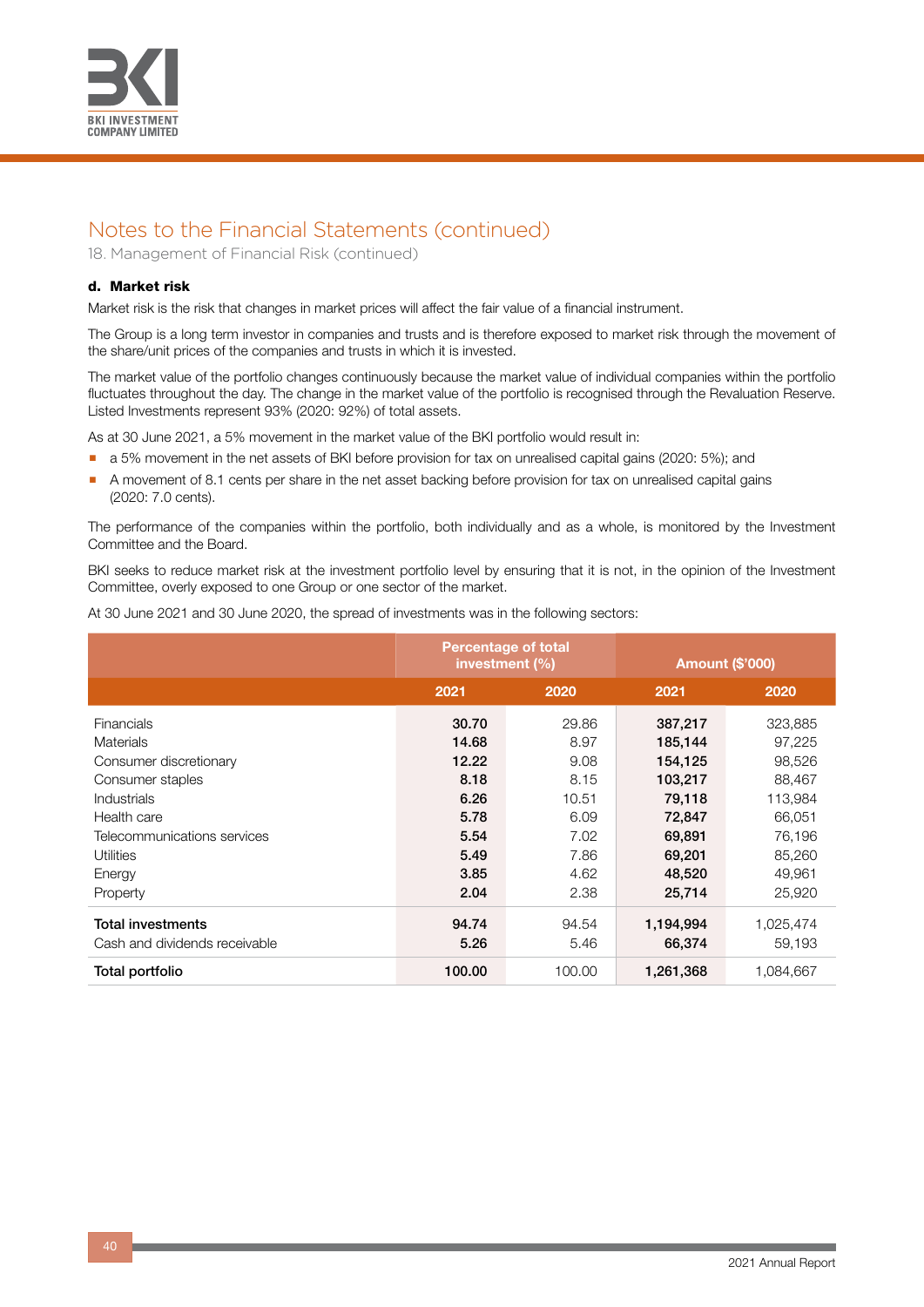18. Management of Financial Risk (continued)

Securities representing over 5% of the investment portfolio at 30 June 2021 or 30 June 2020 were:

|                         | <b>Percentage of total</b><br>investment $(\% )$ |      | Amount (\$'000) |        |
|-------------------------|--------------------------------------------------|------|-----------------|--------|
|                         | 2021                                             | 2020 | 2021            | 2020   |
| Commonwealth Bank       | 8.7                                              | 6.6  | 109,166         | 71,504 |
| <b>BHP Group</b>        | 8.1                                              | 6.4  | 102,518         | 68,954 |
| Macquarie Group         | 8.1                                              | 7.2  | 102,490         | 77,703 |
| APA Group               | 5.5                                              | 5.9  | 69,201          | 64,225 |
| Wesfarmers              | 5.3                                              | 4.7  | 66,730          | 50,618 |
| National Australia Bank | 5.2                                              | 3.6  | 65,600          | 39,102 |
| Transurban Group        | 3.9                                              | 5.3  | 49,605          | 56,966 |

The relative weightings of the individual securities and relevant market sectors are reviewed at each meeting of the Investment Committee and the Board, and risk can be managed by reducing exposure where necessary. There are no set parameters as to a minimum or maximum amount of the portfolio that can be invested in a single company or sector.

#### e. Interest Rate Risk

The Group is not materially exposed to interest rate risk. All cash investments are short term (up to 1 year) for a fixed rate, except for cash in operating bank accounts which are at-call and attract variable rates.

The Group has no financial liability as at 30 June 2021 (2020: Nil).

#### f. Foreign Currency Risk

The Group is not exposed to foreign currency risk as all investments are quoted in Australian dollars.

#### g. Liquidity risk

Liquidity risk is the risk that the Group is unable to meet financial obligations as they fall due.

The Group has no borrowings, and sufficient cash reserves to fund core operations at current levels for more than 10 years.

The Group's other major cash outflows are the purchase of securities and dividends paid to shareholders and the level of both of these is fully controllable by the Board.

Furthermore, the majority of the assets of the Group are in the form of readily tradeable securities which can be sold on-market if necessary.

#### h. Capital risk management

The Group invests its equity in a diversified portfolio of assets that aim to generate a growing income stream for distribution to shareholders in the form of fully franked dividends.

The capital base is managed to ensure there are funds available for investment as opportunities arise. Capital is increased annually through the issue of shares under the Dividend Reinvestment Plan. Other means of increasing capital include Rights Issues, Share Placements and Share Purchase Plans.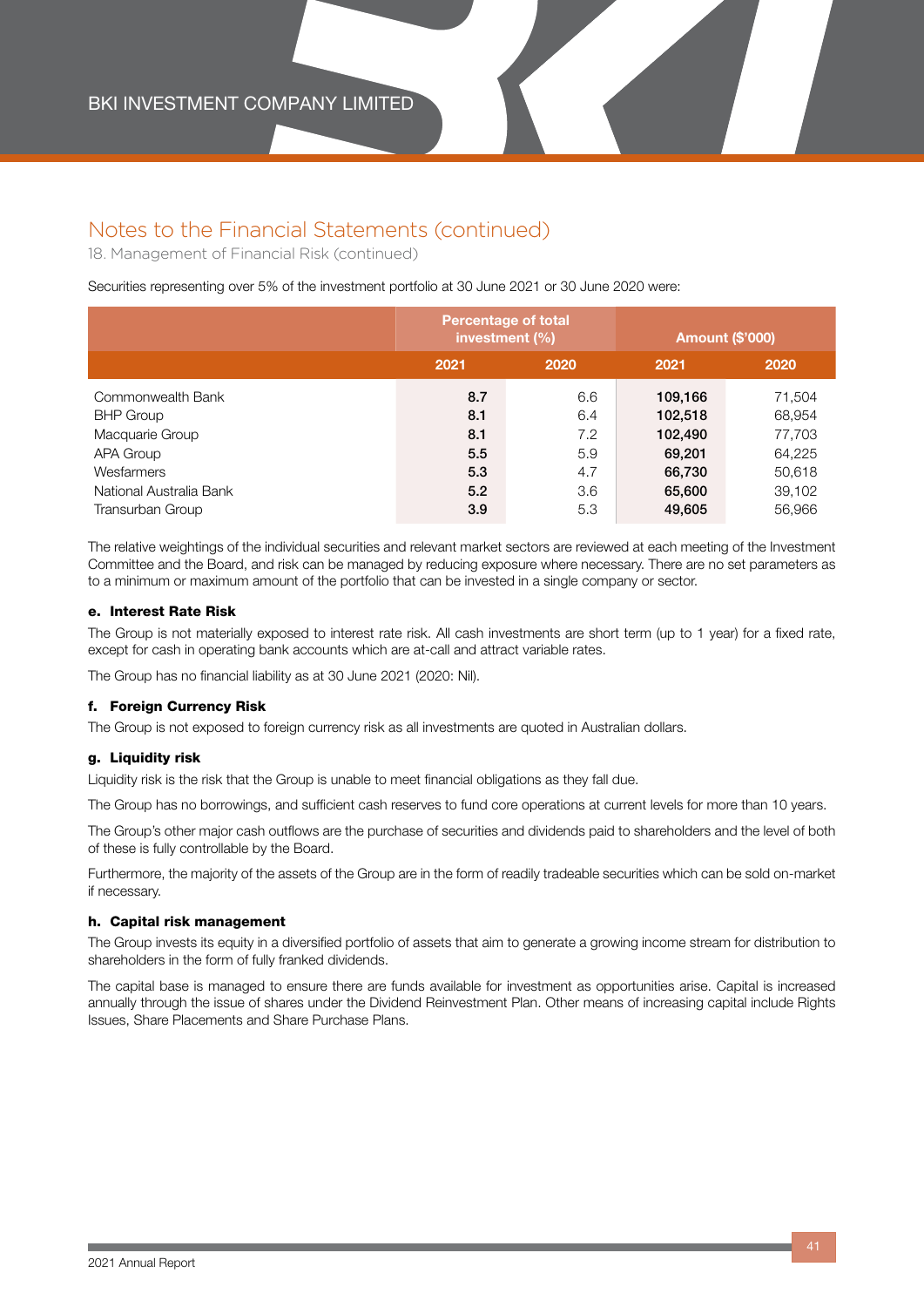

### 19. Key Management Personnel Remuneration

The names and positions held of Group Directors and Other Key Management Personnel in office at any time during the financial year are:

| <b>Name</b>       | <b>Position</b>                |
|-------------------|--------------------------------|
| <b>RD</b> Millner | Non-Executive Chair            |
| DC Hall AM        | Non-Executive Director         |
| AJ Payne          | Non-Executive Director         |
| <b>IT Huntley</b> | Non-Executive Director         |
| JP Pinto          | Company Secretary <sup>1</sup> |

1 Services provided under contract through Corporate & Administrative Services Pty Limited

Details of the nature and amount of each Non–Executive Director's and Other Key Management Personnel's emoluments from the Group in respect of the year to 30 June 2021 have been included in the Remuneration Report section of the Directors' Report.

The combined annual payment to all Non-Executive Directors is capped at \$300,000 until shareholders, by ordinary resolution, approve some other fixed sum amount. This amount is to be divided amongst the Directors as the Board may determine. These fees exclude any additional fee for any service-based agreement which may be agreed from time to time and the reimbursement of out of pocket expenses. No such payments were made in FY2021 (2020: nil).

### 20. Superannuation Commitments

The Group contributes superannuation payments on behalf of Directors and employees in accordance with relevant legislation. Superannuation funds are nominated by the individual Directors and employees and are independent of the Group.

### 21. Related Party Transactions

Related parties of the Group fall into the following categories:

#### (i) Controlled Entities

At 30 June 2021, subsidiaries of the Parent were:

|                                           | <b>Country of</b> | <b>Percentage Owned (%)</b> |      |  |
|-------------------------------------------|-------------------|-----------------------------|------|--|
|                                           | incorporation     | 2021                        | 2020 |  |
| <b>Brickworks Securities Pty Limited</b>  | Australia         | 100                         | 100  |  |
| Huntley Investment Company Pty Limited    | Australia         | 100                         | 100  |  |
| <b>BKI Sub Pty Limited</b>                | Australia         | 100                         | 100  |  |
| Pacific Strategic Investments Pty Limited | Australia         | 100                         | 100  |  |

There were no transactions between the Parent and controlled entities in FY2021 or FY2020.

There are loan balances due from the Parent to controlled entities. No interest is charged on the loan balance by the controlled entities and no repayment period is fixed for the loan.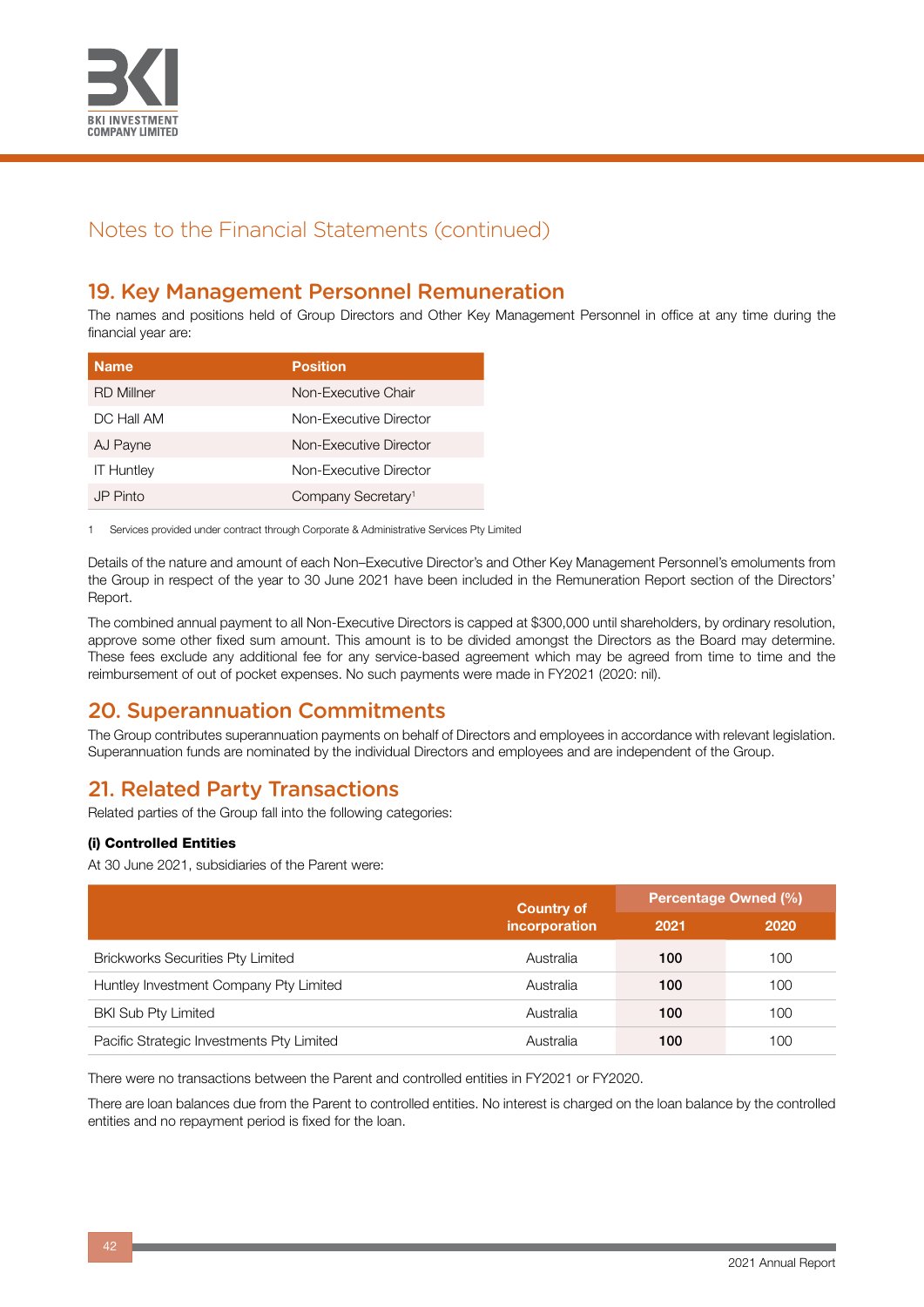21. Related Party Transactions (continued)

#### (ii) Directors/Officers Related Entities

Persons who were Directors/Officers of BKI Investment Company Limited for the year ended 30 June 2021 were:

| Directors: | <b>RD Millner</b>           |
|------------|-----------------------------|
|            | $\bigcap \bigcap_{i=1}^{n}$ |

| Directors: | RD Millner        |
|------------|-------------------|
|            | DC Hall, AM       |
|            | AJ Payne          |
|            | <b>IT Huntley</b> |

#### Company Secretary: JP Pinto<sup>1</sup>

1 Services provided under contract through Corporate & Administrative Services Pty Limited

#### Corporate & Administrative Services Pty Limited

Corporate & Administrative Services Pty Limited (CAS), an entity in which Mr RD Millner has an indirect interest, provides the Group with administration, company secretarial and accounting services, including preparation of all financial accounts. Fees paid to CAS for services provided to the Parent and controlled entities for the year to 30 June 2021 were \$122,100 (2020: \$122,100, including GST) and are at standard market rates. As at 30 June 2021 the Group owed \$nil to CAS (2020: \$nil).

#### Contact Asset Management Pty Limited

Contact Asset Management Pty Limited (Contact) is the Investment Manager of the Group. Contact is an entity in which Mr RD Millner has an indirect interest.

Fees payable to Contact for services provided to the Parent and controlled entities for the year to 30 June 2021 were \$1,252,911 including GST (2020: \$1,275,159) and are at standard market rates. As at 30 June 2021 the Group owed \$116,588 to Contact (2020: \$99,461).

#### (iii) Transactions in securities

#### Share Holdings

Aggregate number of listed securities of the Company held by Key Management Personnel (KMP) or their related entities:

|                   | <b>Balance as</b><br>at 1 July | <b>Granted as</b><br>compensation | <b>Net other</b><br>changes | <b>Balance as</b><br>at 30 June | <b>Net</b><br>movements<br>post balance<br>date | <b>Balance</b><br>as at date<br>of Annual<br><b>Report</b> |
|-------------------|--------------------------------|-----------------------------------|-----------------------------|---------------------------------|-------------------------------------------------|------------------------------------------------------------|
| 2021              |                                |                                   |                             |                                 |                                                 |                                                            |
| <b>RD Millner</b> | 9,857,446                      |                                   | 16,858                      | 9,874,304                       | $\qquad \qquad -$                               | 9,874,304                                                  |
| DC Hall           | 2,471,337                      |                                   | 28,107                      | 2,499,444                       |                                                 | 2,499,444                                                  |
| AJ Payne          | 430,000                        | $\overline{\phantom{0}}$          |                             | 430,000                         | $\overline{\phantom{0}}$                        | 430,000                                                    |
| <b>IT Huntley</b> | 11,224,980                     |                                   | $\qquad \qquad -$           | 11,224,980                      | $\qquad \qquad -$                               | 11,224,980                                                 |
| J Pinto           | 125,916                        |                                   | 4,652                       | 130,568                         |                                                 | 130,568                                                    |
| <b>Total</b>      | 24,109,679                     |                                   | 49,617                      | 24,159,296                      | -                                               | 24,159,296                                                 |
| 2020              |                                |                                   |                             |                                 |                                                 |                                                            |
| <b>RD Millner</b> | 8,810,842                      |                                   | 1,046,604                   | 9,857,446                       | $\qquad \qquad -$                               | 9,857,446                                                  |
| DC Hall           | 2,460,607                      |                                   | 10,730                      | 2,471,337                       | —                                               | 2,471,337                                                  |
| AJ Payne          | 414,056                        |                                   | 15,944                      | 430,000                         | —                                               | 430,000                                                    |
| <b>IT Huntley</b> | 11,224,980                     |                                   |                             | 11,224,980                      | $\qquad \qquad -$                               | 11,224,980                                                 |
| J Pinto           | 119,761                        |                                   | 6,155                       | 125,916                         |                                                 | 125,916                                                    |
| Total             | 23,030,246                     |                                   | 1,079,433                   | 24,109,679                      |                                                 | 24,109,679                                                 |

Directors acquired shares through the Dividend Reinvestment Plan, and/or on-market purchase. Other Key Management Personnel acquired shares through the Dividend Reinvestment Plan.

All KMP or their associated entities, being shareholders, are entitled to receive dividends.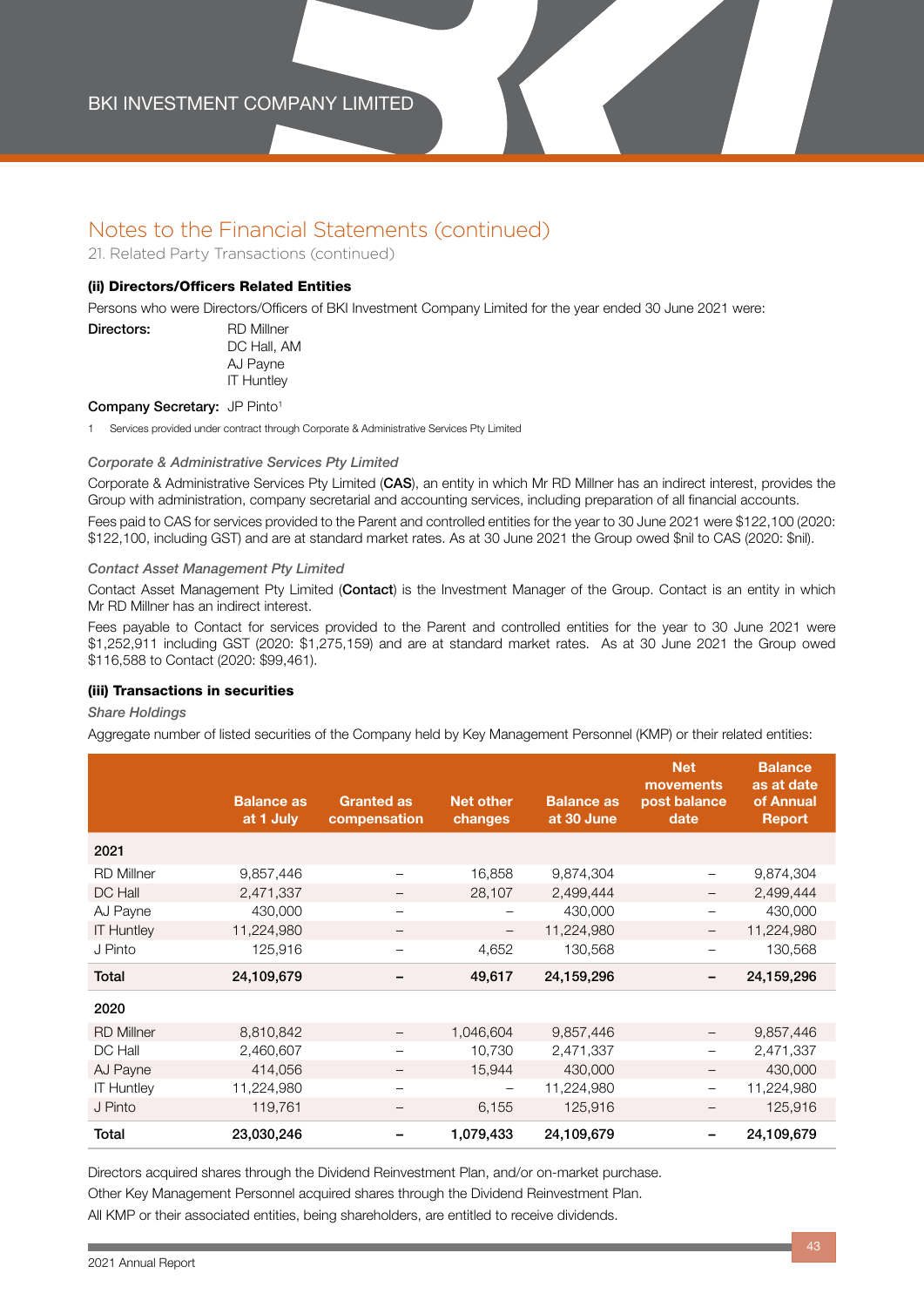

# 22. Parent company information

|                                                                                         | 2021<br>\$'000 | 2020<br>\$'000 |
|-----------------------------------------------------------------------------------------|----------------|----------------|
| Information relating to the parent entity of the Group, BKI Investment Company Limited: |                |                |
| Current assets                                                                          | 76,763         | 59,413         |
| Non-current assets                                                                      | 1,411,948      | 1,252,571      |
| Total assets                                                                            | 1,488,711      | 1,311,984      |
| Current liabilities                                                                     | 11,474         | 2.670          |
| Non-current liabilities                                                                 | 312,806        | 269,368        |
| <b>Total liabilities</b>                                                                | 324,280        | 272,038        |
| <b>Issued capital</b>                                                                   | 929,185        | 924,130        |
| Reserves                                                                                | 235,246        | 115,817        |
| Total shareholders' equity                                                              | 1,164,431      | 1,039,947      |
| Net operating profit                                                                    | 36,644         | 48,622         |
| Total other comprehensive income                                                        | 121,959        | (103, 111)     |

The parent company has no contingent liabilities as at 30 June 2021.

# 23. Capital and Leasing Commitments

The Group has no capital and leasing commitments as at 30 June 2021.

### 24. Auditor's Remuneration

During the financial year the following fees were paid or payable for services provided to the Group by the auditor of the Group:

| Auditing the financial report of the Parent and the controlled entities | 28 |  |
|-------------------------------------------------------------------------|----|--|
| Total remuneration for audit and other assurance services               | 28 |  |
| Other non-audit services                                                |    |  |
| Total remuneration of the auditor from the Group                        | 28 |  |

# 25. Contingent Liabilities

The Group has no contingent liabilities as at 30 June 2021.

# 26. Authorisation

The financial report was authorised for issue on 20 July 2021 by the Board of Directors.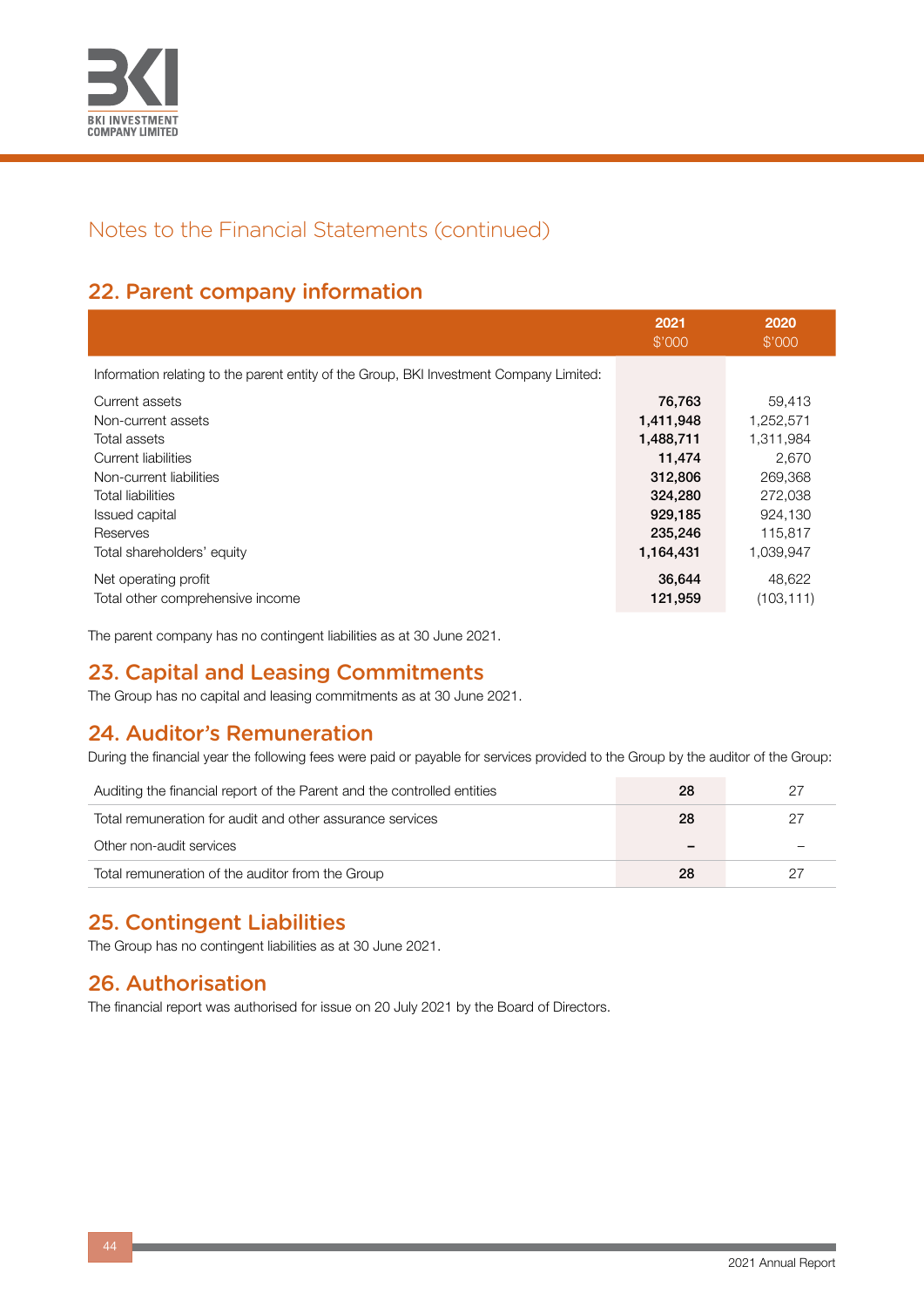#### <span id="page-46-0"></span>BKI INVESTMENT COMPANY LIMITED

# Directors' Declaration

The Directors of BKI Investment Company Limited declare that:

- 1. the financial statements and notes, as set out on pages 23 to 44, are in accordance with the Corporations Act 2001 and:
	- a. comply with Accounting Standards and the Corporations Regulations;
	- b. comply with International Financial Reporting Standards, as stated in Note 1 to the financial statements; and
	- c. give a true and fair view of the financial position as at 30 June 2021 and of the performance for the year ended on that date of the consolidated entity.
- 2. in the Directors' opinion there are reasonable grounds to believe that the company will be able to pay its debts as and when they become due and payable.
- 3. this declaration has been made after receiving the declaration required to be made to the Directors in accordance with section 295A of the Corporations Act 2001 for the financial year ending 30 June 2021.

This declaration is made in accordance with a resolution of the Board of Directors.

Robert D Millner **Director** 

Sydney 20 July 2021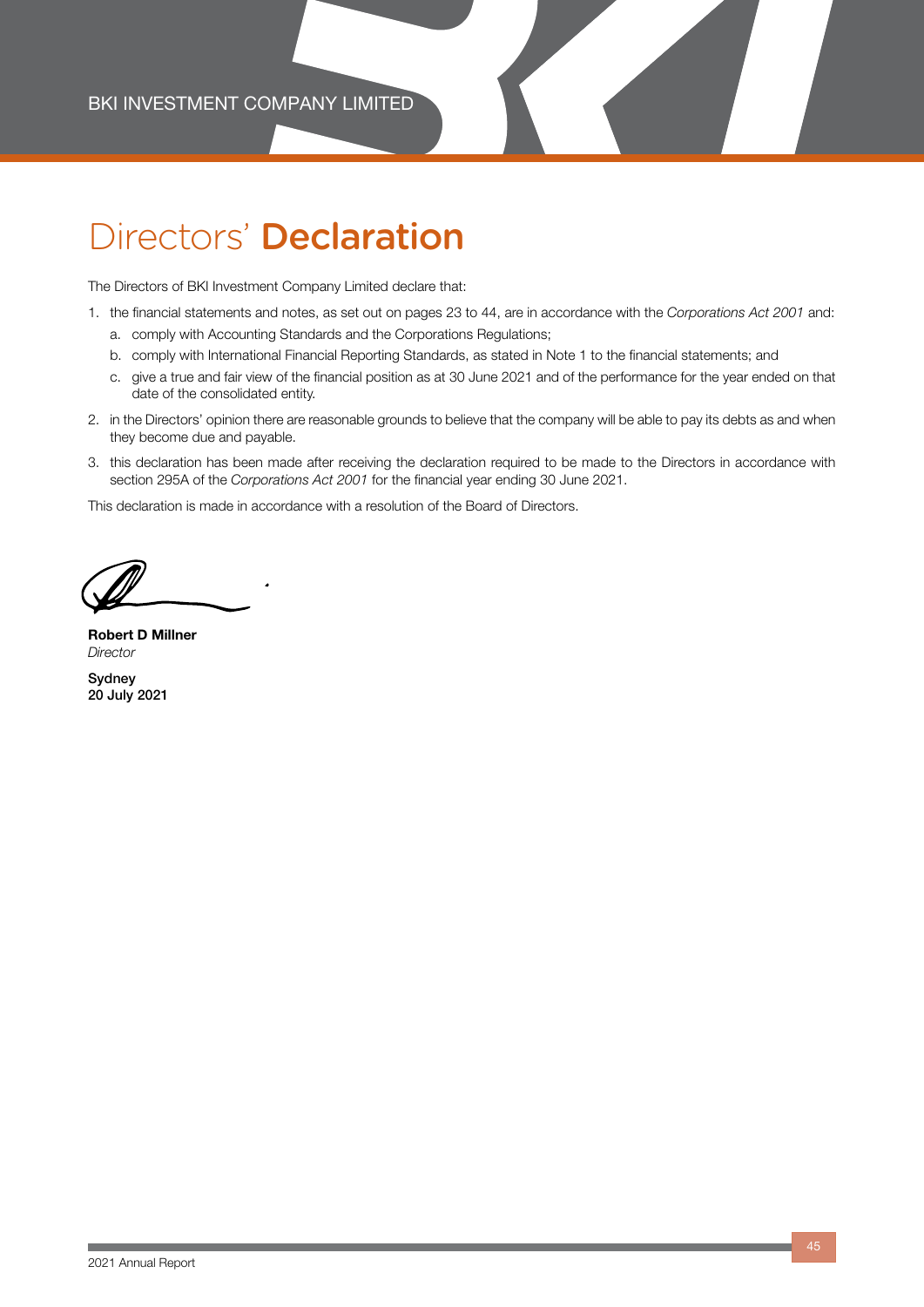<span id="page-47-0"></span>

# Independent Auditor's Report

to the Members of BKI Investment Company Limited



MGI Sydney Assurance Services Pty Limited Level 5, 6 O'Connell Street Sydney NSW 2000 Tel: +61 2 9230 9200 PO Box H258 Australia Square Sydney NSW 1215 ABN 24 160 063 525 www.mgisyd.com.au

# Report on the Audit of the Financial Report

#### **Opinion**

We have audited the accompanying financial report of BKI Investment Company Limited and Controlled Entities (the consolidated entity), which comprises the consolidated statement of financial position as at 30 June 2021, the consolidated income statement, consolidated statement of other comprehensive income, the consolidated statement of changes in equity and the consolidated statement of cash flows for the year then ended, and notes to the financial statements, including a summary of significant accounting policies and the directors' declaration of the consolidated entity comprising BKI Investment Company Limited and the entities it controlled at the year's end or from time to time during the year.

In our opinion, the accompanying financial report of BKI Investment Company Limited and its Controlled Entities, is in accordance with the Corporations Act 2001, including:

- a) giving a true and fair view of the consolidated entity's financial position as at 30 June 2021 and of its performance for the year ended on that date; and
- b) complying with Australian Accounting Standards and the Corporations Regulations 2001.
- c) the financial report also complies with the International Financial Reporting Standards as disclosed in Note 1.

#### **Basis for Opinion**

We conducted our audit in accordance with Australian Auditing Standards. Our responsibilities under those standards are further described in the Auditor's Responsibilities for the Audit of the Financial Report section of our report. We are independent of BKI Investment Company Limited in accordance with the auditor independence requirements of the Corporations Act 2001 and the ethical requirements of the Accounting Professional and Ethical Standards Board's APES 110 Code of Ethics for Professional Accountants (the Code) that are relevant to our audit of the financial report in Australia. We have also fulfilled our other ethical responsibilities in accordance with the Code.

We confirm that the independence declaration required by the Corporations Act 2001, which has been given to the directors of BKI Investment Company Limited, would be in the same terms if given to the directors as at the time of this auditor's report.

We believe that the audit evidence we have obtained is sufficient and appropriate to provide a basis for our opinion.

MGI refers to one or more of the independent member firms of MGI Worldwide. MGI Worldwide is a network of independent auditing, accounting and consulting firms. Each MGI firm in Australasia is a separate legal entity and has no liability for another Australasian or international member's acts or omissions. MGI is a brand name for the MGI Australasian network and for each of the member firms of MGI Worldwide. Liability limited by a scheme approved under Professional Standards Legislation.

Chartered Accountants and Taxation Advisors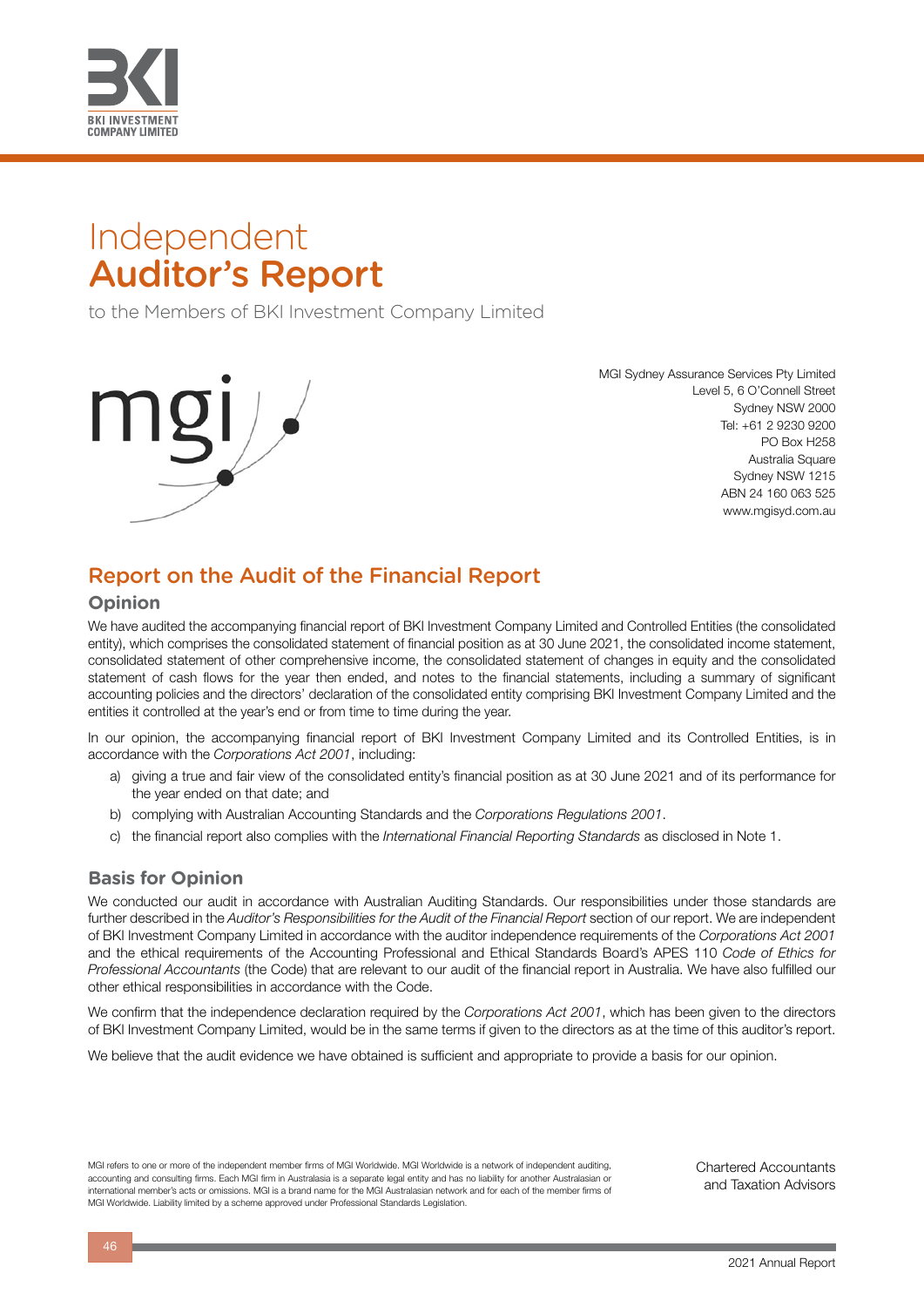# Independent Auditor's Report (continued)

#### **Key Audit Matters**

Key audit matters are those matters that, in our professional judgement, were of most significance in our audit of the financial report of the current period. These matters were addressed in the context of our audit of the financial report as a whole, and in forming our opinion thereon, and we do not provide a separate opinion on these matters.

| <b>Key Audit Matter</b>                                                                                                                                                                                                      | <b>How Our Audit Addressed the Key Audit Matter</b>                                                                                                                                                                                                                                                                    |
|------------------------------------------------------------------------------------------------------------------------------------------------------------------------------------------------------------------------------|------------------------------------------------------------------------------------------------------------------------------------------------------------------------------------------------------------------------------------------------------------------------------------------------------------------------|
| <b>Valuation and Existence of Investments</b><br>The investment portfolio at 30 June 2021 comprised of listed<br>equity investments of \$1,194.99 million.                                                                   | We tested the valuation of a representative sample of listed<br>investments by vouching the share prices to external market<br>information to ensure they are fairly stated.                                                                                                                                           |
| We focused on the valuation and existence of investments<br>because investments represent the principal element of the<br>net asset value disclosed on the Consolidated Statement of                                         | We agreed the existence of a representative sample of<br>listed investments by confirming shareholdings with share<br>registries.                                                                                                                                                                                      |
| Financial Position in the financial report.                                                                                                                                                                                  | No material differences were identified.                                                                                                                                                                                                                                                                               |
| <b>Revenue from Investments</b><br>ASAs presume there are risks of fraud in revenue recognition<br>unless rebutted.<br>We focused on the cut-off, accuracy and completeness of<br>dividend revenue and dividend receivables. | We assessed the accounting policy for revenue recognition<br>for compliance with the accounting standards and performed<br>testing to ensure that revenue had been accounted for in<br>accordance with the accounting policy.                                                                                          |
|                                                                                                                                                                                                                              | We found that the accounting policies implemented were in<br>accordance with the accounting standards, and that revenue<br>has been accounted for in accordance with the accounting<br>policy.                                                                                                                         |
|                                                                                                                                                                                                                              | We tested the accuracy and completeness of dividend revenue<br>by agreeing the dividends and distributions of a representative<br>sample of investments to supporting documentation obtained<br>from share registries.                                                                                                 |
|                                                                                                                                                                                                                              | We tested the cut-off and completeness of dividend revenue<br>and dividend receivables by checking the dividend details of<br>a representative sample of investments from external market<br>information and ensured that dividends that were declared<br>before, but payable after, the reporting date were recorded. |
|                                                                                                                                                                                                                              | No material differences were identified.                                                                                                                                                                                                                                                                               |

#### **Other Information**

The directors of BKI Investment Company Limited are responsible for the other information. The other information comprises the information in the annual report for the year ended 30 June 2021, but does not include the financial report and the auditor's report thereon.

Our opinion on the financial report does not cover the other information and we do not express any form of assurance conclusion thereon.

In connection with our audit of the financial report, our responsibility is to read the other information and, in doing so, consider whether the other information is materially inconsistent with the financial report or our knowledge obtained in the audit or otherwise appears to be materially misstated.

If, based on the work we have performed, we conclude that there is a material misstatement of this other information, we are required to report that fact. We have nothing to report in this regard.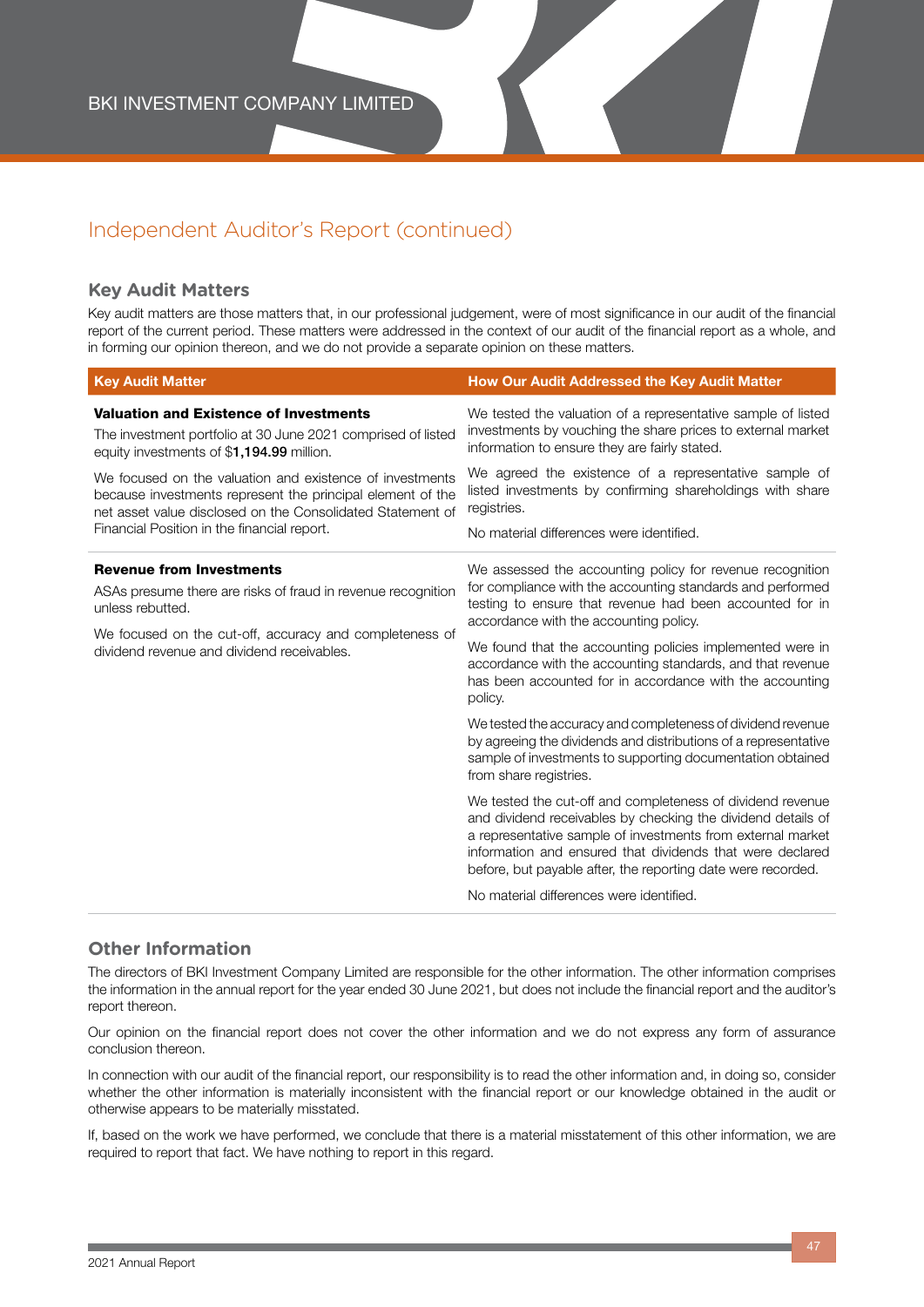

# Independent Auditor's Report (continued)

#### **Responsibilities of the Directors for the Financial Report**

The directors of BKI Investment Company Limited are responsible for the preparation of the financial report that gives a true and fair view in accordance with Australian Accounting Standards and the Corporations Act 2001 and for such internal control as the directors determine is necessary to enable the preparation of the financial report that gives a true and fair view and is free from material misstatement, whether due to fraud or error. In Note 1, the directors also state, in accordance with Accounting Standard AASB 101: Presentation of Financial Statements, the financial statements comply with International Financial Reporting Standards.

In preparing the financial report, the directors are responsible for assessing the Company's ability to continue as a going concern, disclosing, as applicable, matters related to going concern and using the going concern basis of accounting unless the directors either intend to liquidate the Company or to cease operations, or have no realistic alternative but to do so.

#### **Auditor's Responsibilities for the Audit of the Financial Report**

Our objectives are to obtain reasonable assurance about whether the financial report as a whole is free from material misstatement, whether due to fraud or error, and to issue an auditor's report that includes our opinion. Reasonable assurance is a high level of assurance, but is not a guarantee that an audit conducted in accordance with the Australian Auditing Standards will always detect a material misstatement when it exists. Misstatements can arise from fraud or error and are considered material if, individually or in the aggregate, they could reasonably be expected to influence the economic decisions of users taken on the basis of this financial reports.

A further description of our responsibilities for the audit of the financial report is located at the Auditing and Assurance Standards Board website at: [https://www.auasb.gov.au/auditors\\_responsibilities/ar1.pdf.](https://www.auasb.gov.au/auditors_responsibilities/ar1.pdf.) This description forms part of our auditor's report.

#### Opinion on the Remuneration Report

We have audited the Remuneration Report included on pages 17 to 22 of the directors' report for the year ended 30 June 2021.

In our opinion, the Remuneration Report of BKI Investment Company Limited for the year ended 30 June 2021, complies with section 300A of the Corporations Act 2001.

#### Responsibilities

The directors of BKI Investment Company Limited are responsible for the preparation and presentation of the Remuneration Report in accordance with section 300A of the Corporations Act 2001. Our responsibility is to express an opinion on the Remuneration Report, based on our audit conducted in accordance with Australian Auditing Standards.

#### **Matters relating to the electronic presentation of the audited financial report**

This auditor's report relates to the financial report of BKI Investment Company Limited and Controlled Entities for the year ended 30 June 2021 included on BKI Investment Company Limited's web site. The directors of the Company are responsible for the integrity of BKI Investment Company Limited's web site. We have not been engaged to report on the integrity of this web site. The auditor's report refers only to the financial report named above. It does not provide an opinion on any other information which may have been hyperlinked to/from the financial report. If users of this report are concerned with the inherent risks arising from electronic data communications they are advised to refer to the hard copy of the audited financial report to confirm the information included in the audited financial report presented on this web site.

Sydny Assurance Sennices

MGI Sydney Assurance Services Pty Limited Chartered Accountants

Clayton Lawrence **Director** Sydney, 20 July 2021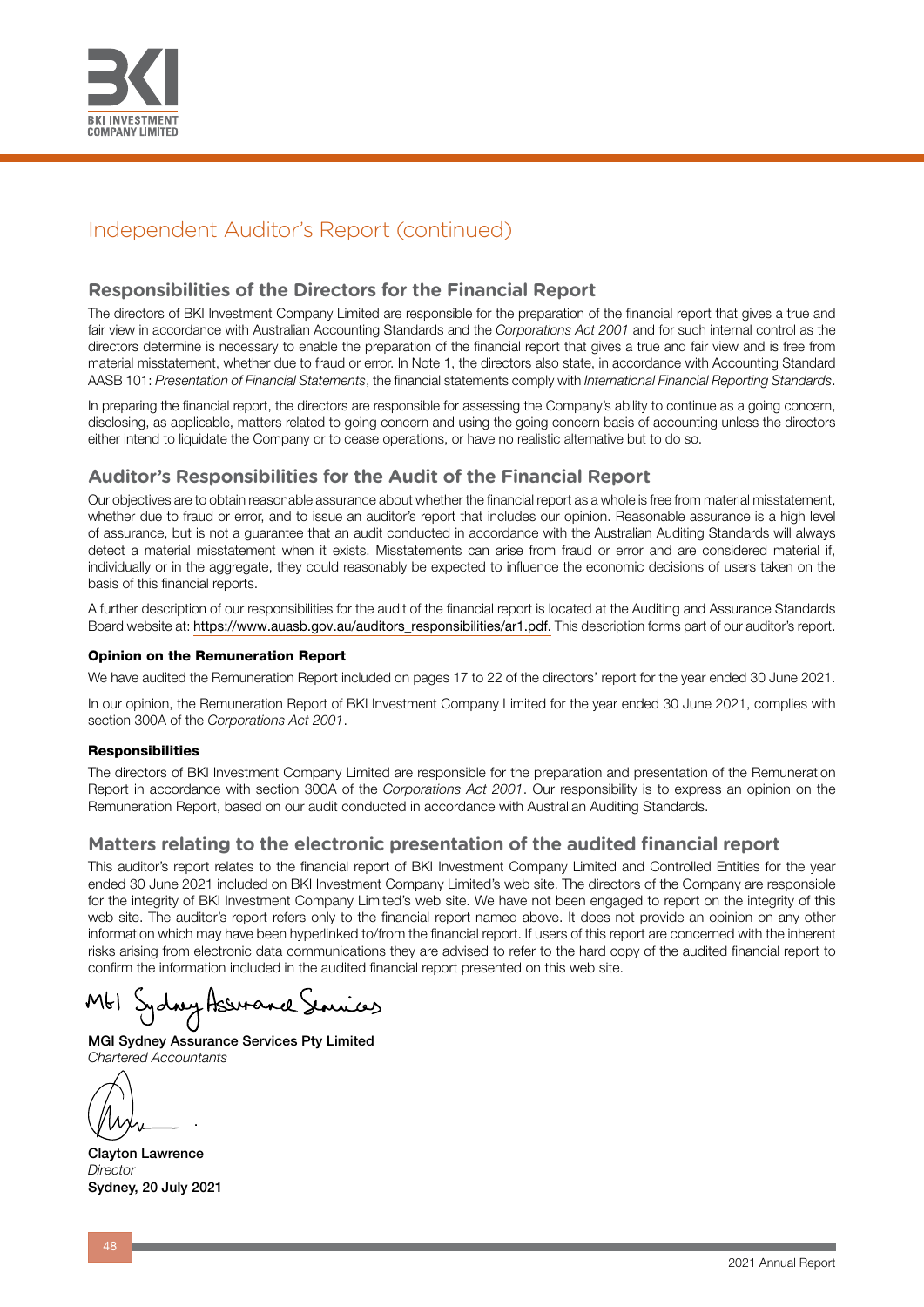# <span id="page-50-0"></span>Auditor's Independence Declaration



MGI Sydney Assurance Services Pty Limited Level 5, 6 O'Connell Street Sydney NSW 2000 Tel: +61 2 9230 9200 PO Box H258 Australia Square Sydney NSW 1215 ABN 24 160 063 525 www.mgisyd.com.au

### BKI INVESTMENT COMPANY LIMITED AND CONTROLLED ENTITIES

### ABN: 23 106 719 868

#### **AUDITOR'S INDEPENDENCE DECLARATION UNDER SECTION 307C OF THE CORPORATIONS ACT 2001 TO THE DIRECTORS OF BKI INVESTMENT COMPANY LIMITED AND CONTROLLED ENTITIES**

As lead auditor for the audit of BKI Investment Company Ltd and Controlled Entities for the year ended 30 June 2021, I declare that, to the best of my knowledge and belief, there have been:

- (i) no contraventions of the auditor independence requirements as set out in the Corporations Act 2001 in relation to the audit; and
- (ii) no contraventions of any applicable code of professional conduct in relation to the audit.

Name of Firm: MGI Sydney Assurance Services Pty Limited Chartered Accountants Name of Auditor: Clayton Lawrence **Director** Address: Level 5, 6 O'Connell Street, Sydney NSW 2000

Dated this: 20th day of July 2021

MGI refers to one or more of the independent member firms of MGI Worldwide. MGI Worldwide is a network of independent auditing, accounting and consulting firms. Each MGI firm in Australasia is a separate legal entity and has no liability for another Australasian or international member's acts or omissions. MGI is a brand name for the MGI Australasian network and for each of the member firms of MGI Worldwide. Liability limited by a scheme approved under Professional Standards Legislation.

Chartered Accountants and Taxation Advisors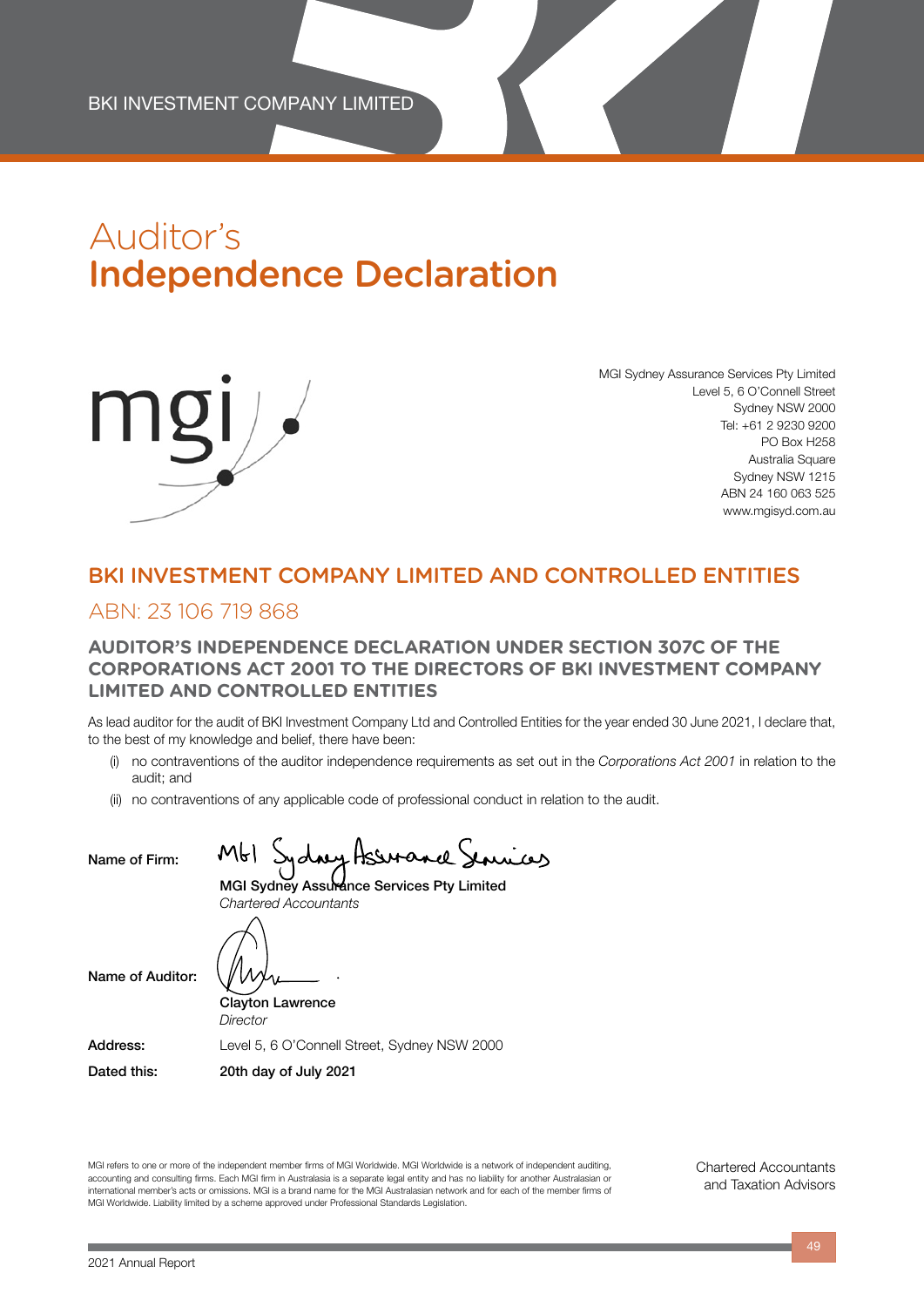<span id="page-51-0"></span>

# ASX Additional Information

# 1) Equity Holders

At 30 June 2021 there were 18,076 holders of ordinary shares in the capital of the Parent. These holders were distributed as follow:

| Number of shares held                               |        |
|-----------------------------------------------------|--------|
| $1 - 1.000$                                         | 1,545  |
| $1.001 - 5.000$                                     | 2,774  |
| $5,001 - 10,000$                                    | 2,641  |
| $10.001 - 100.000$                                  | 9,933  |
| 100,001 and over                                    | 1,183  |
| Total                                               | 18,076 |
| Holding less than a marketable parcel of 308 shares | 658    |

The 20 largest holdings of the Parent's shares as at 30 June 2021 are listed below:

| <b>Name</b>                                     | <b>Number of</b><br>shares held | $\frac{0}{0}$ |
|-------------------------------------------------|---------------------------------|---------------|
| Washington H Soul Pattinson and Company Limited | 63,311,002                      | 8.57          |
| Huntley Group Investments Pty Ltd               | 8,523,274                       | 1.15          |
| HSBC Custody Nominees (Australia) Limited       | 6,851,408                       | 0.93          |
| J S Millner Holdings Pty Limited                | 5,816,300                       | 0.79          |
| Jeanneau Cloud Nine Pty Limited                 | 4,169,612                       | 0.56          |
| <b>BNP Paribas Nominees Pty Limited</b>         | 3,338,345                       | 0.45          |
| <b>GM Pty Limited</b>                           | 3,300,414                       | 0.45          |
| I R McDonald Pty Limited                        | 3,000,000                       | 0.41          |
| Netwealth Investments Limited                   | 2,878,387                       | 0.39          |
| John E Gill Trading Pty Limited                 | 2,284,877                       | 0.31          |
| Nibot Pty Limited                               | 2,251,845                       | 0.30          |
| Donald Cant Pty Limited                         | 2,198,698                       | 0.30          |
| Estate of Francis Albert Robertson              | 2,136,110                       | 0.29          |
| Snow Foundation Limited                         | 2,092,700                       | 0.28          |
| JP Morgan Nominees Australia Pty Limited        | 2,047,259                       | 0.28          |
| K C Perks Investments Pty Ltd                   | 2,004,233                       | 0.27          |
| Fennybentley Pty Limited                        | 1,700,000                       | 0.23          |
| T N Phillips Investments Pty Limited            | 1,637,357                       | 0.22          |
| T G Millner Holdings Pty Limited                | 1,605,708                       | 0.22          |
| Mr Timothy Frank Robertson                      | 1,591,852                       | 0.22          |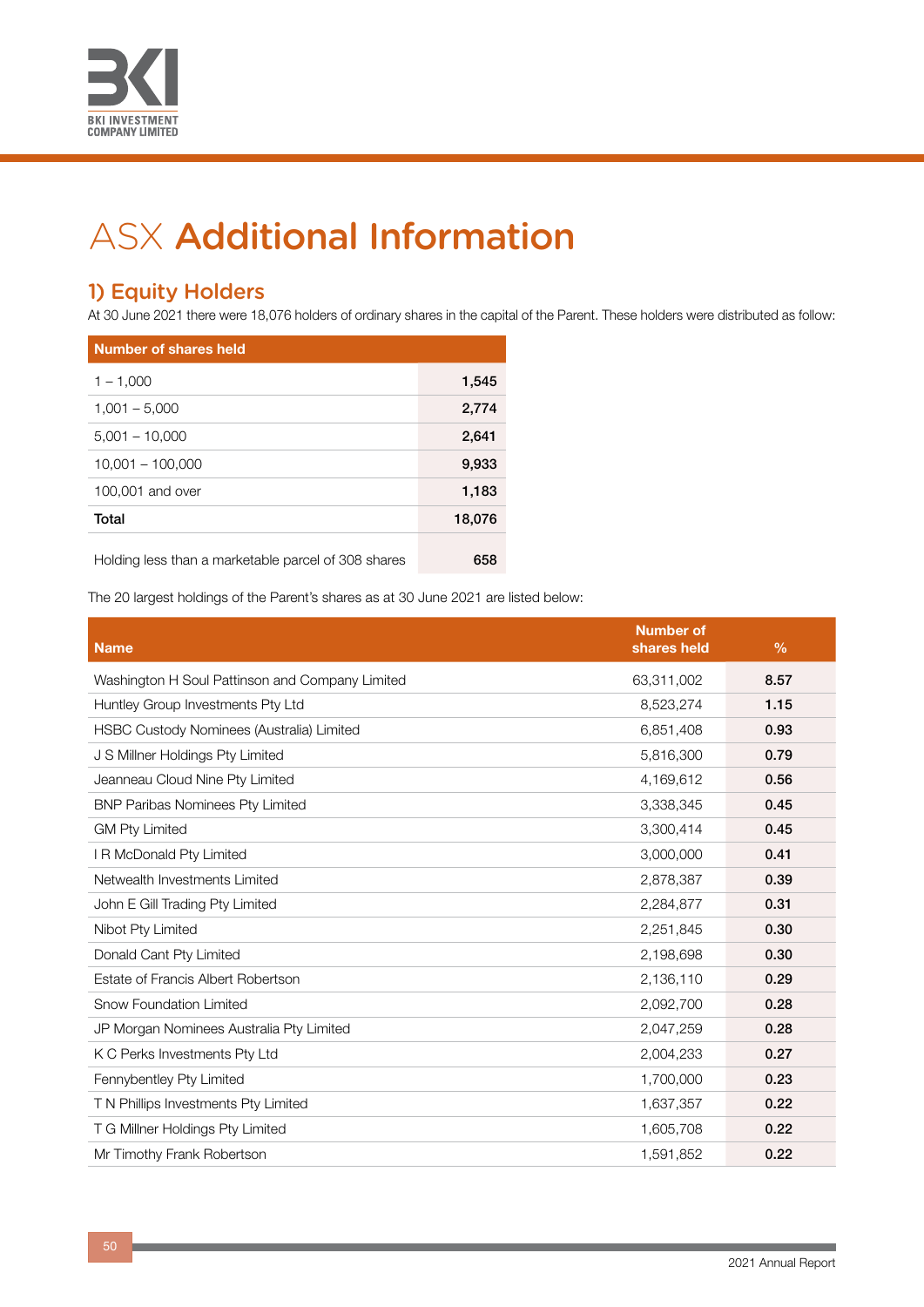#### BKI INVESTMENT COMPANY LIMITED

## ASX Additional Information (continued)

1) Equity Holders (continued)

#### **Votes of Members**

Article 5.12 of the Company's Constitution provides:

- a) Subject to this Constitution and any rights or restrictions attached to a class of Shares, on a show of hands at a meeting of Members, every Eligible Member present has one vote.
- b) Subject to this Constitution and any rights or restrictions attached to a class of Shares, on a poll at a meeting of Members, every Eligible Member present has:
	- (i) one vote for each fully paid up Share (whether the issue price of the Share was paid up or credited or both) that the Eligible Member holds; and
	- (ii) a fraction of one vote for each partly paid up Share that the Eligible Member holds. The fraction is equal to the proportion which the amount paid up on that Share (excluding amounts credited) is to the total amounts paid up and payable (excluding amounts credited) on that Share.

### 2) Substantial Shareholders

As at 30 June 2021 the name and holding of each substantial shareholder as disclosed in a notice received by the Parent is listed below. The number of shares held and percentage ownership do not necessarily reflect the current ownership levels of these shareholders, as any subsequent movements of less than 1% would not need to be disclosed to ASX or the Company:

| Substantial Shareholder                                    | <b>Shares Held</b> | %        |
|------------------------------------------------------------|--------------------|----------|
| Washington H Soul Pattinson & Company Limited <sup>1</sup> | 62.405.057         | $8.60\%$ |
| Brickworks Limited <sup>2</sup>                            | 62.405.057         | $8.60\%$ |

1 Details included on substantial shareholder notice dated 26 June 2018.

Details included on substantial shareholder notice dated 27 June 2018. Shares held by Brickworks Limited represent a technical relevant interest as a result of Brickworks Limited's shareholding in Washington H Soul Pattinson & Company Limited.

### 3) Other Information:

- **P** There is no current on-market buy-back in place.
- **P** There were 113 (2020: 150) transactions in securities undertaken by the Group and the total brokerage paid or accrued during the year was \$553,659 (2020: \$427,873).

### 4) Management Expense Ratio:

The Management Expense Ratio ("MER") is the operating expenses of the Group for the financial year, as shown in the income statement, expressed as a percentage of the average total assets of the Group for the financial year. The table below summarises the MER for each financial year ended 30 June.

| 2004 | 2005 | 2006 | 2007 | 2008 | 2009 | 2010 | 2011 | 2012 |
|------|------|------|------|------|------|------|------|------|
| 0.69 | 0.71 | 0.56 | 0.46 | 0.46 | 0.31 | 0.19 | 0.18 | 0.18 |
| 2013 | 2014 | 2015 | 2016 | 2017 | 2018 | 2019 | 2020 | 2021 |
| 0.19 | 0.17 | 0.18 | 0.16 | 0.15 | 0.16 | 0.17 | 0.17 | 0.17 |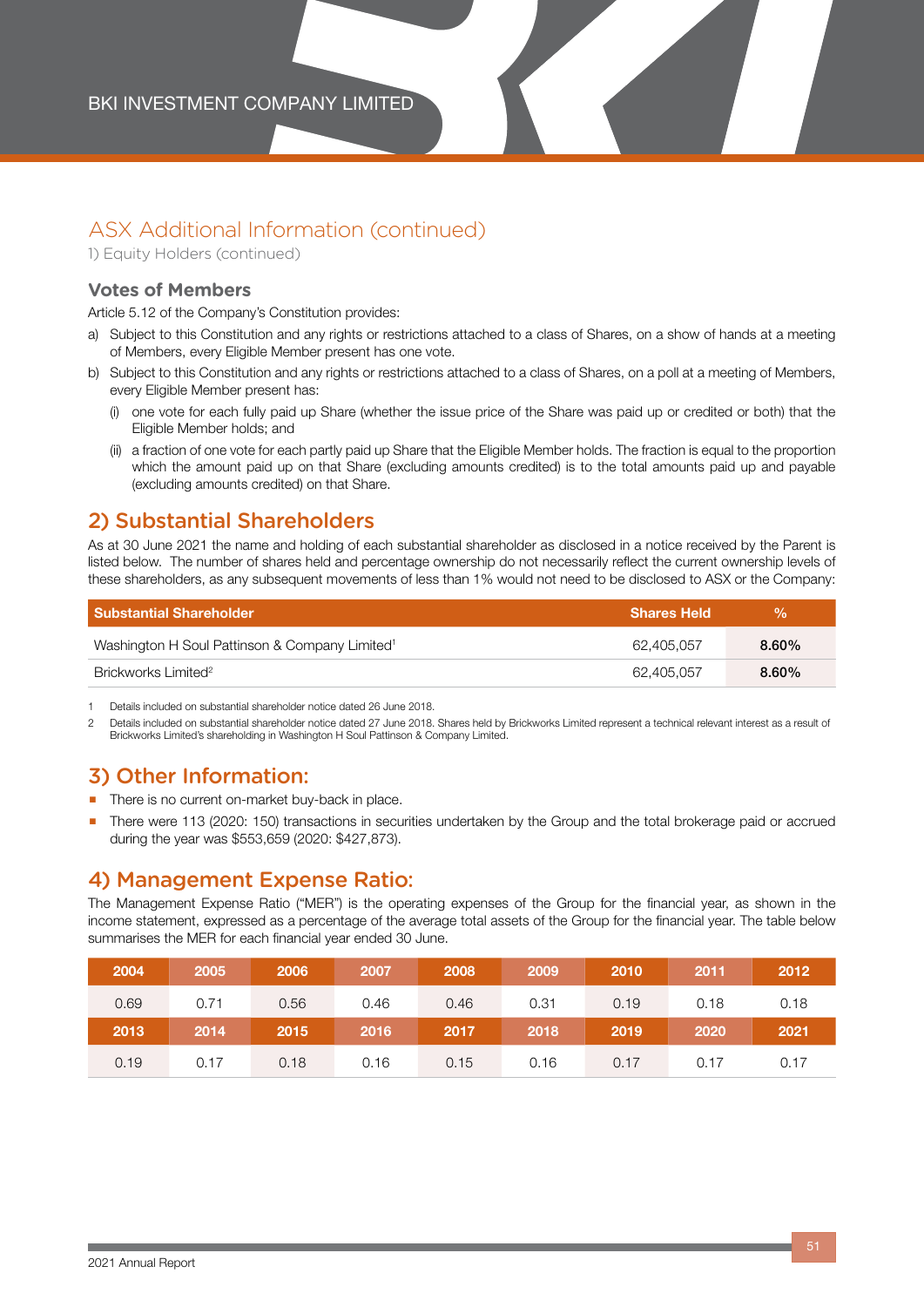<span id="page-53-0"></span>

# Corporate Directory

#### **Directors**

Robert Dobson Millner Non-Executive Chair

David Capp Hall AM Independent Non-Executive Director

Alexander James Payne Non-Executive Director

Ian Thomas Huntley Independent Non-Executive Director

#### **Investment Manager**

Contact Asset Management Pty Limited

Thomas Charles Dobson Millner Portfolio Manager

William Anthony Culbert Portfolio Manager

#### **Company Secretaries**

Jaime Perry Pinto Larina Tcherkezian (Alternate)

#### **Registered Office**

Level 14, 151 Clarence Street Sydney NSW 2000

Telephone: (02) 9210 7000 Facsimile: (02) 9210 7099

Postal Address: GPO Box 5015 Sydney NSW 2001

#### **Auditor**

MGI Sydney Assurance Services Pty Ltd Level 5, 6 O'Connell Street Sydney NSW 2000

#### **Share Registry**

Advanced Share Registry Services Limited 110 Stirling Highway Nedlands, WA 6009

Telephone: (08) 9389 8033

**Australian Stock Exchange Code** Ordinary Shares: **BKI** 

**Website** [www.bkilimited.com.au](http://www.bkilimited.com.au)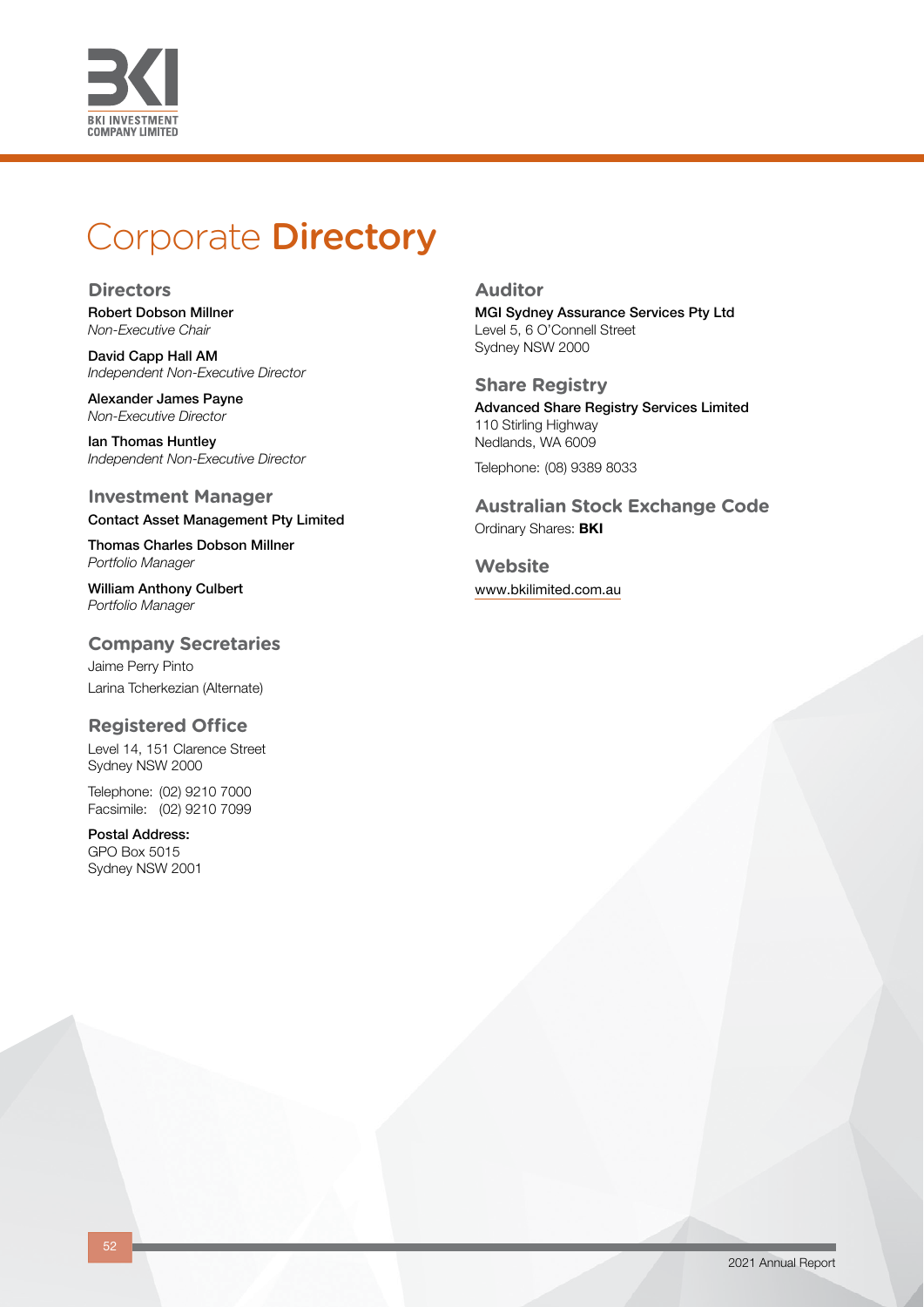Produced by [APM Graphics Management](https://www.apmgraphics.com.au) > 1800 806 930